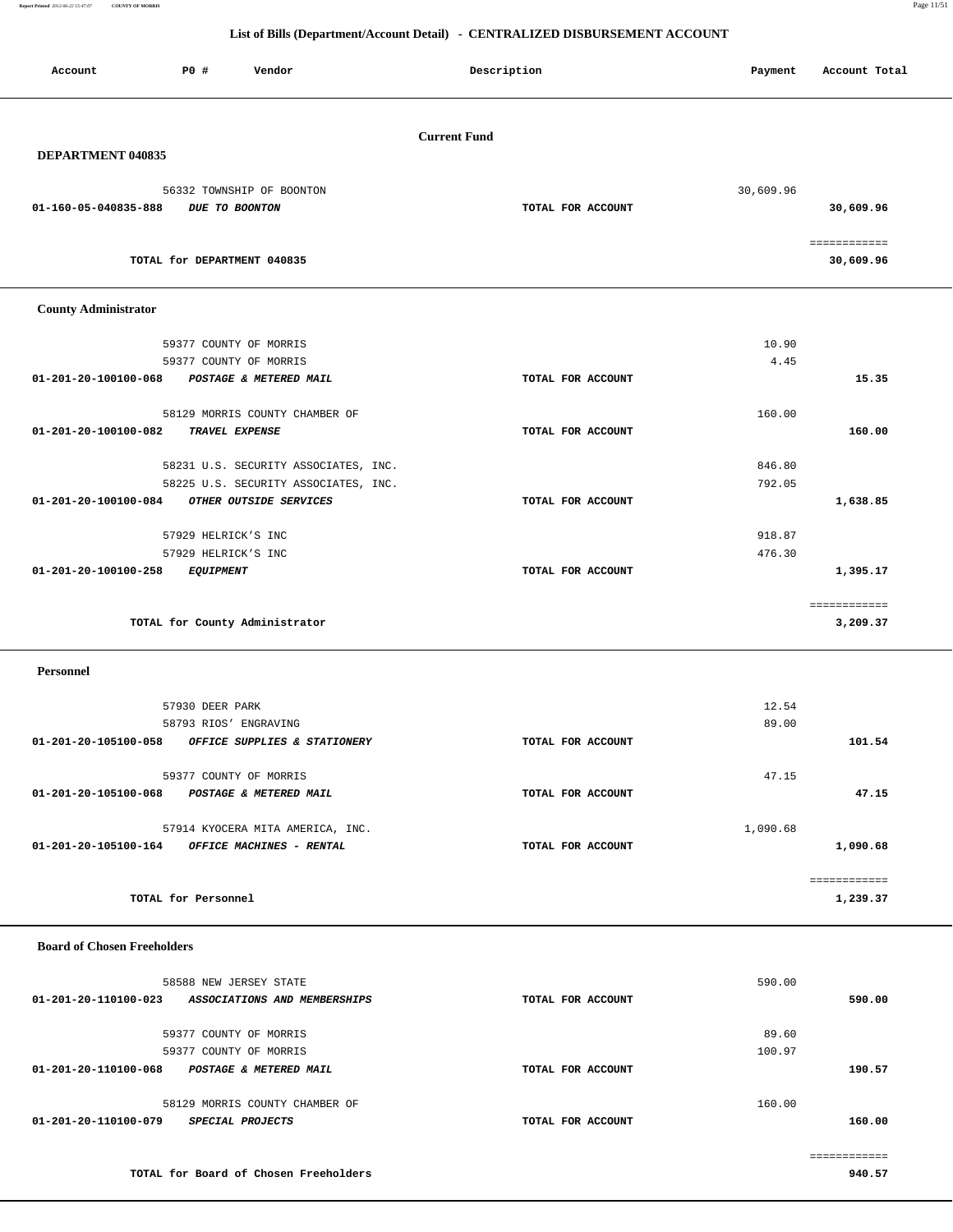| Account | <b>PO #</b> | Vendor | Description | Payment | Account Total |
|---------|-------------|--------|-------------|---------|---------------|
|         |             |        |             |         |               |

# **Clerk of the Board**

|                                                             |                   | ============ |
|-------------------------------------------------------------|-------------------|--------------|
| $01 - 201 - 20 - 110105 - 022$<br><i><b>ADVERTISING</b></i> | TOTAL FOR ACCOUNT | 1,566.26     |
| 58801 THE DAILY RECORD                                      |                   | 62.30        |
| 58801 THE DAILY RECORD                                      |                   | 61.52        |
| 58801 THE DAILY RECORD                                      |                   | 60.74        |
| 58801 THE DAILY RECORD                                      |                   | 61.52        |
| 58801 THE DAILY RECORD                                      |                   | 61.52        |
| 58801 THE DAILY RECORD                                      |                   | 62.30        |
| 58801 THE DAILY RECORD                                      |                   | 56.06        |
| 58801 THE DAILY RECORD                                      |                   | 56.84        |
| 58801 THE DAILY RECORD                                      |                   | 66.98        |
| 58801 THE DAILY RECORD                                      |                   | 63.86        |
| 58801 THE DAILY RECORD                                      |                   | 63.86        |
| 58801 THE DAILY RECORD                                      |                   | 60.74        |
| 58801 THE DAILY RECORD                                      |                   | 59.18        |
| 58746 THE DAILY RECORD                                      |                   | 117.68       |
| 58471 THE DAILY RECORD                                      |                   | 74.00        |
| 58506 THE DAILY RECORD                                      |                   | 468.94       |
| 58507 THE DAILY RECORD                                      |                   | 59.18        |
| 58507 THE DAILY RECORD                                      |                   | 49.04        |
|                                                             |                   |              |

**TOTAL for Clerk of the Board 1,566.26**

## **County Clerk**

| 57832 WEST PAYMENT CENTER                              |                   | 3,875.00 |              |
|--------------------------------------------------------|-------------------|----------|--------------|
| 01-201-20-120100-028<br><b>BOOKS &amp; PERIODICALS</b> | TOTAL FOR ACCOUNT |          | 3,875.00     |
|                                                        |                   |          |              |
| 58796 JOHNSTON COMMUNICATIONS                          |                   | 7,920.00 |              |
| 01-201-20-120100-044<br>EQUIPMENT SERVICE AGREEMENTS   | TOTAL FOR ACCOUNT |          | 7,920.00     |
|                                                        |                   |          |              |
| 58800 THE TAB GROUP                                    |                   | 244.75   |              |
| 01-201-20-120100-059<br>OTHER GENERAL EXPENSES         | TOTAL FOR ACCOUNT |          | 244.75       |
|                                                        |                   |          |              |
| 59377 COUNTY OF MORRIS                                 |                   | 2,132.86 |              |
| 01-201-20-120100-068<br>POSTAGE & METERED MAIL         | TOTAL FOR ACCOUNT |          | 2,132.86     |
|                                                        |                   |          |              |
| 58799 W.B. MASON COMPANY INC                           |                   | 773.72   |              |
| 01-201-20-120100-069<br><b>PRINTING</b>                | TOTAL FOR ACCOUNT |          | 773.72       |
|                                                        |                   |          |              |
|                                                        |                   |          | ============ |
| TOTAL for County Clerk                                 |                   |          | 14,946.33    |

### **County Board of Elections**

| 57782 THE DAILY RECORD                                      |                   | 99.48  |        |
|-------------------------------------------------------------|-------------------|--------|--------|
| $01 - 201 - 20 - 121100 - 022$<br><i><b>ADVERTISING</b></i> | TOTAL FOR ACCOUNT |        | 99.48  |
|                                                             |                   |        |        |
| 57781 W.B. MASON COMPANY INC                                |                   | 150.18 |        |
| 57781 W.B. MASON COMPANY INC                                |                   | 51.42  |        |
| 57781 W.B. MASON COMPANY INC                                |                   | 151.97 |        |
| 57781 W.B. MASON COMPANY INC                                |                   | 18.64  |        |
| 01-201-20-121100-058<br>OFFICE SUPPLIES & STATIONERY        | TOTAL FOR ACCOUNT |        | 372.21 |
|                                                             |                   |        |        |
| 59377 COUNTY OF MORRIS                                      |                   | 47.54  |        |
| 01-201-20-121100-068<br><b>POSTAGE &amp; METERED MAIL</b>   | TOTAL FOR ACCOUNT |        | 47.54  |
|                                                             |                   |        |        |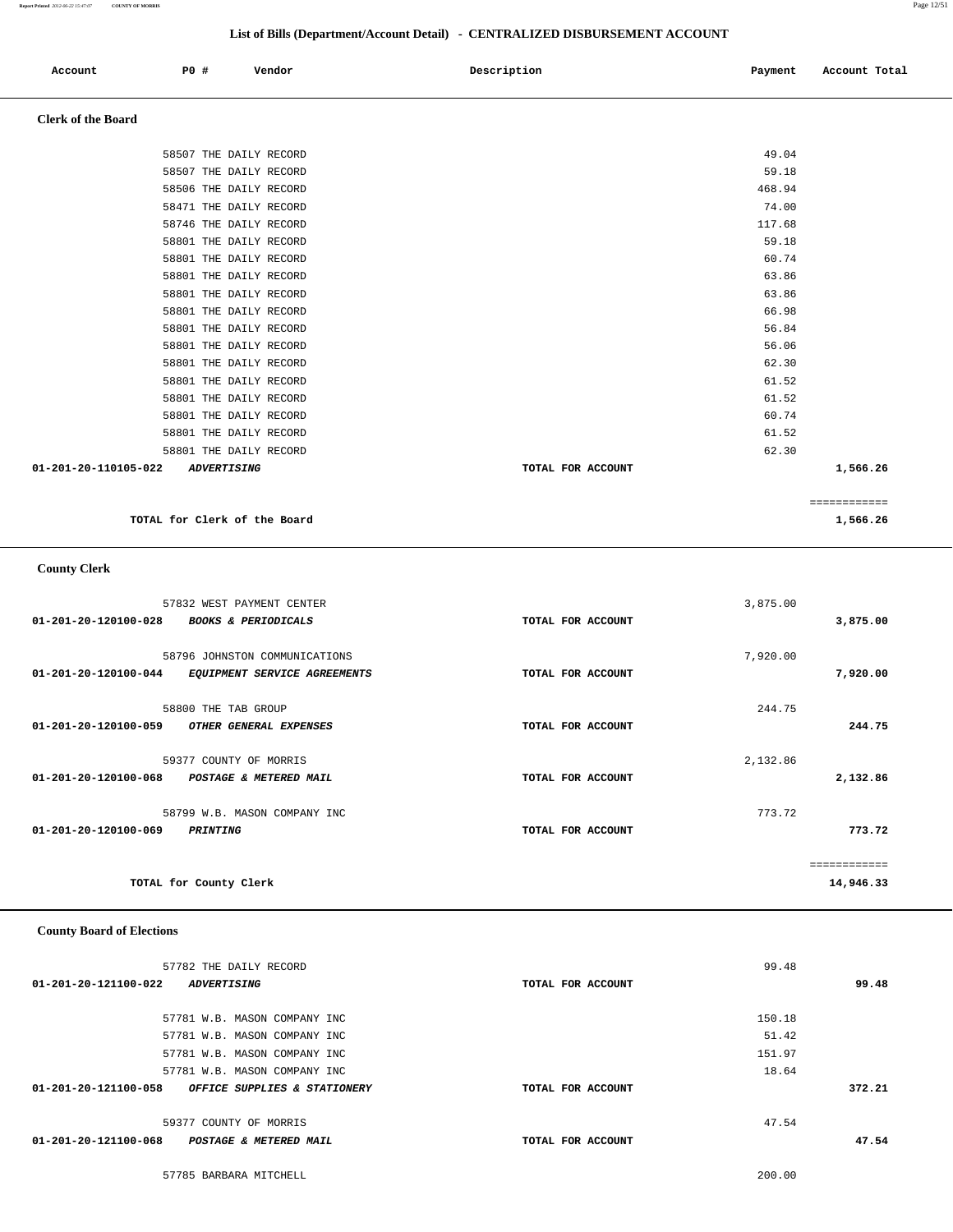### **Report Printed** *2012-06-22 15:47:07* **COUNTY OF MORRIS** Page 13/51

|                                  |                      |                                     | List of Bills (Department/Account Detail) - CENTRALIZED DISBURSEMENT ACCOUNT |          |               |
|----------------------------------|----------------------|-------------------------------------|------------------------------------------------------------------------------|----------|---------------|
| Account                          | P0 #                 | Vendor                              | Description                                                                  | Payment  | Account Total |
| <b>County Board of Elections</b> |                      |                                     |                                                                              |          |               |
|                                  |                      | 56239 DOMINION VOTING SYSTEMS       |                                                                              | 3,244.50 |               |
|                                  | 57786 DIANA KRUG     |                                     |                                                                              | 212.50   |               |
|                                  | 57790 HELEN PENNELLA |                                     |                                                                              | 120.00   |               |
|                                  | 57787 HELEN HACKNEY  |                                     |                                                                              | 120.00   |               |
|                                  | 57791 JAMES SCHONER  |                                     |                                                                              | 240.00   |               |
|                                  |                      | 57047 NATIONAL CAMPAIGN SUPPLY      |                                                                              | 2,000.00 |               |
|                                  | 57789 MARY JENKINS   |                                     |                                                                              | 120.00   |               |
|                                  |                      | 57797 PHILOMENA BREDBENNER          |                                                                              | 200.00   |               |
|                                  |                      | 57788 PHILOMENA BREDBENNER          |                                                                              | 60.00    |               |
|                                  | 57783 ROBERTA HERSH  |                                     |                                                                              | 580.00   |               |
|                                  |                      | 57046 STATEWIDE COMMUNICATIONS INC  |                                                                              | 590.00   |               |
|                                  | 57784 WILLIAM ROTH   |                                     |                                                                              | 360.00   |               |
|                                  | 57799 WILLIAM ROTH   |                                     |                                                                              | 200.00   |               |
| 01-201-20-121100-096             |                      | ELECTION OFFICER                    | TOTAL FOR ACCOUNT                                                            |          | 8,247.00      |
|                                  |                      |                                     |                                                                              |          | ============  |
|                                  |                      | TOTAL for County Board of Elections |                                                                              |          | 8,766.23      |

 **Superintendent of Elections**

|              | 100.00    |                   | 58621 EDWARD RAMIREZ                                    |                                  |
|--------------|-----------|-------------------|---------------------------------------------------------|----------------------------------|
|              | 100.00    |                   | 58736 JUDITH WOOP                                       |                                  |
|              | 393.75    |                   | 58620 JOSEPH NOTOWICZ                                   |                                  |
|              | 100.00    |                   | 58609 MARILYN L CIOFFI                                  |                                  |
|              | 100.00    |                   | 58734 SARAH M DUNDAS                                    |                                  |
|              | 393.75    |                   | 58618 VICTOR FOMCHENKO                                  |                                  |
| 1,187.50     |           | TOTAL FOR ACCOUNT | OUTSIDE SALARIES & WAGES                                | 01-201-20-121105-016             |
|              | 48.88     |                   | 58581 THE DAILY RECORD                                  |                                  |
|              | 35.00     |                   | 58581 THE DAILY RECORD                                  |                                  |
| 83.88        |           | TOTAL FOR ACCOUNT |                                                         | 01-201-20-121105-022 ADVERTISING |
|              | 36.05     |                   | 58616 GEORGE COPPOLA                                    |                                  |
|              | 183.86    |                   | 58615 DALE KRAMER                                       |                                  |
|              | 406.80    |                   | 58617 HOUSE PARTY INC                                   |                                  |
|              | 84.00     |                   | 57734 WEST PAYMENT CENTER                               |                                  |
|              | 84.00     |                   | 57734 WEST PAYMENT CENTER                               |                                  |
| 794.71       |           | TOTAL FOR ACCOUNT | 01-201-20-121105-057 NATIONAL VOTER REGISTRATION        |                                  |
|              | 332.80    |                   | 59377 COUNTY OF MORRIS                                  |                                  |
| 332.80       |           | TOTAL FOR ACCOUNT | 01-201-20-121105-068 POSTAGE & METERED MAIL             |                                  |
|              | 2,092.50  |                   | 58780 ELECTION GRAPHICS, INC.                           |                                  |
|              | 1,000.00  |                   | 58780 ELECTION GRAPHICS, INC.                           |                                  |
|              | 1,400.00  |                   | 58780 ELECTION GRAPHICS, INC.                           |                                  |
| 4,492.50     |           | TOTAL FOR ACCOUNT | 01-201-20-121105-076 SCHOOL BOARD ELECTIONS             |                                  |
|              | 36,874.50 |                   | 58749 ELECTION GRAPHICS, INC.                           |                                  |
|              | 1,000.00  |                   | 58749 ELECTION GRAPHICS, INC.                           |                                  |
|              | 5,600.00  |                   | 58749 ELECTION GRAPHICS, INC.                           |                                  |
| 43,474.50    |           | TOTAL FOR ACCOUNT | 01-201-20-121105-084 OTHER OUTSIDE SERVICES             |                                  |
|              | 6,465.00  |                   | 58593 REDMONDBCMS, INC.                                 |                                  |
| 6,465.00     |           | TOTAL FOR ACCOUNT | 01-203-20-121105-057 (2011) NATIONAL VOTER REGISTRATION |                                  |
| ============ |           |                   |                                                         |                                  |
| 56,830.89    |           |                   | TOTAL for Superintendent of Elections                   |                                  |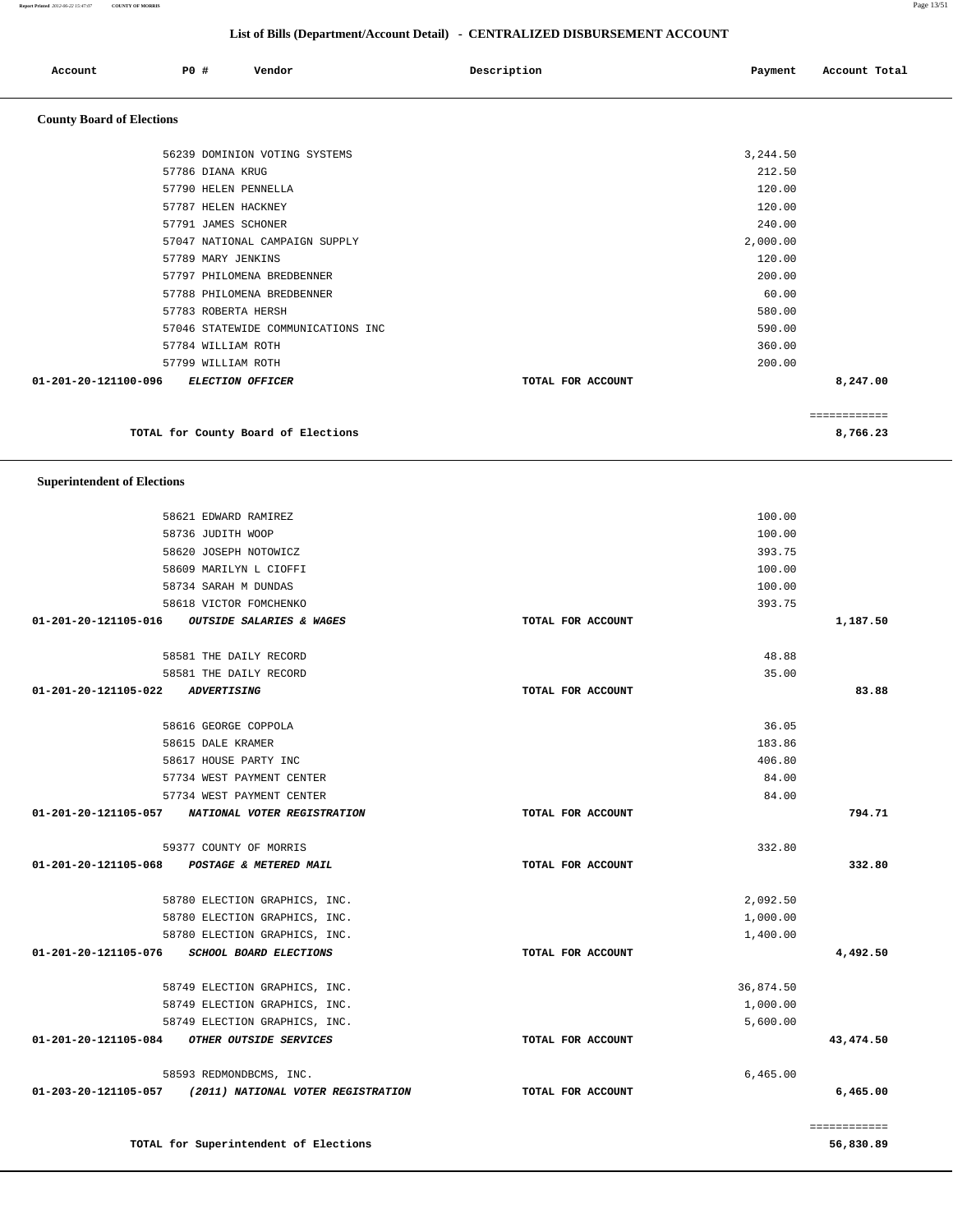58455 ACCOUNTEMPS 1,081.50

 **01-201-20-130100-016 OUTSIDE SALARIES & WAGES TOTAL FOR ACCOUNT 2,163.00**

58167 ACCOUNTEMPS 1,081.50

**County** 

|                                             | TOTAL for County Elections (Cty Clerk)    |                   |                  | ============<br>213,266.37 |
|---------------------------------------------|-------------------------------------------|-------------------|------------------|----------------------------|
| 01-201-20-121110-185                        | FOOD                                      | TOTAL FOR ACCOUNT |                  | 353.24                     |
|                                             | 58795 LONGFELLOWS SANDWICH DELI           |                   | 285.00           |                            |
|                                             | 58824 ADAM SMITH                          |                   | 10.89            |                            |
|                                             | 58823 LAURA ROBERTS                       |                   | 48.15            |                            |
|                                             | 58826 EUGENIA DZIAMBA                     |                   | 9.20             |                            |
|                                             |                                           |                   |                  |                            |
| 01-201-20-121110-097 PRINTING - BALLOTS     |                                           | TOTAL FOR ACCOUNT |                  | 188,341.47                 |
|                                             | 58839 ELECTION GRAPHICS, INC.             |                   | 188, 341.47      |                            |
| 01-201-20-121110-076 SCHOOL BOARD ELECTIONS |                                           | TOTAL FOR ACCOUNT |                  | 20,537.31                  |
|                                             | 58838 ELECTION GRAPHICS, INC.             |                   | 20,537.31        |                            |
| 01-201-20-121110-068                        | POSTAGE & METERED MAIL                    | TOTAL FOR ACCOUNT |                  | 84.35                      |
|                                             | 59377 COUNTY OF MORRIS                    |                   | 84.35            |                            |
| 01-201-20-121110-030                        | CARTAGE                                   | TOTAL FOR ACCOUNT |                  | 3,950.00                   |
|                                             | 58652 WAYNE ARVIDSON                      |                   | 100.00           |                            |
|                                             | 58639 TARA SANTA                          |                   | 125.00           |                            |
|                                             | 58671 TERRI MCINERNEY                     |                   | 100.00           |                            |
|                                             | 58640 TONI SINNER                         |                   | 125.00           |                            |
|                                             | 58719 JAMES SCOTT HARVIN                  |                   | 100.00           |                            |
|                                             | 58718 SAL PAOLELLA                        |                   | 100.00           |                            |
|                                             | 58669 SUSAN DOWNS                         |                   | 100.00           |                            |
|                                             | 58659 SUSAN JAEGER                        |                   | 100.00           |                            |
|                                             | 58655 STEPHANIE TARNOWSKI                 |                   | 100.00           |                            |
|                                             | 58638 ROGER KOENEN                        |                   | 450.00           |                            |
|                                             | 58723 MICHELE PUZIO<br>58717 ROGER KOENEN |                   | 100.00<br>100.00 |                            |
|                                             | 58672 MARIA DEFAZIO                       |                   | 100.00           |                            |
|                                             | 58720 LINDA ALVEN                         |                   | 100.00           |                            |
|                                             | 58641 LAUREN LAVISTA                      |                   | 125.00           |                            |
|                                             | 58648 KATHLEEN KIERNAN                    |                   | 100.00           |                            |
|                                             | 58716 JAMES SWEENEY                       |                   | 100.00           |                            |
|                                             | 58647 JACQUELINE ARBOLINO                 |                   | 100.00           |                            |
|                                             | 58654 JANET WINSTON                       |                   | 100.00           |                            |
|                                             | 58668 JANET TRIGGS                        |                   | 100.00           |                            |
|                                             | 58649 JESSICA HERMANS                     |                   | 100.00           |                            |
|                                             | 58650 JENNIFER ALVEN                      |                   | 100.00           |                            |
|                                             | 58645 GENCARELLI GAETANA                  |                   | 100.00           |                            |
|                                             | 58643 DREW PAOLELLA                       |                   | 100.00           |                            |

 **County Elections (Cty Clerk)**

|         |     | List of Bills (Department/Account Detail) - CENTRALIZED DISBURSEMENT ACCOUNT |             |         |               |
|---------|-----|------------------------------------------------------------------------------|-------------|---------|---------------|
|         |     |                                                                              |             |         |               |
| Account | PO# | Vendor                                                                       | Description | Payment | Account Total |

 58642 BRANDY WINOW 125.00 58673 CHRISTOSHER BASINSKI 200.00 58722 CHRIS JAEGER 100.00 58660 CLAIRE TROGANI 100.00 58644 DAVID T. KING 100.00 58653 DARREN CALLEO 100.00 58721 DAVID ROBERTS 100.00 58651 DEBORAH J MERZ 100.00 58670 DEIRDRE HATTON 100.00 58794 DOUGLAS W. SHINNICK 100.00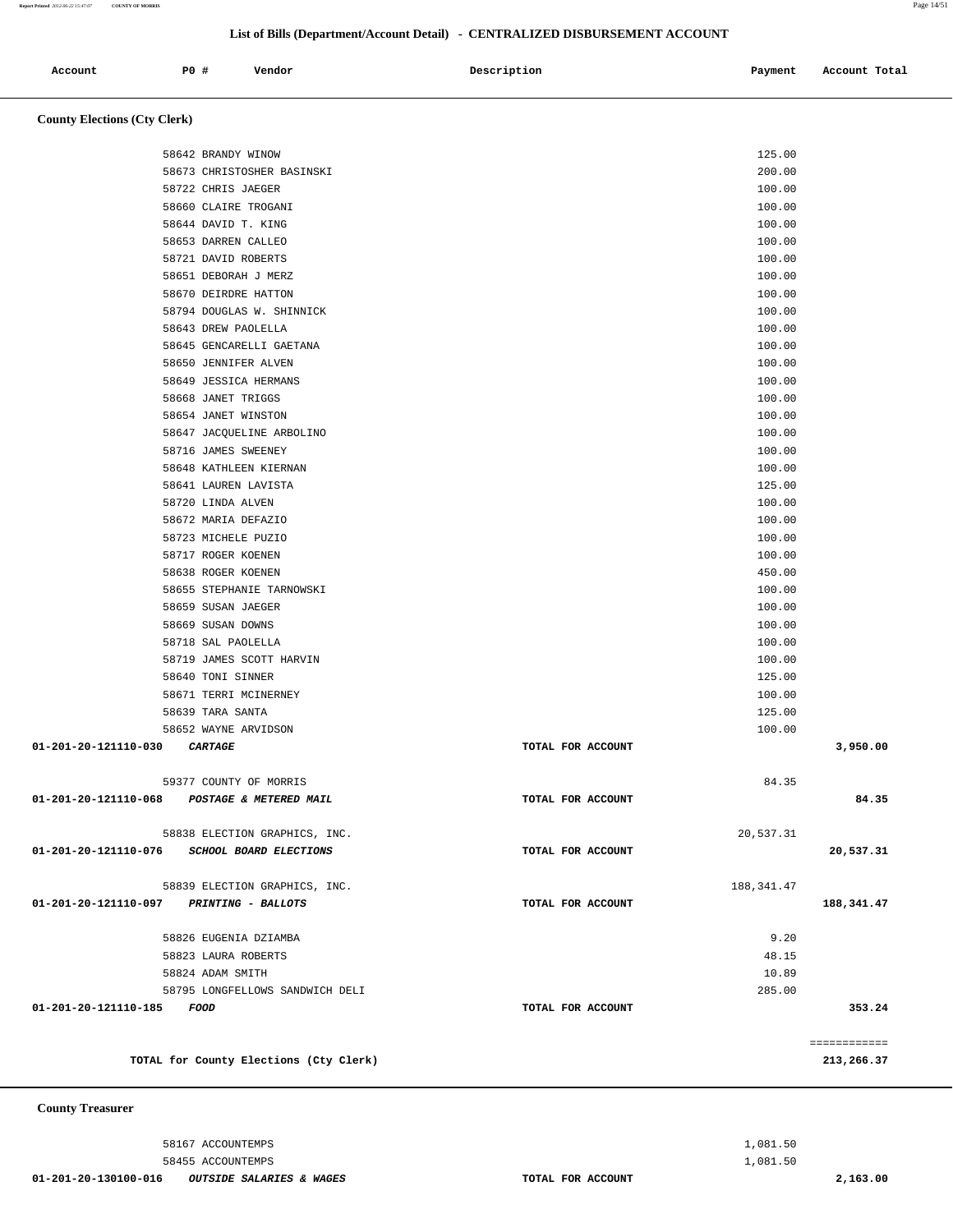**Report Printed** *2012-06-22 15:47:07* **COUNTY OF MORRIS** Page 15/51

| Account                           | P0 #                          | Vendor                                                   | Description       | Payment    | Account Total             |
|-----------------------------------|-------------------------------|----------------------------------------------------------|-------------------|------------|---------------------------|
| <b>County Treasurer</b>           |                               |                                                          |                   |            |                           |
| 01-201-20-130100-068              | 59377 COUNTY OF MORRIS        | POSTAGE & METERED MAIL                                   | TOTAL FOR ACCOUNT | 233.65     | 233.65                    |
|                                   |                               |                                                          |                   |            |                           |
|                                   |                               | 58197 WEST PAYMENT CENTER                                |                   | 28.00      |                           |
|                                   |                               | 58197 WEST PAYMENT CENTER                                |                   | 28.00      |                           |
|                                   |                               | 58197 WEST PAYMENT CENTER<br>PUBLICATION & SUBSCRIPTIONS | TOTAL FOR ACCOUNT | 28.00      |                           |
| 01-201-20-130100-070              |                               |                                                          |                   |            | 84.00                     |
|                                   | TOTAL for County Treasurer    |                                                          |                   |            | ============<br>2,480.65  |
| <b>Purchasing Division</b>        |                               |                                                          |                   |            |                           |
|                                   | 59377 COUNTY OF MORRIS        |                                                          |                   | 135.05     |                           |
| 01-201-20-130105-068              |                               | POSTAGE & METERED MAIL                                   | TOTAL FOR ACCOUNT |            | 135.05                    |
|                                   | TOTAL for Purchasing Division |                                                          |                   |            | ============<br>135.05    |
| <b>Office Services</b>            |                               |                                                          |                   |            |                           |
|                                   | 59377 COUNTY OF MORRIS        |                                                          |                   | 5.85       |                           |
| 01-201-20-130110-068              |                               | POSTAGE & METERED MAIL                                   | TOTAL FOR ACCOUNT |            | 5.85                      |
|                                   |                               |                                                          |                   |            | ============              |
|                                   | TOTAL for Office Services     |                                                          |                   |            | 5.85                      |
| <b>Medical Services</b>           |                               |                                                          |                   |            |                           |
|                                   |                               | 58171 CLINICAL REFERENCE LABORATORY                      |                   | 600.00     |                           |
|                                   |                               | 58171 CLINICAL REFERENCE LABORATORY                      |                   | 15.45      |                           |
|                                   |                               | 58171 CLINICAL REFERENCE LABORATORY                      |                   | 530.33     |                           |
| 01-201-20-130115-049              |                               | LABORATORY SERVICES                                      | TOTAL FOR ACCOUNT |            | 1,145.78                  |
|                                   | 59377 COUNTY OF MORRIS        |                                                          |                   | 4.25       |                           |
| 01-201-20-130115-068              |                               | POSTAGE & METERED MAIL                                   | TOTAL FOR ACCOUNT |            | 4.25                      |
|                                   |                               |                                                          |                   |            |                           |
|                                   | TOTAL for Medical Services    |                                                          |                   |            | ============<br>1,150.03  |
| <b>Annual Audit</b>               |                               |                                                          |                   |            |                           |
|                                   | 57880 NISIVOCCIA LLP          |                                                          |                   | 45, 451.00 |                           |
| 01-203-20-135100-024              | (2011) AUDIT                  |                                                          | TOTAL FOR ACCOUNT |            | 45,451.00                 |
|                                   | TOTAL for Annual Audit        |                                                          |                   |            | ============<br>45,451.00 |
| <b>Information Technology Div</b> |                               |                                                          |                   |            |                           |
|                                   | 57984 KRONOS INC              |                                                          |                   | 3,250.00   |                           |
| 01-201-20-140100-039              |                               | EDUCATION SCHOOLS & TRAINING                             | TOTAL FOR ACCOUNT |            | 3,250.00                  |
|                                   | 56312 ENTRUST INC             |                                                          |                   | 2,549.80   |                           |
| 01-201-20-140100-078              |                               | SOFTWARE MAINTENANCE                                     | TOTAL FOR ACCOUNT |            | 2,549.80                  |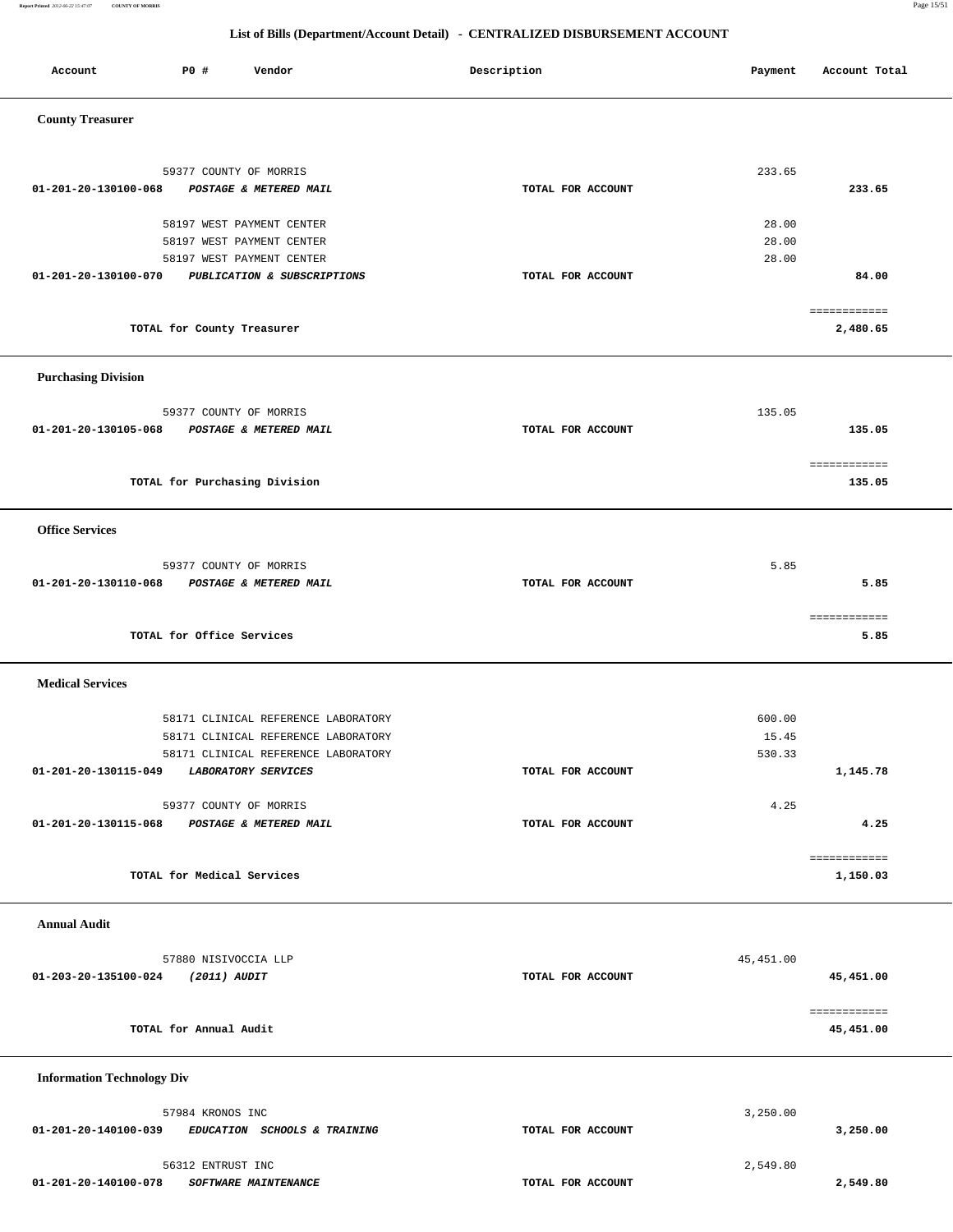**Report Printed** *2012-06-22 15:47:07* **COUNTY OF MORRIS** Page 16/51

| Account                           | P0 #                  | Vendor                                                                                                                                                                                                                                                                                                                                                                                                                                                                                                                                                                                                                                                                                                                       | Description       | Payment                                                                                                                                                                                       | Account Total          |
|-----------------------------------|-----------------------|------------------------------------------------------------------------------------------------------------------------------------------------------------------------------------------------------------------------------------------------------------------------------------------------------------------------------------------------------------------------------------------------------------------------------------------------------------------------------------------------------------------------------------------------------------------------------------------------------------------------------------------------------------------------------------------------------------------------------|-------------------|-----------------------------------------------------------------------------------------------------------------------------------------------------------------------------------------------|------------------------|
| <b>Information Technology Div</b> |                       |                                                                                                                                                                                                                                                                                                                                                                                                                                                                                                                                                                                                                                                                                                                              |                   |                                                                                                                                                                                               |                        |
| 01-201-20-140100-084              | 57983 NET ACCESS CORP | OTHER OUTSIDE SERVICES                                                                                                                                                                                                                                                                                                                                                                                                                                                                                                                                                                                                                                                                                                       | TOTAL FOR ACCOUNT | 60.00                                                                                                                                                                                         | 60.00                  |
|                                   |                       | 58227 BITS 'N BYTES AMERICA<br>58227 BITS 'N BYTES AMERICA                                                                                                                                                                                                                                                                                                                                                                                                                                                                                                                                                                                                                                                                   |                   | 35.38<br>35.98                                                                                                                                                                                |                        |
| 01-201-20-140100-098              |                       | OTHER OPERATING&REPAIR SUPPLY                                                                                                                                                                                                                                                                                                                                                                                                                                                                                                                                                                                                                                                                                                | TOTAL FOR ACCOUNT |                                                                                                                                                                                               | 71.36<br>============  |
|                                   |                       | TOTAL for Information Technology Div                                                                                                                                                                                                                                                                                                                                                                                                                                                                                                                                                                                                                                                                                         |                   |                                                                                                                                                                                               | 5,931.16               |
| O.L.I.S.                          |                       |                                                                                                                                                                                                                                                                                                                                                                                                                                                                                                                                                                                                                                                                                                                              |                   |                                                                                                                                                                                               |                        |
| 01-201-20-140105-058              | 58226 DEER PARK       | OFFICE SUPPLIES & STATIONERY                                                                                                                                                                                                                                                                                                                                                                                                                                                                                                                                                                                                                                                                                                 | TOTAL FOR ACCOUNT | 9.66                                                                                                                                                                                          | 9.66                   |
|                                   | TOTAL for O.L.I.S.    |                                                                                                                                                                                                                                                                                                                                                                                                                                                                                                                                                                                                                                                                                                                              |                   |                                                                                                                                                                                               | ============<br>9.66   |
| <b>County Board of Taxation</b>   |                       |                                                                                                                                                                                                                                                                                                                                                                                                                                                                                                                                                                                                                                                                                                                              |                   |                                                                                                                                                                                               |                        |
| 01-201-20-150100-068              |                       | 59377 COUNTY OF MORRIS<br>POSTAGE & METERED MAIL                                                                                                                                                                                                                                                                                                                                                                                                                                                                                                                                                                                                                                                                             | TOTAL FOR ACCOUNT | 480.13                                                                                                                                                                                        | 480.13                 |
|                                   |                       | TOTAL for County Board of Taxation                                                                                                                                                                                                                                                                                                                                                                                                                                                                                                                                                                                                                                                                                           |                   |                                                                                                                                                                                               | ============<br>480.13 |
| <b>County Counsel</b>             |                       |                                                                                                                                                                                                                                                                                                                                                                                                                                                                                                                                                                                                                                                                                                                              |                   |                                                                                                                                                                                               |                        |
|                                   |                       | 58580 NATIONAL EMPLOYMENT LAW<br>58381 NJ INSTITUTE FOR CONTINUING<br>58381 NJ INSTITUTE FOR CONTINUING                                                                                                                                                                                                                                                                                                                                                                                                                                                                                                                                                                                                                      |                   | 521.50<br>180.00<br>200.00                                                                                                                                                                    |                        |
| 01-201-20-155100-039              |                       | EDUCATION SCHOOLS & TRAINING                                                                                                                                                                                                                                                                                                                                                                                                                                                                                                                                                                                                                                                                                                 | TOTAL FOR ACCOUNT |                                                                                                                                                                                               | 901.50                 |
|                                   |                       | 58913 INGLESINO, PEARLMAN,<br>58913 INGLESINO, PEARLMAN,<br>58909 CARMAGNOLA & RITARDI LLC<br>58905 KNAPP TRIMBOLI & PRUSINOWSKI, LLC<br>58905 KNAPP TRIMBOLI & PRUSINOWSKI, LLC<br>58905 KNAPP TRIMBOLI & PRUSINOWSKI, LLC<br>58899 JOHNSON & CONWAY LLP<br>58579 KNAPP TRIMBOLI & PRUSINOWSKI, LLC<br>58579 KNAPP TRIMBOLI & PRUSINOWSKI, LLC<br>58579 KNAPP TRIMBOLI & PRUSINOWSKI, LLC<br>58579 KNAPP TRIMBOLI & PRUSINOWSKI, LLC<br>58579 KNAPP TRIMBOLI & PRUSINOWSKI, LLC<br>58579 KNAPP TRIMBOLI & PRUSINOWSKI, LLC<br>58579 KNAPP TRIMBOLI & PRUSINOWSKI, LLC<br>58584 KNAPP TRIMBOLI & PRUSINOWSKI, LLC<br>58584 KNAPP TRIMBOLI & PRUSINOWSKI, LLC<br>58578 MARTIN F. BARBATO, ESQ.<br>58577 O'MULLAN & BRADY P.C. |                   | 616.00<br>1,033.90<br>1,812.00<br>2,494.50<br>257.70<br>228.00<br>136.65<br>84.00<br>601.50<br>848.51<br>48.00<br>1,374.00<br>1,219.00<br>528.00<br>12,084.26<br>24.00<br>156.00<br>21,580.00 |                        |
| 01-201-20-155100-051              | <i><b>LEGAL</b></i>   |                                                                                                                                                                                                                                                                                                                                                                                                                                                                                                                                                                                                                                                                                                                              | TOTAL FOR ACCOUNT |                                                                                                                                                                                               | 45,606.02              |
|                                   |                       | 58347 STAPLES BUSINESS ADVANTAGE<br>58347 STAPLES BUSINESS ADVANTAGE                                                                                                                                                                                                                                                                                                                                                                                                                                                                                                                                                                                                                                                         |                   | 32.80<br>2.36                                                                                                                                                                                 |                        |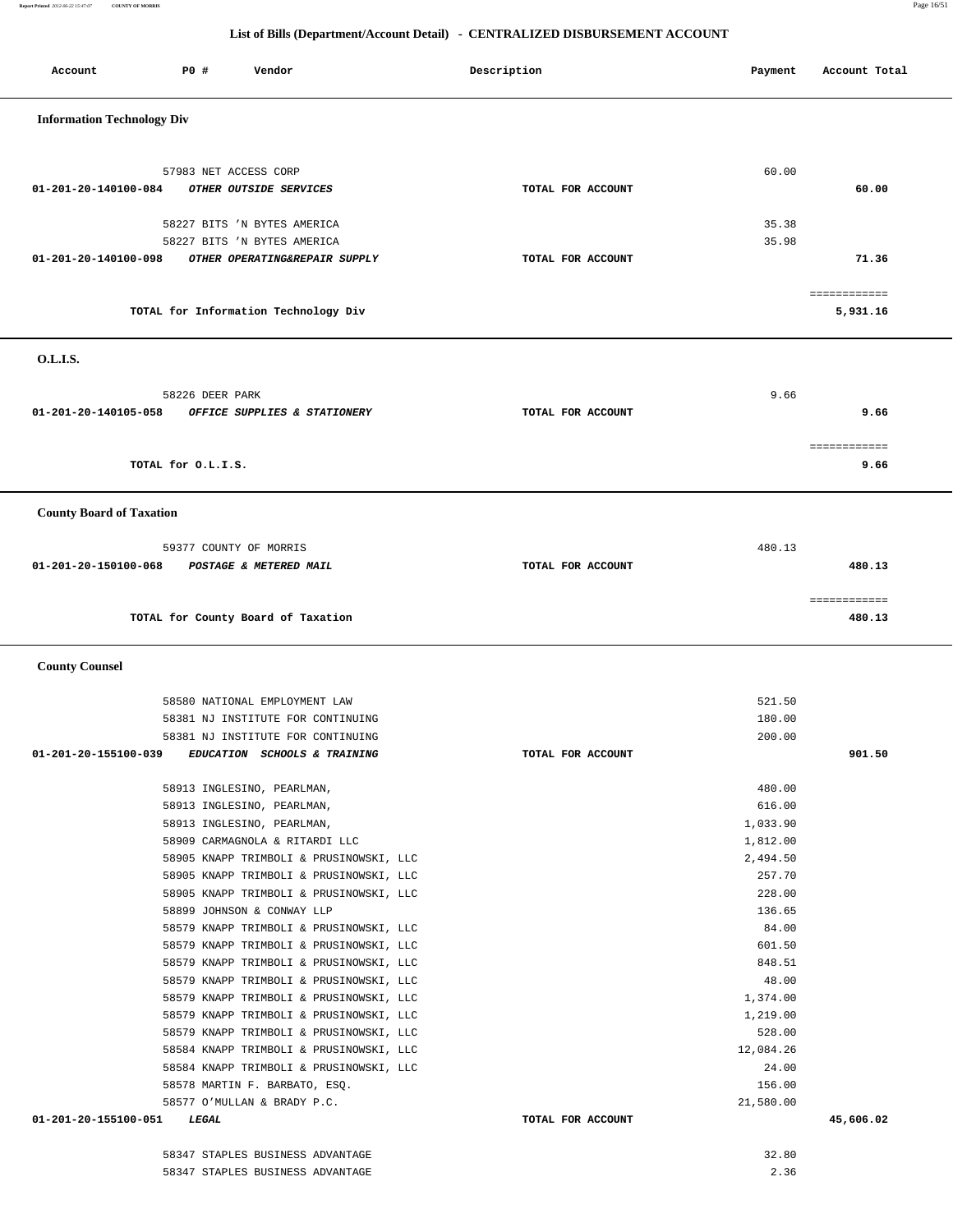**Report Printed** *2012-06-22 15:47:07* **COUNTY OF MORRIS** Page 17/51

# **List of Bills (Department/Account Detail) - CENTRALIZED DISBURSEMENT ACCOUNT**

| Account                          | PO#<br>Vendor                                                                                           | Description       | Payment                  | Account Total             |
|----------------------------------|---------------------------------------------------------------------------------------------------------|-------------------|--------------------------|---------------------------|
| <b>County Counsel</b>            |                                                                                                         |                   |                          |                           |
| 01-201-20-155100-058             | OFFICE SUPPLIES & STATIONERY                                                                            | TOTAL FOR ACCOUNT |                          | 35.16                     |
| 01-201-20-155100-068             | 59377 COUNTY OF MORRIS<br>POSTAGE & METERED MAIL                                                        | TOTAL FOR ACCOUNT | 20.94                    | 20.94                     |
|                                  | TOTAL for County Counsel                                                                                |                   |                          | ============<br>46,563.62 |
| <b>County Surrogate</b>          |                                                                                                         |                   |                          |                           |
| 01-201-20-160100-068             | 59377 COUNTY OF MORRIS<br>POSTAGE & METERED MAIL                                                        | TOTAL FOR ACCOUNT | 300.85                   | 300.85                    |
|                                  | TOTAL for County Surrogate                                                                              |                   |                          | ============<br>300.85    |
| <b>Engineering</b>               |                                                                                                         |                   |                          |                           |
| 01-201-20-165100-058             | 58342 W.B. MASON COMPANY INC<br>OFFICE SUPPLIES & STATIONERY                                            | TOTAL FOR ACCOUNT | 77.40                    | 77.40                     |
|                                  | 59377 COUNTY OF MORRIS<br>59377 COUNTY OF MORRIS                                                        |                   | 3.95<br>48.40            |                           |
| 01-201-20-165100-068             | POSTAGE & METERED MAIL<br>57429 AT&T MOBILITY<br>57599 DELL MARKETING L.P.<br>57599 DELL MARKETING L.P. | TOTAL FOR ACCOUNT | 48.45<br>128.64<br>25.00 | 52.35                     |
| 01-201-20-165100-258             | <b>EQUIPMENT</b>                                                                                        | TOTAL FOR ACCOUNT |                          | 202.09<br>============    |
|                                  | TOTAL for Engineering                                                                                   |                   |                          | 331.84                    |
| <b>Planning Board</b>            |                                                                                                         |                   |                          |                           |
| 01-201-20-180100-039             | 56601 NJ DEPT OF LABOR& WORKFORCE<br>57500 PLAN SMART NJ<br>EDUCATION SCHOOLS & TRAINING                | TOTAL FOR ACCOUNT | 55.00<br>110.00          | 165.00                    |
| 01-201-20-180100-095             | 57589 DELL MARKETING L.P.<br>57589 DELL MARKETING L.P.<br>OTHER ADMINISTRATIVE SUPPLIES                 | TOTAL FOR ACCOUNT | 383.92<br>25.00          | 408.92                    |
|                                  | TOTAL for Planning Board                                                                                |                   |                          | ============<br>573.92    |
| <b>Transportation Management</b> |                                                                                                         |                   |                          |                           |
| 01-201-20-180105-023             | 58343 JOHN J HAYES<br>ASSOCIATIONS AND MEMBERSHIPS                                                      | TOTAL FOR ACCOUNT | 564.00                   | 564.00                    |

 58343 JOHN J HAYES 335.04  **01-201-20-180105-082 TRAVEL EXPENSE TOTAL FOR ACCOUNT 335.04**

 ============ **TOTAL for Transportation Management 899.04**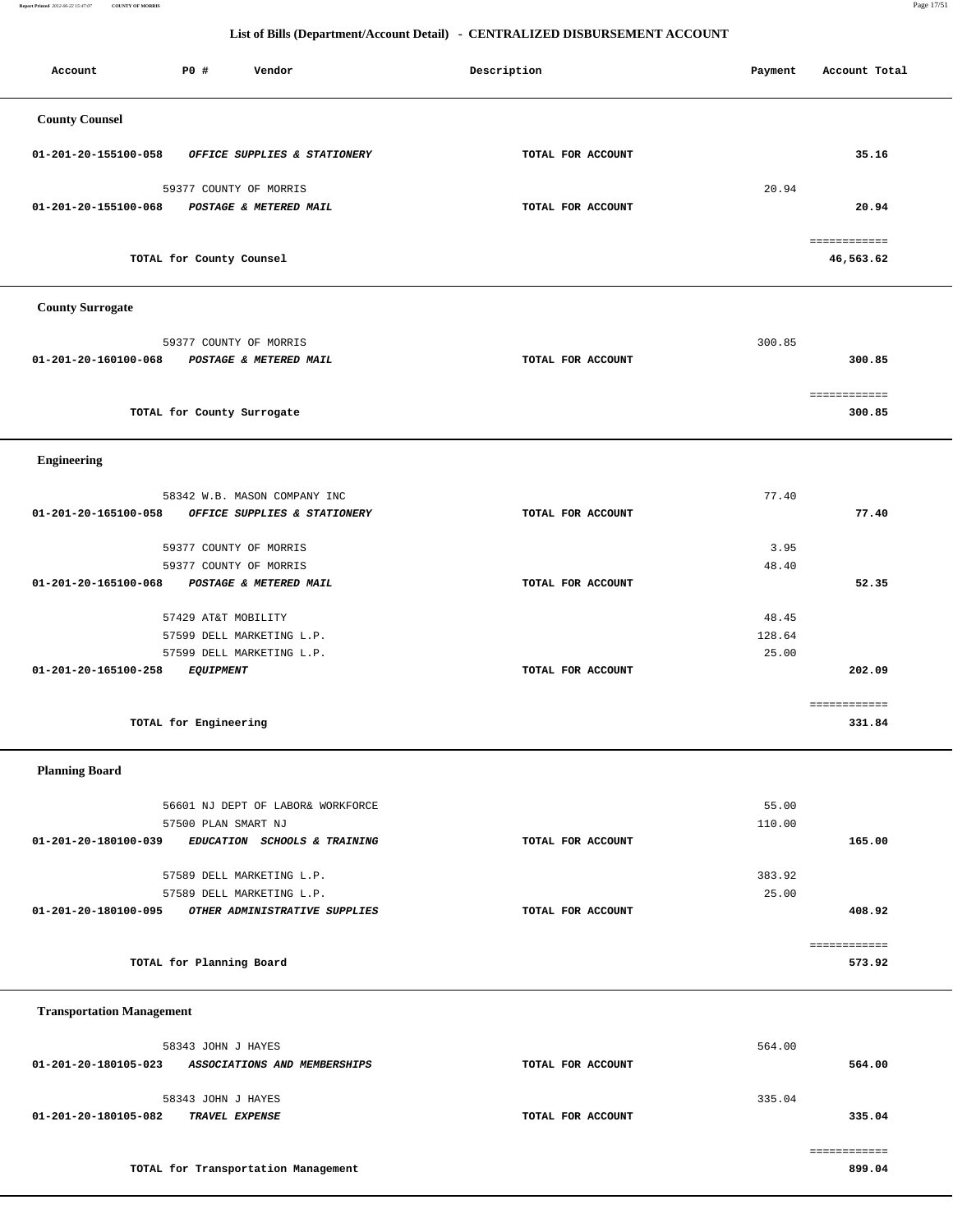| <b>PDT</b> - General Admin            |                                                                              |                   |                             |              |  |
|---------------------------------------|------------------------------------------------------------------------------|-------------------|-----------------------------|--------------|--|
|                                       | 58929 STAPLES BUSINESS ADVANTAGE                                             |                   | 219.01                      |              |  |
|                                       | 58928 W.B. MASON COMPANY INC                                                 |                   | 50.54                       |              |  |
| 01-201-20-180115-058                  | OFFICE SUPPLIES & STATIONERY                                                 | TOTAL FOR ACCOUNT |                             | 269.55       |  |
|                                       |                                                                              |                   |                             |              |  |
|                                       | 59377 COUNTY OF MORRIS                                                       |                   | 49.40                       |              |  |
| 01-201-20-180115-068                  | POSTAGE & METERED MAIL                                                       | TOTAL FOR ACCOUNT |                             | 49.40        |  |
|                                       | 58928 W.B. MASON COMPANY INC                                                 |                   | 119.80                      |              |  |
| 01-201-20-180115-095                  | OTHER ADMINISTRATIVE SUPPLIES                                                | TOTAL FOR ACCOUNT |                             | 119.80       |  |
|                                       |                                                                              |                   |                             |              |  |
|                                       |                                                                              |                   |                             | ============ |  |
|                                       | TOTAL for PDT - General Admin                                                |                   |                             | 438.75       |  |
|                                       |                                                                              |                   |                             |              |  |
| <b>County Weights &amp; Measures</b>  |                                                                              |                   |                             |              |  |
|                                       |                                                                              |                   |                             |              |  |
|                                       | 57926 WEST PAYMENT CENTER                                                    |                   | 336.00                      |              |  |
| 01-201-22-201100-039                  | EDUCATION SCHOOLS & TRAINING                                                 | TOTAL FOR ACCOUNT |                             | 336.00       |  |
|                                       |                                                                              |                   | 8.90                        |              |  |
| 01-201-22-201100-068                  | 59377 COUNTY OF MORRIS<br>POSTAGE & METERED MAIL                             | TOTAL FOR ACCOUNT |                             | 8.90         |  |
|                                       |                                                                              |                   |                             |              |  |
|                                       | 58863 EMPLOYMENT HORIZONS, INC.                                              |                   | 829.00                      |              |  |
|                                       | 58678 WASTE MANAGEMENT OF NEW JERSEY                                         |                   | 335.14                      |              |  |
|                                       | 01-201-22-201100-084 OTHER OUTSIDE SERVICES                                  | TOTAL FOR ACCOUNT |                             | 1,164.14     |  |
|                                       |                                                                              |                   |                             |              |  |
| 01-201-22-201100-140                  | 59355 ALLIED OIL<br><i><b>GAS PURCHASES</b></i>                              | TOTAL FOR ACCOUNT | 1,650.32                    | 1,650.32     |  |
|                                       |                                                                              |                   |                             |              |  |
|                                       | 58927 PSE&G CO                                                               |                   | 110.76                      |              |  |
|                                       | 58761 HESS CORPORATION                                                       |                   | 49.28                       |              |  |
| 01-201-22-201100-141 NATURAL GAS      |                                                                              | TOTAL FOR ACCOUNT |                             | 160.04       |  |
|                                       | 57973 GRAINGER                                                               |                   | 266.40                      |              |  |
|                                       | 58738 MORRIS COUNTY FARMS INC                                                |                   | 52.50                       |              |  |
|                                       | 58738 MORRIS COUNTY FARMS INC                                                |                   | 9.50                        |              |  |
| 01-201-22-201100-258                  | <b>EQUIPMENT</b>                                                             | TOTAL FOR ACCOUNT |                             | 328.40       |  |
|                                       |                                                                              |                   |                             |              |  |
|                                       |                                                                              |                   |                             | ============ |  |
|                                       | TOTAL for County Weights & Measures                                          |                   |                             | 3,647.80     |  |
|                                       |                                                                              |                   |                             |              |  |
| <b>Employee Group Insurance</b>       |                                                                              |                   |                             |              |  |
|                                       |                                                                              |                   |                             |              |  |
|                                       | 58792 HORIZON BLUE CROSS BLUE SHIELD<br>58791 HORIZON BLUE CROSS BLUE SHIELD |                   | 1, 416, 217.82<br>45,740.87 |              |  |
| $01 - 201 - 23 - 220100 - 090$        | EMPLOYEE GROUP INSURANCE EXPENDITURES                                        | TOTAL FOR ACCOUNT |                             | 1,461,958.69 |  |
|                                       |                                                                              |                   |                             |              |  |
|                                       |                                                                              |                   |                             | ============ |  |
|                                       | TOTAL for Employee Group Insurance                                           |                   |                             | 1,461,958.69 |  |
|                                       |                                                                              |                   |                             |              |  |
| <b>Office of Emergency Management</b> |                                                                              |                   |                             |              |  |
|                                       |                                                                              |                   |                             |              |  |
|                                       | 58950 SATCOM GLOBAL INC                                                      |                   | 37.37                       |              |  |
| 01-201-25-252100-031                  | CELLULAR PHONES/PAGERS                                                       | TOTAL FOR ACCOUNT |                             | 37.37        |  |
|                                       | 58930 STAPLES BUSINESS ADVANTAGE                                             |                   | 45.75                       |              |  |
| 01-201-25-252100-058                  | OFFICE SUPPLIES & STATIONERY                                                 | TOTAL FOR ACCOUNT |                             | 45.75        |  |
|                                       |                                                                              |                   |                             |              |  |
|                                       |                                                                              |                   |                             |              |  |

Account P0 **#** Vendor **Description** Description Payment Account Total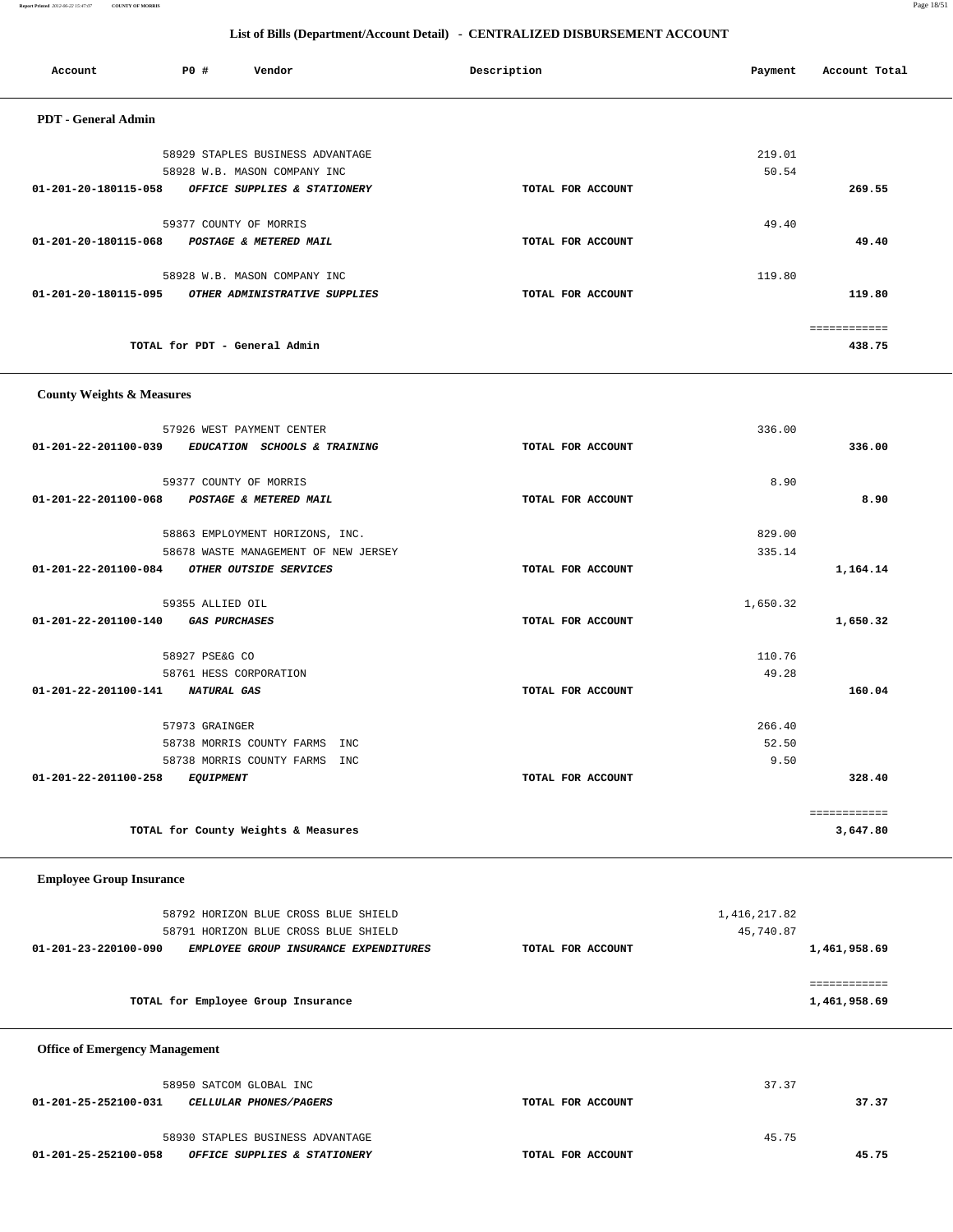**Report Printed** *2012-06-22 15:47:07* **COUNTY OF MORRIS** Page 19/51

# **List of Bills (Department/Account Detail) - CENTRALIZED DISBURSEMENT ACCOUNT**

| P0 #<br>Account                       | Vendor                                                       | Description       | Payment        | Account Total |
|---------------------------------------|--------------------------------------------------------------|-------------------|----------------|---------------|
| <b>Office of Emergency Management</b> |                                                              |                   |                |               |
|                                       | 58955 ACCREDITED LOCK SUPPLY CO                              |                   | 183.96         |               |
| 01-201-25-252100-059                  | OTHER GENERAL EXPENSES                                       | TOTAL FOR ACCOUNT |                | 183.96        |
|                                       |                                                              |                   |                |               |
|                                       | 59377 COUNTY OF MORRIS                                       |                   | 0.90           |               |
| 01-201-25-252100-068                  | POSTAGE & METERED MAIL                                       | TOTAL FOR ACCOUNT |                | 0.90          |
|                                       | 58728 COPPER CONFERENCING                                    |                   | 10.64          |               |
| 01-201-25-252100-146                  | <b>TELEPHONE</b>                                             | TOTAL FOR ACCOUNT |                | 10.64         |
|                                       |                                                              |                   |                |               |
| 01-201-25-252100-164                  | 58153 KYOCERA MITA AMERICA, INC.<br>OFFICE MACHINES - RENTAL | TOTAL FOR ACCOUNT | 655.77         | 655.77        |
|                                       |                                                              |                   |                |               |
|                                       |                                                              |                   |                | ------------  |
|                                       | TOTAL for Office of Emergency Management                     |                   |                | 934.39        |
|                                       |                                                              |                   |                |               |
| <b>Communications Center</b>          |                                                              |                   |                |               |
|                                       | 58904 CURTIS JAMES                                           |                   | 557.35         |               |
|                                       | 58031 APCO-AFC, INC.                                         |                   | 499.00         |               |
|                                       | 56745 PRIORITY DISPATCH CORP.                                |                   | 3,500.00       |               |
|                                       | 56745 PRIORITY DISPATCH CORP.                                |                   | 395.00         |               |
| 01-201-25-252105-039                  | EDUCATION SCHOOLS & TRAINING                                 | TOTAL FOR ACCOUNT |                | 4,951.35      |
|                                       | 59377 COUNTY OF MORRIS                                       |                   | 24.85          |               |
| 01-201-25-252105-068                  | POSTAGE & METERED MAIL                                       | TOTAL FOR ACCOUNT |                | 24.85         |
|                                       |                                                              |                   |                |               |
|                                       | 58623 ROYAL COMMUNICATIONS INC.                              |                   | 300.00         |               |
| 01-201-25-252105-072                  | <b>RADIO REPAIRS</b>                                         | TOTAL FOR ACCOUNT |                | 300.00        |
|                                       | 58904 CURTIS JAMES                                           |                   | 372.74         |               |
| 01-201-25-252105-082                  | TRAVEL EXPENSE                                               | TOTAL FOR ACCOUNT |                | 372.74        |
|                                       |                                                              |                   |                |               |
|                                       | 59086 BOROUGH OF BUTLER                                      |                   | 508.34         |               |
|                                       | 58626 JERSEY CENTRAL POWER & LIGHT                           |                   | 671.64         |               |
|                                       | 58637 JERSEY CENTRAL POWER & LIGHT                           |                   | 556.21         |               |
|                                       | 58637 JERSEY CENTRAL POWER & LIGHT                           |                   | 523.49<br>3.44 |               |
| 01-201-25-252105-137                  | 58637 JERSEY CENTRAL POWER & LIGHT<br>ELECTRICITY            | TOTAL FOR ACCOUNT |                | 2,263.12      |
|                                       |                                                              |                   |                |               |
|                                       |                                                              |                   |                | ============  |

**TOTAL for Communications Center 7,912.06**

### **County Medical Examiner Office**

| 58583 ALLINA HOSPITALS AND CLINICS              |                   | 406.70       |
|-------------------------------------------------|-------------------|--------------|
| 58862 UNIVERSITY OF MISSOURI                    |                   | 500.00       |
| 01-201-25-254100-035<br><b>CONSULTATION FEE</b> | TOTAL FOR ACCOUNT | 906.70       |
|                                                 |                   |              |
| 59377 COUNTY OF MORRIS                          |                   | 13.85        |
| 01-201-25-254100-068<br>POSTAGE & METERED MAIL  | TOTAL FOR ACCOUNT | 13.85        |
|                                                 |                   |              |
|                                                 |                   | ------------ |
| TOTAL for County Medical Examiner Office        |                   | 920.55       |
|                                                 |                   |              |

 **County Sheriff's Department**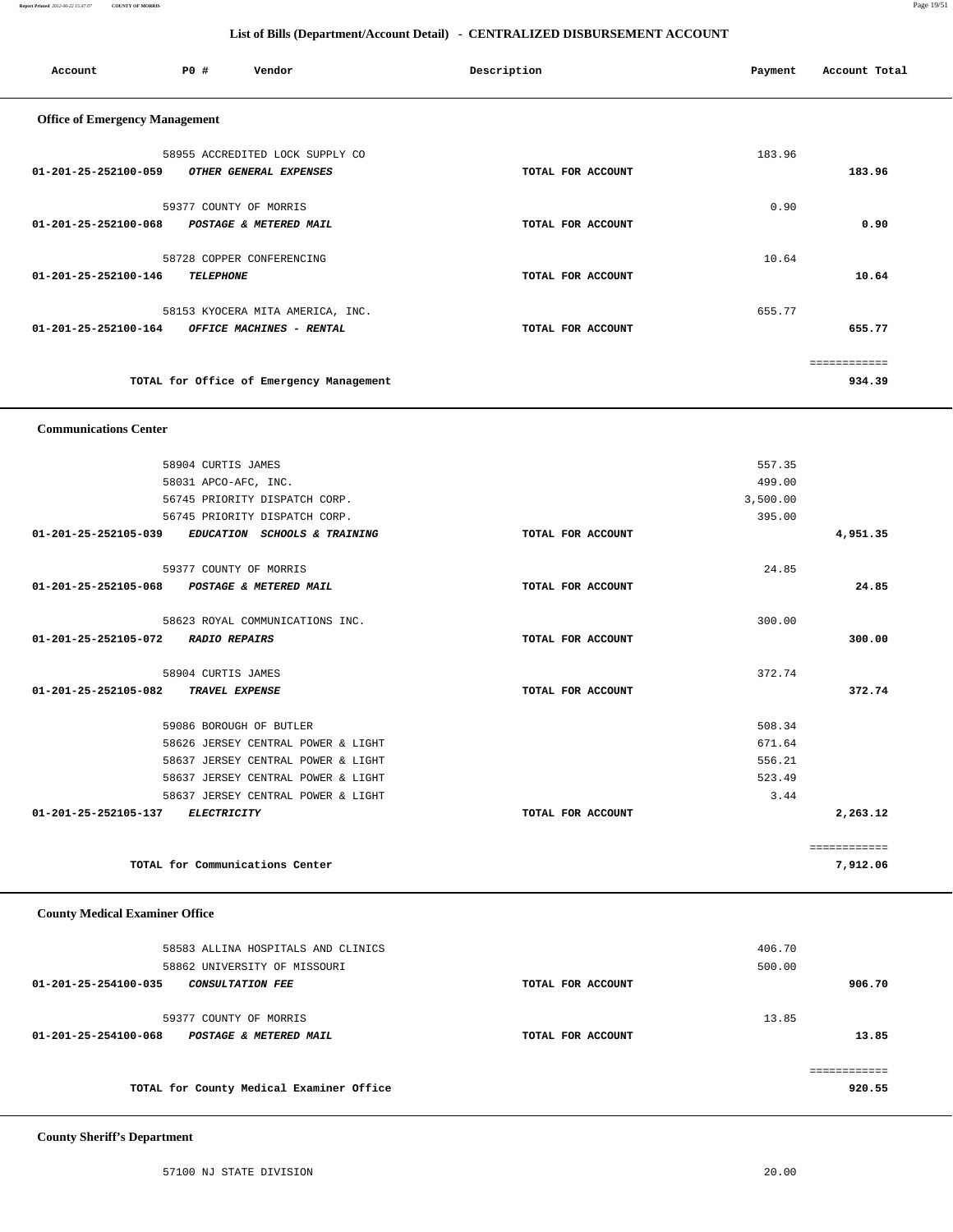| Account                                          | P0 #                                         | Vendor                                                                       | Description       | Payment              | Account Total |
|--------------------------------------------------|----------------------------------------------|------------------------------------------------------------------------------|-------------------|----------------------|---------------|
| <b>County Sheriff's Department</b>               |                                              |                                                                              |                   |                      |               |
| 01-201-25-270100-023                             |                                              | ASSOCIATIONS AND MEMBERSHIPS                                                 | TOTAL FOR ACCOUNT |                      | 20.00         |
|                                                  | 55977 WILLIAM STITT                          |                                                                              |                   | 1,701.94             |               |
| 01-201-25-270100-039                             |                                              | EDUCATION SCHOOLS & TRAINING                                                 | TOTAL FOR ACCOUNT |                      | 1,701.94      |
|                                                  |                                              |                                                                              |                   |                      |               |
|                                                  |                                              | 57142 EQUIPMENT AND SUPPLY CENTRAL                                           |                   | 340.50               |               |
|                                                  |                                              | 57142 EQUIPMENT AND SUPPLY CENTRAL                                           |                   | 111.00               |               |
| 01-201-25-270100-047                             |                                              | 55277 U-LINE SHIPPING SUPPLY<br>IDENTIFICATION EQUIP&SUPPLIES                | TOTAL FOR ACCOUNT | 253.36               | 704.86        |
|                                                  |                                              |                                                                              |                   |                      |               |
|                                                  |                                              | 57982 WEST PAYMENT CENTER                                                    |                   | 1,881.50             |               |
| 01-201-25-270100-050                             | LAW BOOKS                                    |                                                                              | TOTAL FOR ACCOUNT |                      | 1,881.50      |
|                                                  | 55500 STEVE ACKERMAN                         |                                                                              |                   | 200.00               |               |
|                                                  | 55500 STEVE ACKERMAN                         |                                                                              |                   | 100.00               |               |
| 01-201-25-270100-059                             |                                              | OTHER GENERAL EXPENSES                                                       | TOTAL FOR ACCOUNT |                      | 300.00        |
|                                                  |                                              |                                                                              |                   |                      |               |
|                                                  | 59377 COUNTY OF MORRIS                       |                                                                              |                   | 400.55               |               |
| 01-201-25-270100-068                             |                                              | POSTAGE & METERED MAIL                                                       | TOTAL FOR ACCOUNT |                      | 400.55        |
|                                                  |                                              | 57140 LEXIS NEXIS ACCURINT                                                   |                   | 155.00               |               |
| 01-201-25-270100-078                             |                                              | SOFTWARE MAINTENANCE                                                         | TOTAL FOR ACCOUNT |                      | 155.00        |
|                                                  |                                              |                                                                              |                   |                      |               |
|                                                  | 57105 RICK WARNETT<br>58582 EDWARD ZEINOWICZ |                                                                              |                   | 309.17<br>129.21     |               |
|                                                  | 58901 ADAM ZEICH                             |                                                                              |                   | 377.35               |               |
| 01-201-25-270100-082                             | TRAVEL EXPENSE                               |                                                                              | TOTAL FOR ACCOUNT |                      | 815.73        |
|                                                  |                                              |                                                                              |                   |                      |               |
|                                                  |                                              | 58242 U.S. SECURITY ASSOCIATES, INC.<br>58248 U.S. SECURITY ASSOCIATES, INC. |                   | 2,364.90<br>2,382.80 |               |
| 01-201-25-270100-084                             |                                              | OTHER OUTSIDE SERVICES                                                       | TOTAL FOR ACCOUNT |                      | 4,747.70      |
|                                                  |                                              |                                                                              |                   |                      |               |
|                                                  |                                              | 58249 STAPLES BUSINESS ADVANTAGE                                             |                   | 156.99               |               |
|                                                  |                                              | 58247 W.B. MASON COMPANY INC                                                 |                   | 62.98                |               |
| 01-201-25-270100-095                             |                                              | OTHER ADMINISTRATIVE SUPPLIES                                                | TOTAL FOR ACCOUNT |                      | 219.97        |
|                                                  |                                              | 57094 NEXTEL COMMUNICATIONS                                                  |                   | 1,253.96             |               |
| 01-201-25-270100-161                             |                                              | COMMUNICATIONS EQUIPMENT                                                     | TOTAL FOR ACCOUNT |                      | 1,253.96      |
|                                                  |                                              |                                                                              |                   |                      |               |
| 01-201-25-270100-258 EQUIPMENT                   | 57539 ACE COM                                |                                                                              | TOTAL FOR ACCOUNT | 160.00               | 160.00        |
|                                                  |                                              |                                                                              |                   |                      |               |
|                                                  |                                              | 57980 COMPLETE SECURITY SYSTEMS                                              |                   | 140.00               |               |
| 01-201-25-270100-262                             |                                              | MACHINERY REPAIRS & PARTS                                                    | TOTAL FOR ACCOUNT |                      | 140.00        |
|                                                  |                                              | 57981 DCI SIGNS & AWNINGS, INC.                                              |                   | 726.00               |               |
|                                                  |                                              | 57981 DCI SIGNS & AWNINGS, INC.                                              |                   | 726.00               |               |
|                                                  | 58250 SPECTRODOME LLC.                       |                                                                              |                   | 750.00               |               |
| 01-201-25-270100-291                             | <b>VEHICLE REPAIRS</b>                       |                                                                              | TOTAL FOR ACCOUNT |                      | 2,202.00      |
|                                                  |                                              |                                                                              |                   |                      |               |
| 01-203-25-270100-064 (2011) PHOTOGRAPHIC SUPPIES | 57095 UNIQUE PHOTO INC                       |                                                                              | TOTAL FOR ACCOUNT | 42.50                | 42.50         |
|                                                  |                                              |                                                                              |                   |                      |               |
|                                                  |                                              | 58252 QUALITY INN GRAN-VIEW                                                  |                   | 77.38                |               |
| 01-203-25-270100-082 (2011) TRAVEL EXPENSE       |                                              |                                                                              | TOTAL FOR ACCOUNT |                      | 77.38         |
|                                                  | 58028 L-3 COMMUNICATIONS                     |                                                                              |                   | 9,467.50             |               |
|                                                  | 58028 L-3 COMMUNICATIONS                     |                                                                              |                   | 50.00                |               |
|                                                  | 58028 L-3 COMMUNICATIONS                     |                                                                              |                   | 395.00               |               |

 **01-203-25-270100-258 (2011) EQUIPMENT TOTAL FOR ACCOUNT 9,912.50**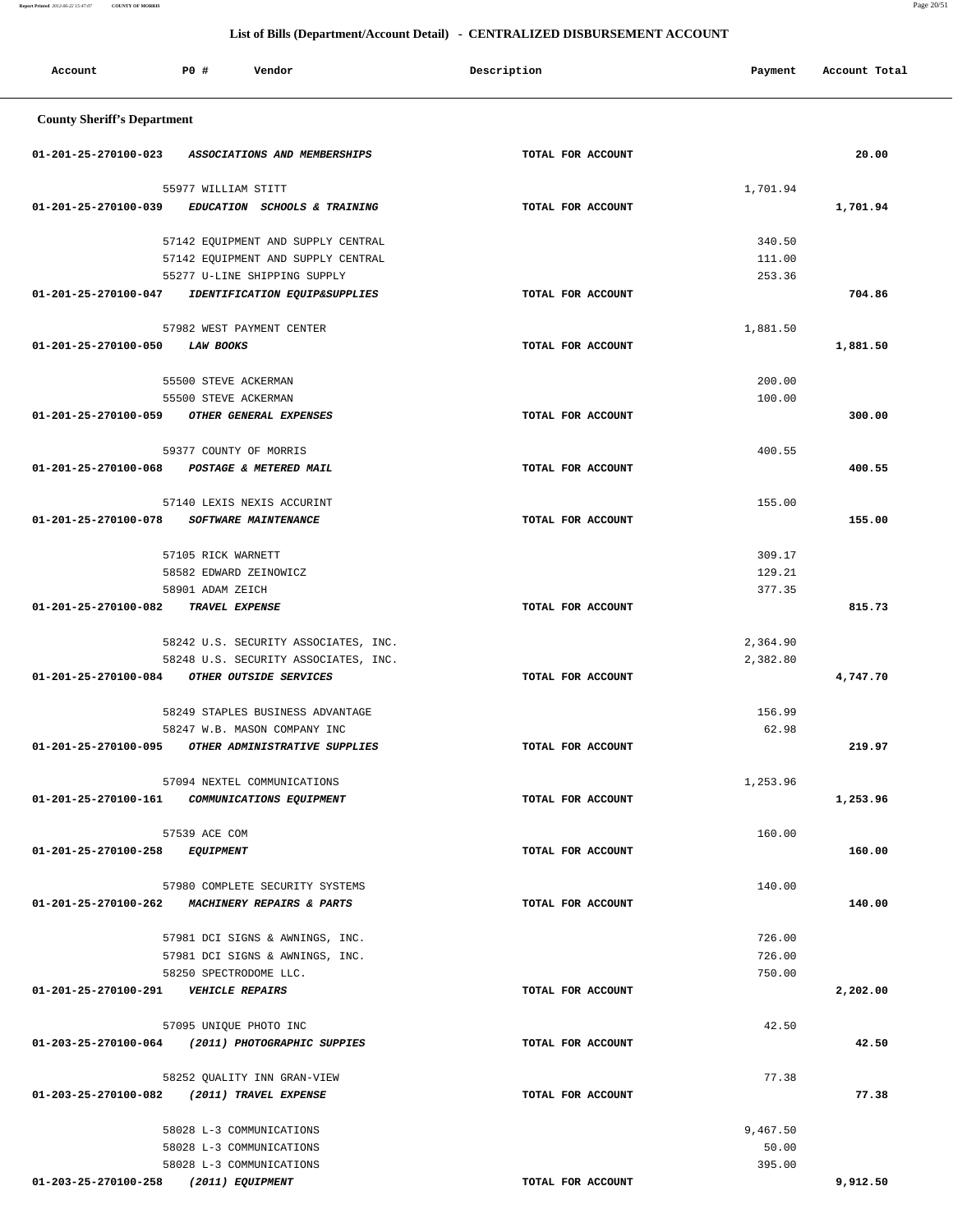|                                | 57454 VERIZON WIRELESS               |                   | 370.99   |          |
|--------------------------------|--------------------------------------|-------------------|----------|----------|
| 01-201-25-280100-031           | CELLULAR PHONES/PAGERS               | TOTAL FOR ACCOUNT |          | 370.99   |
|                                | 57506 CMI EDUCATION INSTITUTE INC.   |                   | 89.99    |          |
|                                | 57506 CMI EDUCATION INSTITUTE INC.   |                   | 114.98   |          |
|                                | 57964 COLLEGE OF ST ELIZABETH        |                   | 1,383.00 |          |
| $01 - 201 - 25 - 280100 - 039$ | EDUCATION SCHOOLS & TRAINING         | TOTAL FOR ACCOUNT |          | 1,587.97 |
|                                | 59377 COUNTY OF MORRIS               |                   | 23.05    |          |
| 01-201-25-280100-068           | POSTAGE & METERED MAIL               | TOTAL FOR ACCOUNT |          | 23.05    |
|                                | 57912 ACME AMERICAN REPAIRS INC.     |                   | 877.71   |          |
|                                | 57910 T J'S SPORTWIDE TROPHY         |                   | 41.00    |          |
|                                | 57932 VIRTU WATER METER SERVICES INC |                   | 325.00   |          |
| 01-201-25-280100-084           | OTHER OUTSIDE SERVICES               | TOTAL FOR ACCOUNT |          | 1,243.71 |
|                                | 57124 QUENCH USA                     |                   | 284.00   |          |
| 01-201-25-280100-147           | <b>WATER</b>                         | TOTAL FOR ACCOUNT |          | 284.00   |

 **County Jail** 

| 01-201-25-275100-050<br><b>LAW BOOKS</b>             | TOTAL FOR ACCOUNT |          | 7,401.44     |
|------------------------------------------------------|-------------------|----------|--------------|
| 58789 FEDEX                                          |                   | 96.79    |              |
| 59377 COUNTY OF MORRIS                               |                   | 1,177.49 |              |
| 01-201-25-275100-068<br>POSTAGE & METERED MAIL       | TOTAL FOR ACCOUNT |          | 1,274.28     |
| 58861 JOSEPH NAPURANO                                |                   | 8.00     |              |
| 58848 PAULA JORDAO                                   |                   | 82.00    |              |
| 01-201-25-275100-082<br>TRAVEL EXPENSE               | TOTAL FOR ACCOUNT |          | 90.00        |
| 57715 FBI NATIONAL ACADEMY ASSOC.                    |                   | 100.00   |              |
| 53645 STATEWIDE COMMUNICATIONS INC                   |                   | 2,080.00 |              |
| 53645 STATEWIDE COMMUNICATIONS INC                   |                   | 1,800.00 |              |
| 53645 STATEWIDE COMMUNICATIONS INC                   |                   | 532.67   |              |
| 58159 THE 200 CLUB OF MORRIS COUNTY                  |                   | 96.00    |              |
| 57718 URBAN LEAGUE OF MORRIS COUNTY                  |                   | 750.00   |              |
| 57118 VERIZON                                        |                   | 54.75    |              |
| 58855 VERIZON                                        |                   | 54.67    |              |
| 01-201-25-275100-118<br><b>INVESTIGATION EXPENSE</b> | TOTAL FOR ACCOUNT |          | 5,468.09     |
| 58173 AGT BATTERY SUPPLY LLC                         |                   | 233.28   |              |
| 58173 AGT BATTERY SUPPLY LLC                         |                   | 8.99     |              |
| 01-201-25-275100-258<br><b>EQUIPMENT</b>             | TOTAL FOR ACCOUNT |          | 242.27       |
|                                                      |                   |          | ============ |
| TOTAL for County Prosecutor's Office                 |                   |          | 14,476.08    |

|                                       | ============ |
|---------------------------------------|--------------|
| TOTAL for County Sheriff's Department | 24,735.59    |

 58180 GANN LAW BOOKS 3,960.00 58180 GANN LAW BOOKS 45.00 57701 WEST PAYMENT CENTER 1,108.75 57701 WEST PAYMENT CENTER 1,221.35 57701 WEST PAYMENT CENTER 1,066.34

### **County Sheriff's Department**

 **County Prosecutor's Office**

| Account | <b>PO #</b> | Vendor | Description | Payment | Account Total |  |
|---------|-------------|--------|-------------|---------|---------------|--|
|         |             |        |             |         |               |  |

# **List of Bills (Department/Account Detail) - CENTRALIZED DISBURSEMENT ACCOUNT**

**Report Printed** *2012-06-22 15:47:07* **COUNTY OF MORRIS** Page 21/51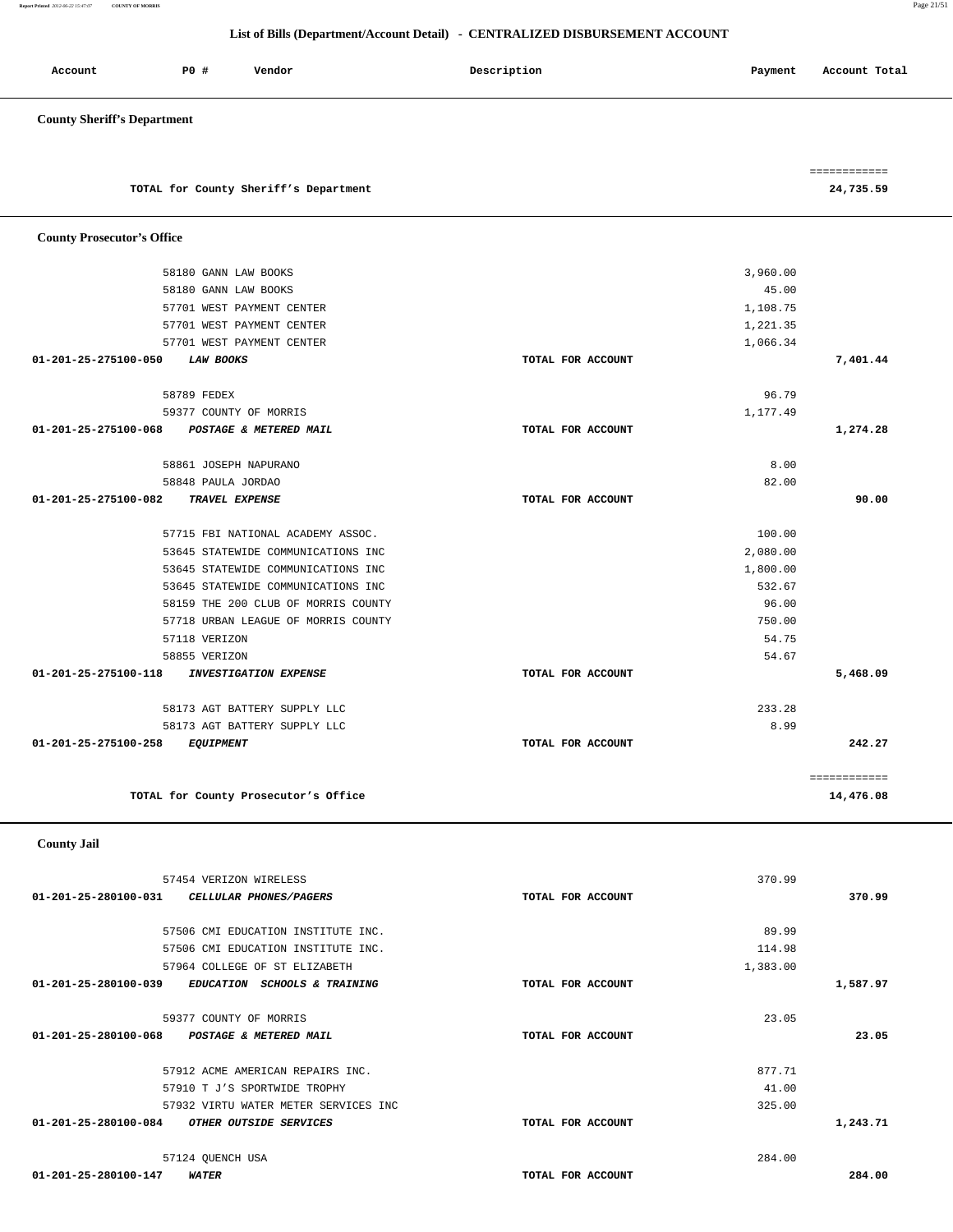| Account | P <sub>0</sub> | Vendor | Description | Payment | Account Total |
|---------|----------------|--------|-------------|---------|---------------|
|         |                |        |             |         |               |

# **County Jail**

| 57931 RICOH AMERICAS CORPORATION                   |                   | 1,566.42  |              |
|----------------------------------------------------|-------------------|-----------|--------------|
| 01-201-25-280100-164<br>OFFICE MACHINES - RENTAL   | TOTAL FOR ACCOUNT |           | 1,566.42     |
|                                                    |                   |           |              |
| 57907 ARAMARK CORRECTIONAL SERVICES                |                   | 16,514.42 |              |
| 57907 ARAMARK CORRECTIONAL SERVICES                |                   | 63.00     |              |
| 57907 ARAMARK CORRECTIONAL SERVICES                |                   | 351.56    |              |
| 57907 ARAMARK CORRECTIONAL SERVICES                |                   | 199.75    |              |
| 01-201-25-280100-185<br><b>FOOD</b>                | TOTAL FOR ACCOUNT |           | 17,128.73    |
| 58361 DONNA GRUBLE                                 |                   | 150.00    |              |
| 57513 DENTRUST DENTAL INC.                         |                   | 6,442.00  |              |
| 57913 HEALTH CARE LOGISTICS INC.                   |                   | 94.96     |              |
| 56596 MOORE MEDICAL LLC                            |                   | 2,484.44  |              |
| 56596 MOORE MEDICAL LLC                            |                   | 3,162.27  |              |
| 56596 MOORE MEDICAL LLC                            |                   | 300.93    |              |
| 56714 MOORE MEDICAL LLC                            |                   | 903.81    |              |
| 57446 MOORE MEDICAL LLC                            |                   | 18.36     |              |
| 01-201-25-280100-189<br><b>MEDICAL</b>             | TOTAL FOR ACCOUNT |           | 13,556.77    |
| 57961 JERSEY PAPER PLUS INC                        |                   | 1,624.80  |              |
| 57961 JERSEY PAPER PLUS INC                        |                   | 56.80     |              |
| 01-201-25-280100-252<br><b>JANITORIAL SUPPLIES</b> | TOTAL FOR ACCOUNT |           | 1,681.60     |
| 57909 JOHNSTONE SUPPLY                             |                   | 219.42    |              |
| 57909 JOHNSTONE SUPPLY                             |                   | $-164.96$ |              |
| 01-201-25-280100-262 MACHINERY REPAIRS & PARTS     | TOTAL FOR ACCOUNT |           | 54.46        |
|                                                    |                   |           |              |
|                                                    |                   |           | ============ |
| TOTAL for County Jail                              |                   |           | 37,497.70    |

# **County Youth Detention Facilit**

| 58479 STAPLES BUSINESS ADVANTAGE                                |                   | 165.70       |  |
|-----------------------------------------------------------------|-------------------|--------------|--|
| 58479 STAPLES BUSINESS ADVANTAGE                                |                   | 115.37       |  |
| 01-201-25-281100-058<br><b>OFFICE SUPPLIES &amp; STATIONERY</b> | TOTAL FOR ACCOUNT | 281.07       |  |
| 59377 COUNTY OF MORRIS                                          |                   | 107.47       |  |
| 01-201-25-281100-068<br>POSTAGE & METERED MAIL                  | TOTAL FOR ACCOUNT | 107.47       |  |
| 58481 WHITES HEALTHCARE                                         |                   | 913.69       |  |
| 58481 WHITES HEALTHCARE                                         |                   | $-15.96$     |  |
| 58481 WHITES HEALTHCARE                                         |                   | $-37.54$     |  |
| 01-201-25-281100-189<br><b>MEDICAL</b>                          | TOTAL FOR ACCOUNT | 860.19       |  |
|                                                                 |                   | ============ |  |
| TOTAL for County Youth Detention Facilit                        |                   | 1,248.73     |  |

# **Road Repairs**

|        | 107.38 |                   | 57966 STAPLES BUSINESS ADVANTAGE                     |
|--------|--------|-------------------|------------------------------------------------------|
|        | 76.94  |                   | 57966 STAPLES BUSINESS ADVANTAGE                     |
|        | 107.38 |                   | 57966 STAPLES BUSINESS ADVANTAGE                     |
| 291.70 |        | TOTAL FOR ACCOUNT | 01-201-26-290100-058<br>OFFICE SUPPLIES & STATIONERY |
|        |        |                   |                                                      |
|        | 6.05   |                   | 59377 COUNTY OF MORRIS                               |
| 6.05   |        | TOTAL FOR ACCOUNT | 01-201-26-290100-068<br>POSTAGE & METERED MAIL       |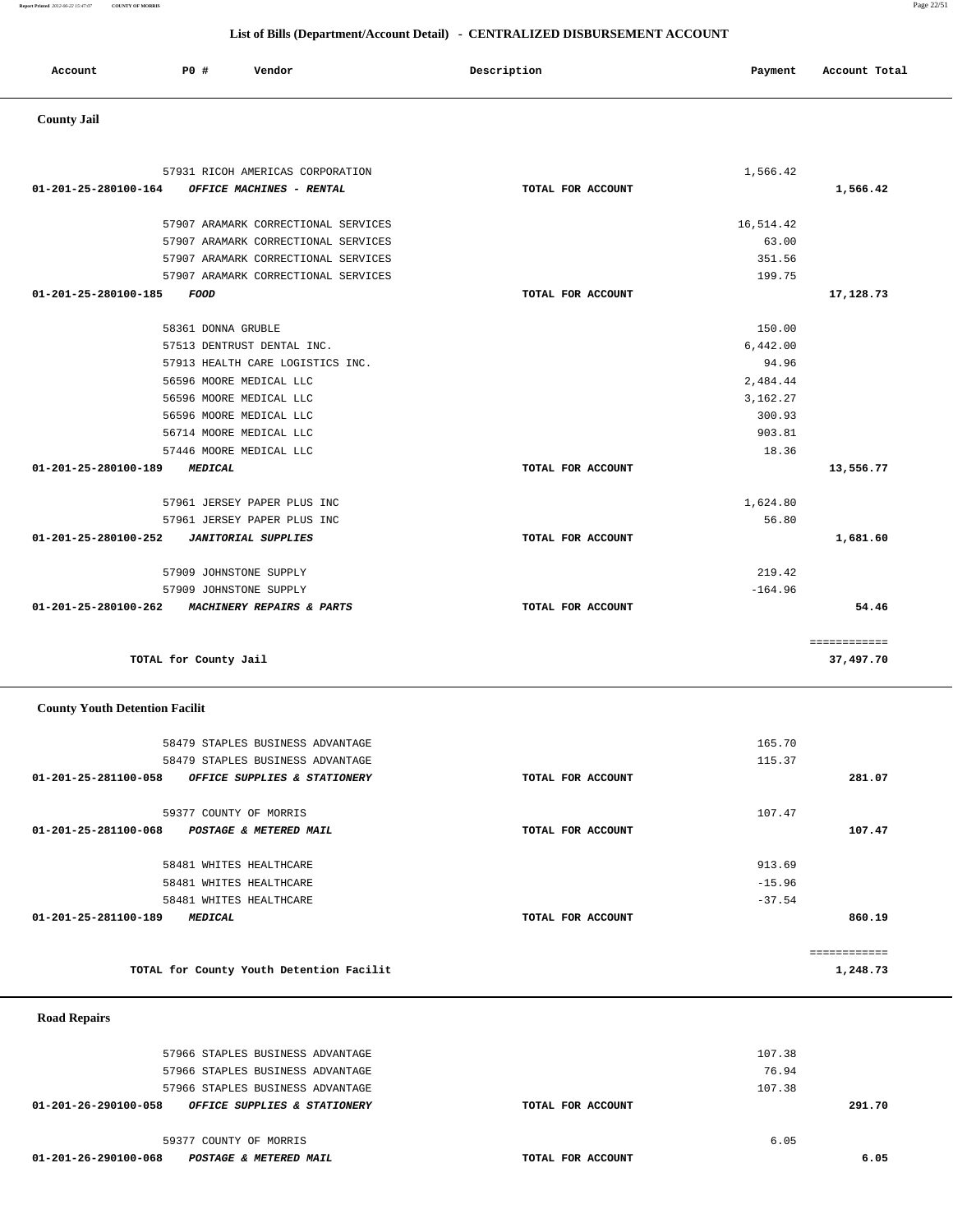**List of Bills (Department/Account Detail) - CENTRALIZED DISBURSEMENT ACCOUNT Account P0 # Vendor Description Payment Account Total Road Repairs**  59355 ALLIED OIL 7,247.88  **01-201-26-290100-140 GAS PURCHASES TOTAL FOR ACCOUNT 7,247.88** 58313 VERIZON 150.63 58966 VERIZON 241.95 58968 VERIZON 26.88 55252 VERIZON 151.54  **01-201-26-290100-146 TELEPHONE TOTAL FOR ACCOUNT 571.00** 57593 TILCON 295.94 57593 TILCON 63.31 57593 TILCON 58.55 57444 TILCON 125.55 57444 TILCON 54.91 57444 TILCON 231.34 57444 TILCON 803.35 57444 TILCON 113.66 57969 TILCON 791.10 57969 TILCON 558.76 57969 TILCON 994.70 58314 TILCON 506.28 58314 TILCON 2,622.60 58314 TILCON 401.55  **01-201-26-290100-222 BITUMINOUS CONCRETE TOTAL FOR ACCOUNT 7,621.60** 58205 HARRISON SUPPLY 885.76  **01-201-26-290100-224 CATCH BASIN DRAINAGE & PIPES TOTAL FOR ACCOUNT 885.76** 57963 BRENT MATERIAL CO 1,380.00 57937 CAMPBELL FOUNDRY COMPANY 7,611.00  **01-201-26-290100-235 PIPES - OTHERS TOTAL FOR ACCOUNT 8,991.00** 57586 COUNTY WELDING SUPPLY CO 14.40 58202 MORRISTOWN LUMBER & 17.34  **01-201-26-290100-238 SIGNAGE TOTAL FOR ACCOUNT 31.74** 57939 TILCON 268.41  **01-201-26-290100-244 STONE TOTAL FOR ACCOUNT 268.41** 57596 COUNTY CONCRETE CORP. 388.18 58201 COUNTY CONCRETE CORP. 157.00 58204 DEER PARK 21.81 57965 GRINNELL RECYCLING INC. 246.38 57965 GRINNELL RECYCLING INC. 226.98 57965 GRINNELL RECYCLING INC. 238.14 57965 GRINNELL RECYCLING INC. 319.13 58203 NORTHEASTERN HARDWARE CO INC 79.00 57940 NORTHEASTERN HARDWARE CO INC 105.80 58202 MORRISTOWN LUMBER & 18.58 57441 MENDHAM GARDEN CENTER SOLUTION CONTROL CONTROL CONTROL SUPERIOR SUPERIOR SUPERIOR SUPERIOR SUPERIOR SUPER 57441 MENDHAM GARDEN CENTER 86.10 58689 MORRISTOWN LUMBER & 18.99 58200 SUSSEX COUNTY MUA 453.75  **01-201-26-290100-260 CONSTRUCTION MATERIALS TOTAL FOR ACCOUNT 2,364.89** 56860 CABLEVISION 69.22 58802 GEN-EL SAFETY & INDUSTRIAL 2,043.00 57585 ZEE MEDICAL INC. 222.80  **01-201-26-290100-266 SAFETY ITEMS TOTAL FOR ACCOUNT 2,335.02**

**Report Printed** *2012-06-22 15:47:07* **COUNTY OF MORRIS** Page 23/51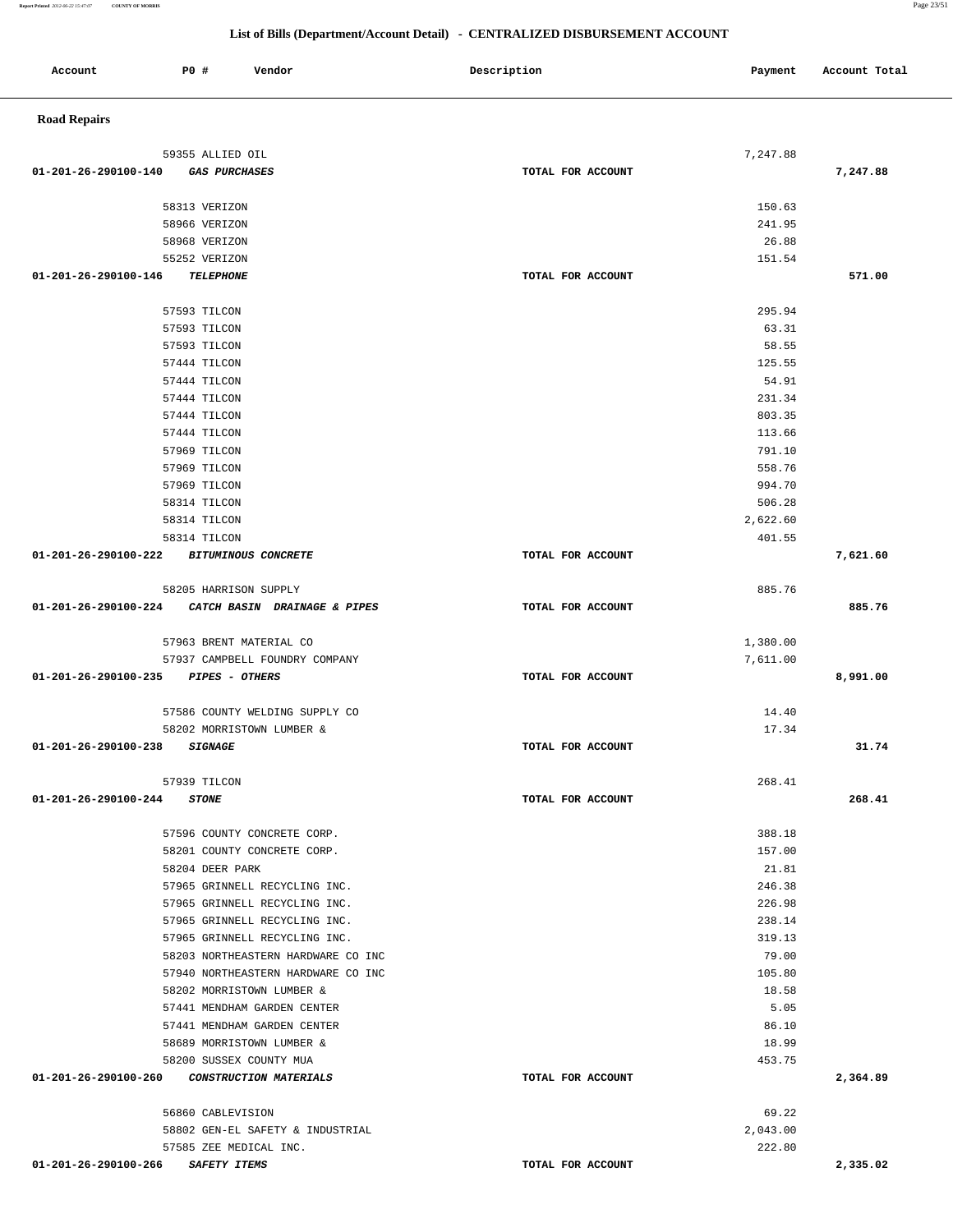**Report Printed** *2012-06-22 15:47:07* **COUNTY OF MORRIS** Page 24/51

# **List of Bills (Department/Account Detail) - CENTRALIZED DISBURSEMENT ACCOUNT**

| Account             | <b>PO #</b>            | Vendor | Description | Payment | Account Total |
|---------------------|------------------------|--------|-------------|---------|---------------|
| <b>Road Repairs</b> |                        |        |             |         |               |
|                     |                        |        |             |         | ------------  |
|                     | TOTAL for Road Repairs |        |             |         | 30,615.05     |

 **Bridges and Culverts** 

|        | 166.20            | 58223 STAPLES BUSINESS ADVANTAGE                     |
|--------|-------------------|------------------------------------------------------|
| 166.20 | TOTAL FOR ACCOUNT | 01-201-26-292100-058<br>OFFICE SUPPLIES & STATIONERY |
|        | 7.49              | 57988 SHEAFFER SUPPLY, INC.                          |
| 7.49   | TOTAL FOR ACCOUNT | TOOLS - OTHERS<br>01-201-26-292100-246               |
|        | 2.95              | 57410 COUNTY WELDING SUPPLY CO                       |
|        | 2.95              | 57410 COUNTY WELDING SUPPLY CO                       |
|        | 11.80             | 57410 COUNTY WELDING SUPPLY CO                       |
|        | 2.95              | 57410 COUNTY WELDING SUPPLY CO                       |
|        | 14.75             | 57410 COUNTY WELDING SUPPLY CO                       |
| 35.40  | TOTAL FOR ACCOUNT | 01-201-26-292100-248 WELDING-OXYGEN-ACETYLENE ETC    |
|        | 529.20            | 57357 KYOCERA MITA AMERICA, INC.                     |
| 529.20 | TOTAL FOR ACCOUNT | 01-201-26-292100-259 EQUIPMENT RENTAL                |
|        | 71.70             | 57344 GALETON GLOVES & SAFETY                        |
|        | 64.50             |                                                      |
|        |                   | 57344 GALETON GLOVES & SAFETY                        |
|        | 41.85             | 57344 GALETON GLOVES & SAFETY                        |
|        | 168.66            | 57344 GALETON GLOVES & SAFETY                        |
|        | 99.72             | 57344 GALETON GLOVES & SAFETY                        |
|        | 53.22             | 57344 GALETON GLOVES & SAFETY                        |
|        | 21.60             | 57967 ZEE MEDICAL INC.                               |
|        | 7.95              | 57967 ZEE MEDICAL INC.                               |
|        | 277.60            | 57651 ZEE MEDICAL INC.                               |

**TOTAL for Bridges and Culverts 1,545.09**

 **Shade Tree Commission** 

| 58206 DEER PARK                                       |                   | 22.21   |        |
|-------------------------------------------------------|-------------------|---------|--------|
| 58206 DEER PARK                                       |                   | $-8.68$ |        |
| 01-201-26-300100-098<br>OTHER OPERATING&REPAIR SUPPLY | TOTAL FOR ACCOUNT |         | 13.53  |
| 58755 PLAINSMAN AUTO SUPPLY                           |                   | 93.96   |        |
| 01-201-26-300100-262<br>MACHINERY REPAIRS & PARTS     | TOTAL FOR ACCOUNT |         | 93.96  |
|                                                       |                   |         |        |
| TOTAL for Shade Tree Commission                       |                   |         | 107.49 |

 **Buildings & Grounds** 

| 58922 WEBSTER PLUMBING & |                                  |                   | 2,220.20 |          |
|--------------------------|----------------------------------|-------------------|----------|----------|
| 59002 WEBSTER PLUMBING & |                                  |                   | 409.60   |          |
| 01-201-26-310100-044     | EOUIPMENT SERVICE AGREEMENTS     | TOTAL FOR ACCOUNT |          | 2,629.80 |
|                          |                                  |                   |          |          |
|                          | 58238 STAPLES BUSINESS ADVANTAGE |                   | 73.77    |          |
|                          | 58884 STAPLES BUSINESS ADVANTAGE |                   | 63.30    |          |
| 01-201-26-310100-058     | OFFICE SUPPLIES & STATIONERY     | TOTAL FOR ACCOUNT |          | 137.07   |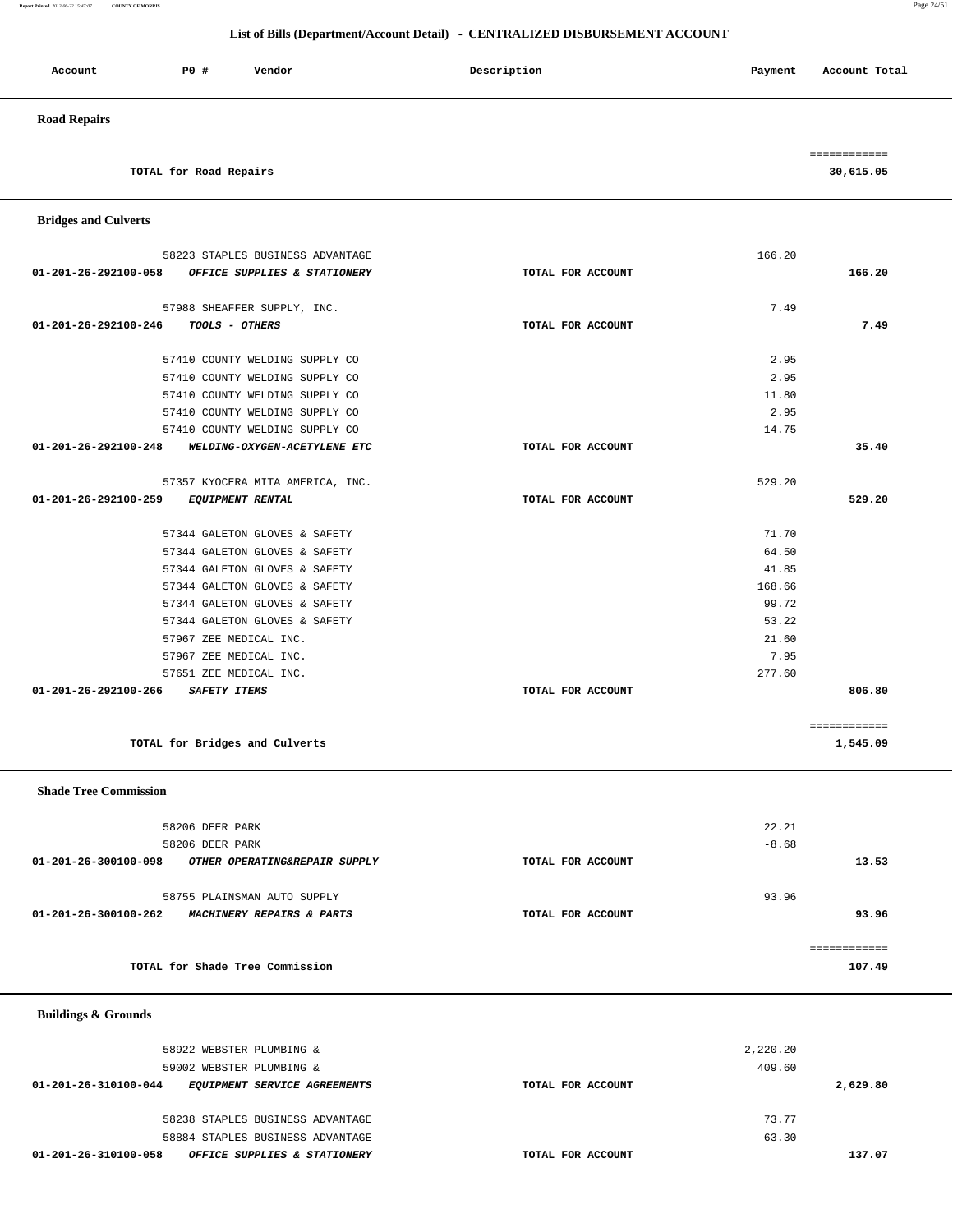| Account                        | <b>PO #</b><br>Vendor                                              | Description       | Payment           | Account Total |
|--------------------------------|--------------------------------------------------------------------|-------------------|-------------------|---------------|
| <b>Buildings &amp; Grounds</b> |                                                                    |                   |                   |               |
|                                |                                                                    |                   |                   |               |
|                                | 58883 LAZ PARKING                                                  |                   | 8,547.50          |               |
| 01-201-26-310100-062           | PARKING LOT RENTAL                                                 | TOTAL FOR ACCOUNT |                   | 8,547.50      |
|                                | 58887 EMPLOYMENT HORIZONS, INC.                                    |                   | 30,384.00         |               |
|                                | 58887 EMPLOYMENT HORIZONS, INC.                                    |                   | 3,845.00          |               |
|                                | 57735 TREASURER, STATE OF NEW JERSEY                               |                   | 900.00            |               |
|                                | 58083 ELEVATOR MAINTENANCE CORP<br>58083 ELEVATOR MAINTENANCE CORP |                   | 625.88<br>469.42  |               |
|                                | 58083 ELEVATOR MAINTENANCE CORP                                    |                   | 312.94            |               |
|                                | 58083 ELEVATOR MAINTENANCE CORP                                    |                   | 312.94            |               |
|                                | 58083 ELEVATOR MAINTENANCE CORP                                    |                   | 156.47            |               |
|                                | 58083 ELEVATOR MAINTENANCE CORP                                    |                   | 156.47            |               |
|                                | 58083 ELEVATOR MAINTENANCE CORP                                    |                   | 156.47            |               |
|                                | 58083 ELEVATOR MAINTENANCE CORP<br>58083 ELEVATOR MAINTENANCE CORP |                   | 156.47<br>156.47  |               |
|                                | 58083 ELEVATOR MAINTENANCE CORP                                    |                   | 156.47            |               |
|                                | 58082 ELEVATOR MAINTENANCE CORP                                    |                   | 625.88            |               |
|                                | 58082 ELEVATOR MAINTENANCE CORP                                    |                   | 469.42            |               |
|                                | 58082 ELEVATOR MAINTENANCE CORP                                    |                   | 312.94            |               |
|                                | 58082 ELEVATOR MAINTENANCE CORP                                    |                   | 312.94            |               |
|                                | 58082 ELEVATOR MAINTENANCE CORP                                    |                   | 156.47            |               |
|                                | 58082 ELEVATOR MAINTENANCE CORP<br>58082 ELEVATOR MAINTENANCE CORP |                   | 156.47<br>156.47  |               |
|                                | 58082 ELEVATOR MAINTENANCE CORP                                    |                   | 156.47            |               |
|                                | 58082 ELEVATOR MAINTENANCE CORP                                    |                   | 156.47            |               |
|                                | 58082 ELEVATOR MAINTENANCE CORP                                    |                   | 156.47            |               |
| 01-201-26-310100-084           | OTHER OUTSIDE SERVICES                                             | TOTAL FOR ACCOUNT |                   | 40,449.00     |
|                                | 58149 ALLEN PAPER & SUPPLY CO                                      |                   | 127.58            |               |
| 01-201-26-310100-098           | OTHER OPERATING&REPAIR SUPPLY                                      | TOTAL FOR ACCOUNT |                   | 127.58        |
|                                | 58239 COMPLETE SECURITY SYSTEMS                                    |                   | 140.00            |               |
|                                | 58449 COMPLETE SECURITY SYSTEMS                                    |                   | 140.00            |               |
|                                | 58778 COMPLETE SECURITY SYSTEMS                                    |                   | 845.00            |               |
| 01-201-26-310100-128           | SECURITY EQUIPMENT                                                 | TOTAL FOR ACCOUNT |                   | 1,125.00      |
|                                | 58594 AURA VARGAS                                                  |                   | 89.99             |               |
|                                | 58291 JOSE ROA                                                     |                   | 90.00             |               |
|                                | 58842 IVERY KEYS                                                   |                   | 79.99             |               |
|                                | 58843 JOSE AVELAR                                                  |                   | 69.99             |               |
|                                | 01-201-26-310100-207 UNIFORM & CLOTHING ALLOWANCE                  | TOTAL FOR ACCOUNT |                   | 329.97        |
|                                | 58766 MORRIS BRICK AND STONE CO.                                   |                   | 18.49             |               |
|                                | 58766 MORRIS BRICK AND STONE CO.                                   |                   | 55.47             |               |
|                                | 58766 MORRIS BRICK AND STONE CO.                                   |                   | 70.48             |               |
|                                | 58765 MOE DISTRIBUTORS INC.                                        |                   | 74.40             |               |
|                                | 58777 MORRISTOWN LUMBER &<br>01-201-26-310100-223 BUILDING REPAIRS | TOTAL FOR ACCOUNT | 120.83            | 339.67        |
|                                |                                                                    |                   |                   |               |
|                                | 58105 SHERWIN-WILLIAMS                                             |                   | 43.68             |               |
|                                | 58105 SHERWIN-WILLIAMS                                             |                   | 316.80            |               |
|                                | 58105 SHERWIN-WILLIAMS<br>58777 MORRISTOWN LUMBER &                |                   | $-49.79$<br>14.58 |               |
| 01-201-26-310100-234           | <b>PAINT</b>                                                       | TOTAL FOR ACCOUNT |                   | 325.27        |
|                                |                                                                    |                   |                   |               |
|                                | 59003 J.A. SEXAUER                                                 |                   | 75.66             |               |
|                                | 59003 J.A. SEXAUER                                                 |                   | 516.58            |               |
|                                | 59003 J.A. SEXAUER<br>59003 J.A. SEXAUER                           |                   | 88.48<br>52.91    |               |
|                                |                                                                    |                   |                   |               |

58107 J.A. SEXAUER 1,521.77

## **List of Bills (Department/Account Detail) - CENTRALIZED DISBURSEMENT ACCOUNT**

**Report Printed** *2012-06-22 15:47:07* **COUNTY OF MORRIS** Page 25/51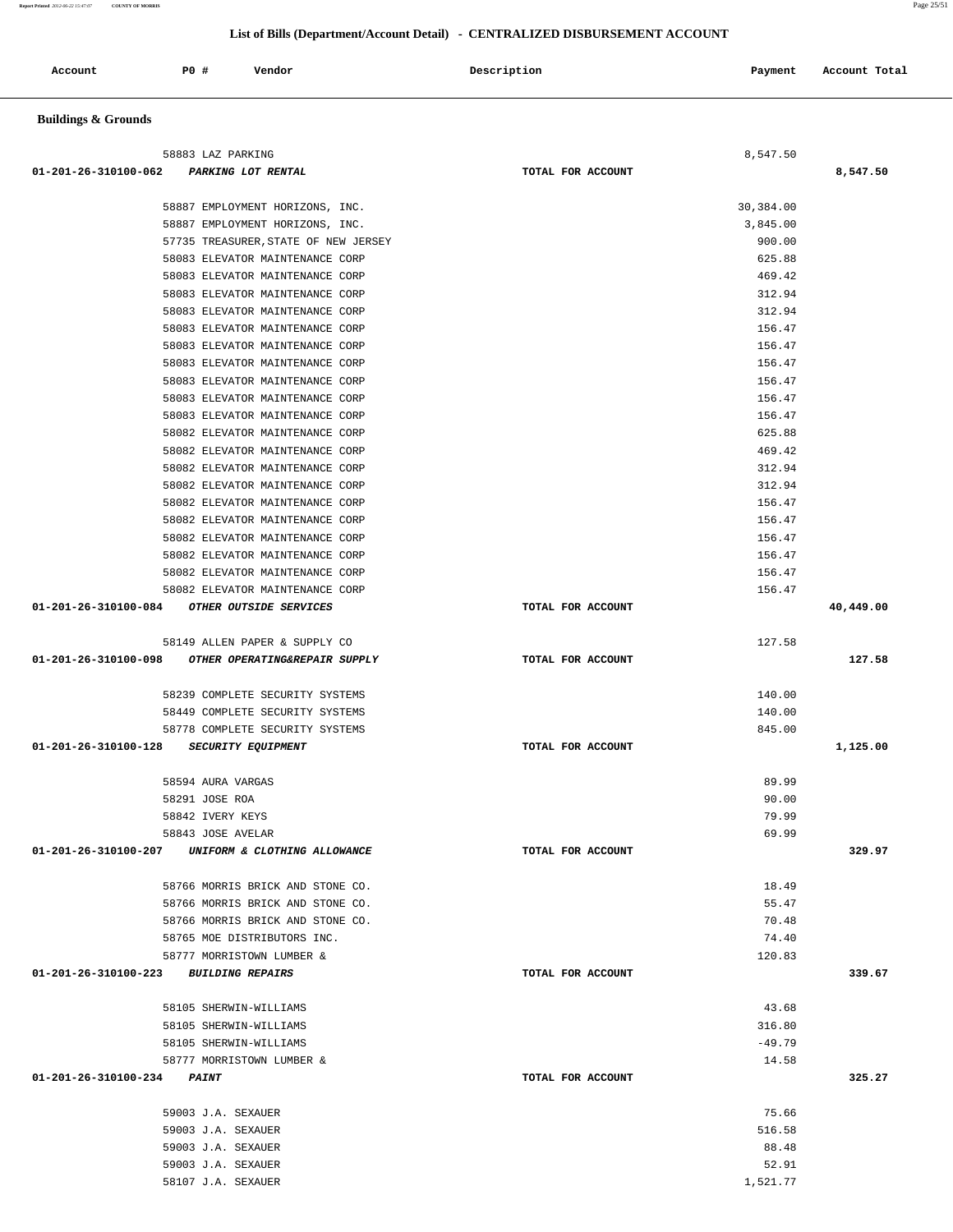| Account                         | P0 #           | Vendor                                                               | Description       | Payment         | Account Total |
|---------------------------------|----------------|----------------------------------------------------------------------|-------------------|-----------------|---------------|
| <b>Buildings &amp; Grounds</b>  |                |                                                                      |                   |                 |               |
|                                 |                |                                                                      |                   |                 |               |
|                                 |                | 58107 J.A. SEXAUER                                                   |                   | 96.00           |               |
|                                 |                | 57747 J.A. SEXAUER                                                   |                   | 1,037.56        |               |
|                                 |                | 57747 J.A. SEXAUER                                                   |                   | 420.98          |               |
|                                 |                | 57747 J.A. SEXAUER                                                   |                   | 155.26          |               |
|                                 |                | 57747 J.A. SEXAUER                                                   |                   | 320.02          |               |
|                                 |                | 57747 J.A. SEXAUER                                                   |                   | $-279.65$       |               |
|                                 |                | 58135 MADISON PLUMBING SUPPLY CO<br>58135 MADISON PLUMBING SUPPLY CO |                   | 104.22<br>44.02 |               |
|                                 |                | 58073 SHEAFFER SUPPLY, INC.                                          |                   | 298.80          |               |
| 01-201-26-310100-235            |                | PIPES - OTHERS                                                       | TOTAL FOR ACCOUNT |                 | 4,452.61      |
|                                 |                |                                                                      |                   | 135.30          |               |
|                                 |                | 58073 SHEAFFER SUPPLY, INC.<br>58765 MOE DISTRIBUTORS INC.           |                   | 253.40          |               |
|                                 |                | 58457 KUIKEN BROTHERS CO. INC.                                       |                   | 119.52          |               |
|                                 | 58084 GRAINGER |                                                                      |                   | 36.16           |               |
|                                 |                | 58777 MORRISTOWN LUMBER &                                            |                   | 60.06           |               |
|                                 |                | 58777 MORRISTOWN LUMBER &                                            |                   | 29.90           |               |
|                                 |                | 58776 MORRISTOWN LUMBER &                                            |                   | 23.21           |               |
|                                 |                | 58776 MORRISTOWN LUMBER &                                            |                   | 68.31           |               |
|                                 |                | 58776 MORRISTOWN LUMBER &                                            |                   | 38.45           |               |
|                                 |                | 58776 MORRISTOWN LUMBER &                                            |                   | 51.90           |               |
|                                 |                | 58776 MORRISTOWN LUMBER &                                            |                   | 13.17           |               |
|                                 |                | 58776 MORRISTOWN LUMBER &                                            |                   | 82.96           |               |
|                                 |                | 58776 MORRISTOWN LUMBER &                                            |                   | 16.23           |               |
|                                 |                | 58776 MORRISTOWN LUMBER &                                            |                   | 11.99           |               |
| 01-201-26-310100-249            |                | <b>BLDG MAINTENANCE SUPPLIES</b>                                     | TOTAL FOR ACCOUNT |                 | 940.56        |
|                                 |                |                                                                      |                   |                 |               |
|                                 |                | 57732 MORRIS COUNTY FARMS<br>INC                                     |                   | 107.00          |               |
|                                 |                | 57732 MORRIS COUNTY FARMS<br>INC                                     |                   | 190.00          |               |
|                                 |                | 58772 MORRIS COUNTY FARMS<br>INC                                     |                   | 27.50           |               |
|                                 |                | 58077 M.C. FARMS INC                                                 |                   | 9.50            |               |
| 01-201-26-310100-251            |                | 58077 M.C. FARMS INC<br>GROUND MAINTENANCE SUPPLIES                  | TOTAL FOR ACCOUNT | 175.75          | 509.75        |
|                                 |                |                                                                      |                   |                 |               |
|                                 |                | 58763 JOHNSTONE SUPPLY                                               |                   | 106.67          |               |
|                                 |                | 58763 JOHNSTONE SUPPLY                                               |                   | 117.12          |               |
|                                 | 58084 GRAINGER |                                                                      |                   | 394.83          |               |
|                                 | 58084 GRAINGER |                                                                      |                   | 304.52          |               |
|                                 |                | 55970 AIR TECHNOLOGY SOLUTIONS                                       |                   | 993.00          |               |
| 01-201-26-310100-264 HEAT & A/C |                |                                                                      | TOTAL FOR ACCOUNT |                 | 1,916.14      |
|                                 |                | 58773 BATTERIES PLUS                                                 |                   | 159.96          |               |
|                                 |                | 58773 BATTERIES PLUS                                                 |                   | 155.40          |               |
|                                 |                | 58753 TURTLE & HUGHES, INC                                           |                   | 70.72           |               |
|                                 |                | 58753 TURTLE & HUGHES, INC                                           |                   | 511.85          |               |
|                                 |                | 58753 TURTLE & HUGHES, INC                                           |                   | 19.94           |               |
|                                 |                | 58753 TURTLE & HUGHES, INC                                           |                   | 3.80            |               |
|                                 |                | 58882 TURTLE & HUGHES, INC                                           |                   | 56.33           |               |
|                                 |                | 58882 TURTLE & HUGHES, INC                                           |                   | 139.92          |               |
|                                 |                | 58882 TURTLE & HUGHES, INC                                           |                   | 122.40          |               |
|                                 |                | 58882 TURTLE & HUGHES, INC                                           |                   | 160.00          |               |
|                                 |                | 58752 TURTLE & HUGHES, INC                                           |                   | 200.60          |               |
|                                 |                | 58752 TURTLE & HUGHES, INC                                           |                   | 114.96          |               |
|                                 |                | 58752 TURTLE & HUGHES, INC                                           |                   | 82.92           |               |
|                                 |                | 58752 TURTLE & HUGHES, INC                                           |                   | 323.20<br>99.89 |               |
|                                 |                | 58752 TURTLE & HUGHES, INC<br>58752 TURTLE & HUGHES, INC             |                   | 33.33           |               |
|                                 |                | 58752 TURTLE & HUGHES, INC                                           |                   | 623.28          |               |
|                                 |                | 58752 TURTLE & HUGHES, INC                                           |                   | 189.14          |               |
| 01-201-26-310100-265 ELECTRICAL |                |                                                                      | TOTAL FOR ACCOUNT |                 | 3,067.64      |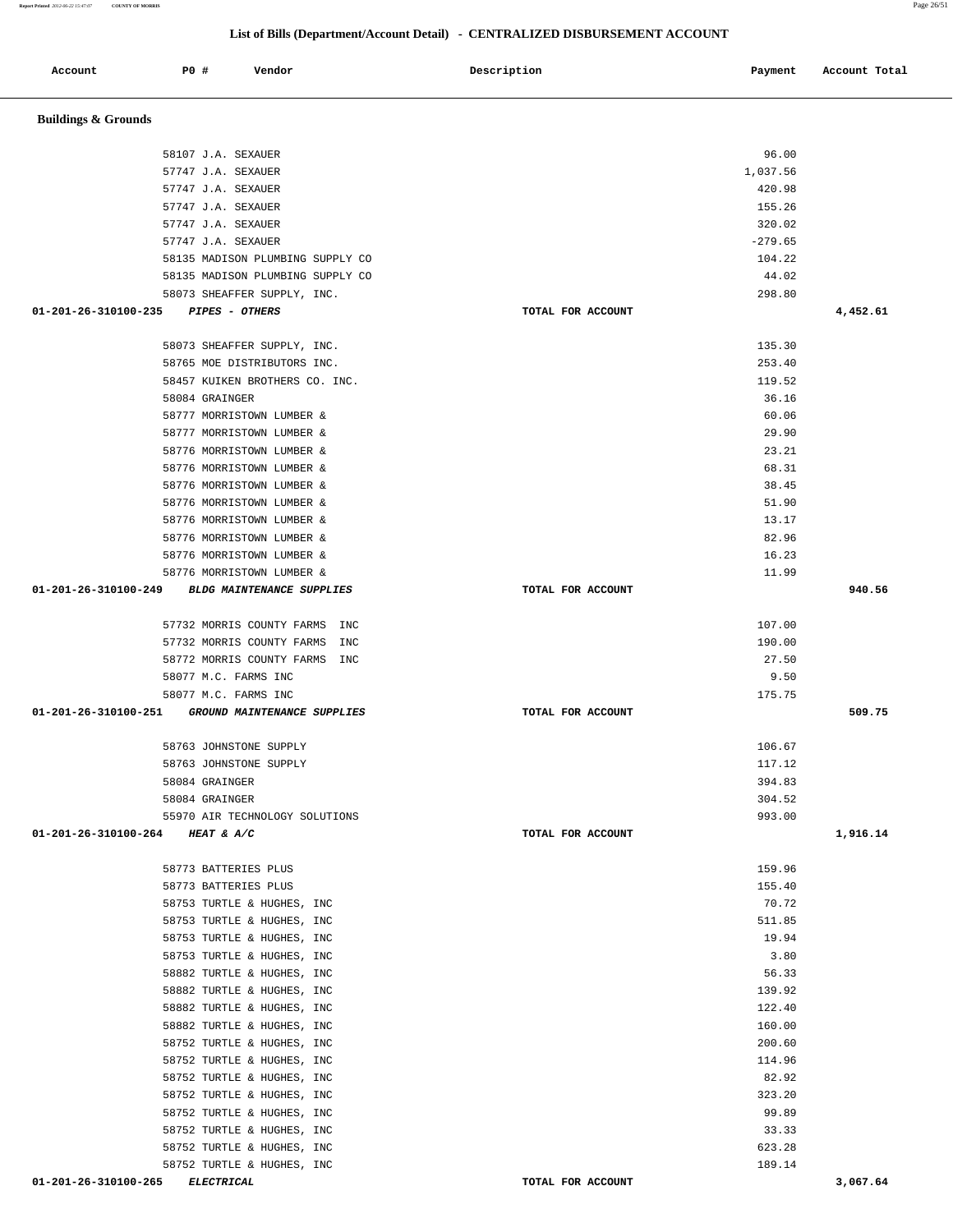**Report Printed** *2012-06-22 15:47:07* **COUNTY OF MORRIS** Page 27/51  **List of Bills (Department/Account Detail) - CENTRALIZED DISBURSEMENT ACCOUNT**

| Account                        | PO# | Vendor | Description | Payment | Account Total |
|--------------------------------|-----|--------|-------------|---------|---------------|
| <b>Buildings &amp; Grounds</b> |     |        |             |         |               |

 ============ **TOTAL for Buildings & Grounds 64,897.56**

|  | <b>Motor Services Center</b> |  |
|--|------------------------------|--|
|--|------------------------------|--|

|                                  | 58495 STAPLES BUSINESS ADVANTAGE                       |                   | 96.24    |          |
|----------------------------------|--------------------------------------------------------|-------------------|----------|----------|
|                                  | 01-201-26-315100-058 OFFICE SUPPLIES & STATIONERY      | TOTAL FOR ACCOUNT |          | 96.24    |
|                                  |                                                        |                   |          |          |
|                                  | 58490 MSC INDUSTRIAL SUPPLY CO.                        |                   | 408.21   |          |
|                                  | 58490 MSC INDUSTRIAL SUPPLY CO.                        |                   | 59.60    |          |
|                                  | 58490 MSC INDUSTRIAL SUPPLY CO.                        |                   | 18.21    |          |
|                                  | 58503 WHITEMARSH CORPORATION                           |                   | 958.10   |          |
|                                  | 58818 MORRISTOWN LUMBER &                              |                   | 5.99     |          |
|                                  | 58818 MORRISTOWN LUMBER &                              |                   | 29.78    |          |
|                                  | 58818 MORRISTOWN LUMBER &                              |                   | 19.99    |          |
|                                  | 58112 BOONTON AUTO PARTS                               |                   | 51.72    |          |
|                                  | 58112 BOONTON AUTO PARTS                               |                   | 207.60   |          |
|                                  | 58487 BOONTON AUTO PARTS                               |                   | 51.08    |          |
|                                  | 58487 BOONTON AUTO PARTS                               |                   | 122.88   |          |
|                                  | 57474 CABLEVISION                                      |                   | 49.95    |          |
|                                  | 58116 DELTA PRODUCTS CO                                |                   | 152.30   |          |
|                                  | 53893 LESLIE WATERWORKS INC                            |                   | 135.00   |          |
|                                  | 57477 LESLIE WATERWORKS INC                            |                   | 135.00   |          |
|                                  | 58066 MSC INDUSTRIAL SUPPLY CO.                        |                   | 28.58    |          |
|                                  | 58066 MSC INDUSTRIAL SUPPLY CO.                        |                   | 50.97    |          |
|                                  | 58066 MSC INDUSTRIAL SUPPLY CO.                        |                   | 129.74   |          |
|                                  | 57833 MSC INDUSTRIAL SUPPLY CO.                        |                   | 15.48    |          |
|                                  | 57833 MSC INDUSTRIAL SUPPLY CO.                        |                   | 115.48   |          |
|                                  | 58068 SPECIALTY AUTOMOTIVE EQUIPMENT                   |                   | 5,168.00 |          |
|                                  | 58496 SHEAFFER SUPPLY, INC.                            |                   | 7.75     |          |
|                                  | 58496 SHEAFFER SUPPLY, INC.                            |                   | 20.89    |          |
|                                  | 57842 SGS TESTCOM INC                                  |                   | 189.41   |          |
|                                  | 01-201-26-315100-098 OTHER OPERATING&REPAIR SUPPLY     | TOTAL FOR ACCOUNT |          | 8,131.71 |
|                                  | 58482 AMERICAN WEAR INC.                               |                   | 305.73   |          |
|                                  | 58482 AMERICAN WEAR INC.                               |                   | 225.74   |          |
|                                  | 01-201-26-315100-207 UNIFORM & CLOTHING ALLOWANCE      | TOTAL FOR ACCOUNT |          | 531.47   |
|                                  |                                                        |                   |          |          |
|                                  | 58490 MSC INDUSTRIAL SUPPLY CO.                        |                   | 195.55   |          |
|                                  | 58132 MY TOOL LADY                                     |                   | 99.00    |          |
| 01-201-26-315100-239 SMALL TOOLS |                                                        | TOTAL FOR ACCOUNT |          | 294.55   |
|                                  |                                                        |                   |          |          |
|                                  | 58065 GOODYEAR AUTO SERVICE                            |                   | 153.64   |          |
|                                  | 58121 INTER CITY TIRE<br>58142 STS TIRE & AUTO CENTERS |                   | 1,043.21 |          |
|                                  |                                                        |                   | 270.74   |          |
|                                  | 58142 STS TIRE & AUTO CENTERS                          |                   | 645.52   |          |
|                                  | 58142 STS TIRE & AUTO CENTERS                          |                   | 592.12   |          |
|                                  | 58140 SERVICE TIRE TRUCK CENTERS INC                   |                   | 244.00   |          |
|                                  | 58140 SERVICE TIRE TRUCK CENTERS INC                   |                   | 43.00    |          |
|                                  | 58140 SERVICE TIRE TRUCK CENTERS INC                   |                   | 270.00   |          |
|                                  | 58489 INTER CITY TIRE                                  |                   | 60.99    |          |
| 01-201-26-315100-245             | TIRES                                                  | TOTAL FOR ACCOUNT |          | 3,323.22 |
|                                  | 57833 MSC INDUSTRIAL SUPPLY CO.                        |                   | 168.73   |          |
|                                  |                                                        |                   |          |          |
| 01-201-26-315100-246             | <i>TOOLS - OTHERS</i>                                  | TOTAL FOR ACCOUNT |          | 168.73   |
|                                  |                                                        |                   |          |          |
|                                  | 58500 TOMAR INDUSTRIES INC                             |                   | 344.00   |          |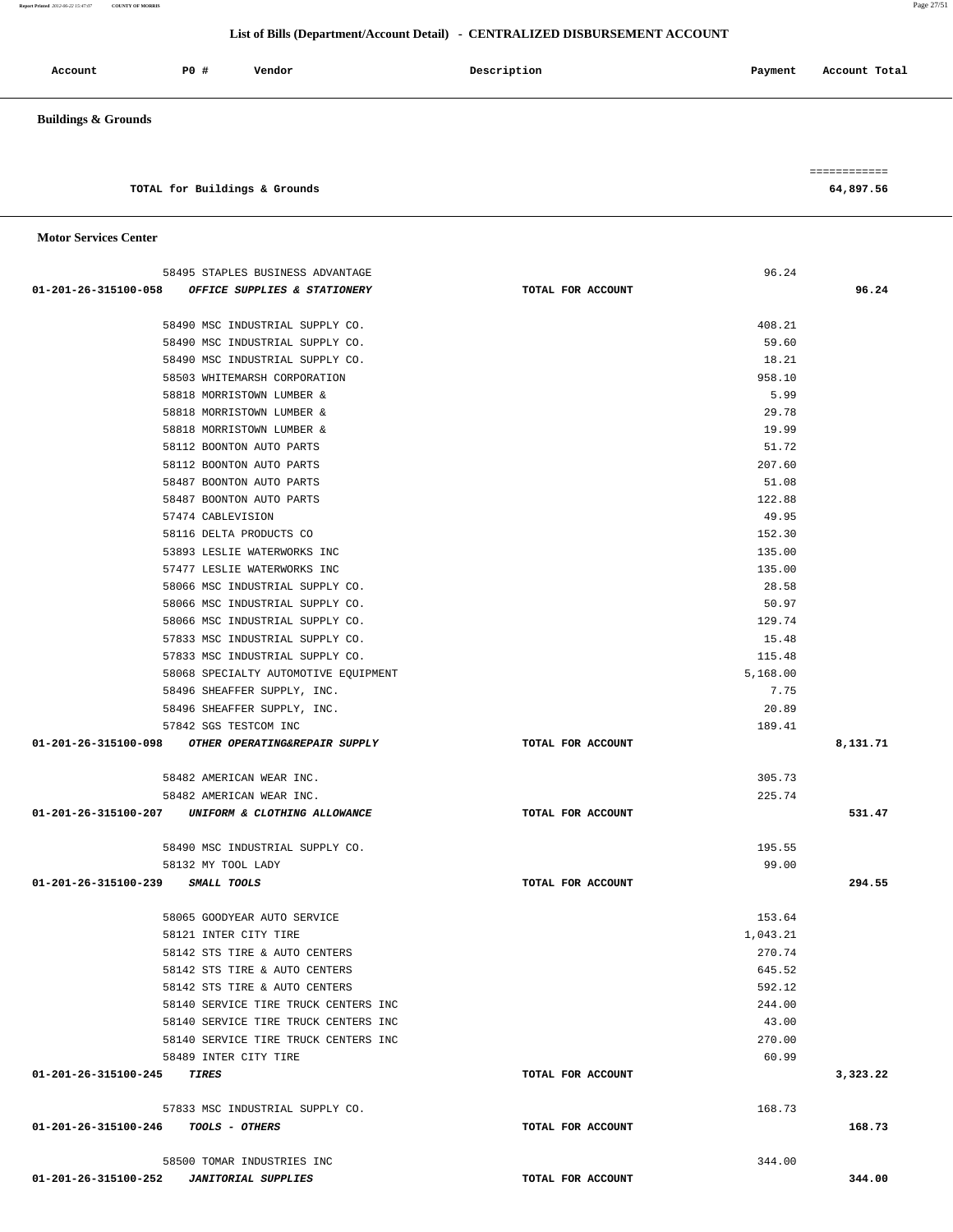| 58815 JOHNSON & TOWERS, INC.                   | 296.58            |          |
|------------------------------------------------|-------------------|----------|
| 57831 MONTAGE ENTERPRISES INC.                 | 491.80            |          |
| 58125 MID-ATLANTIC TRUCK CENTRE INC            | 15.88             |          |
| 58125 MID-ATLANTIC TRUCK CENTRE INC            | 143.01            |          |
| 58125 MID-ATLANTIC TRUCK CENTRE INC            | 48.94             |          |
| 58125 MID-ATLANTIC TRUCK CENTRE INC            | 48.74             |          |
| 58125 MID-ATLANTIC TRUCK CENTRE INC            | 1,639.71          |          |
| 58144 SUMMIT TRANSMISSION BRAKE                | 2,538.00          |          |
| 58141 STORR TRACTOR CO.                        | 45.31             |          |
| 01-201-26-315100-261 SPARE PARTS FOR EQUIPMENT | TOTAL FOR ACCOUNT | 7,870.23 |
| 57833 MSC INDUSTRIAL SUPPLY CO.                | 38.80             |          |
| 57496 ZEE MEDICAL INC.                         | 116.05            |          |
| 01-201-26-315100-266 SAFETY ITEMS              | TOTAL FOR ACCOUNT | 154.85   |
| 58491 NIELSEN DODGE -C-J - R                   | 76.72             |          |
| 58499 SUNRAYS WINDOW TINTING LLC               | 185.00            |          |
| 58833 TOMAR INDUSTRIES INC                     | 24.00             |          |
| 58833 TOMAR INDUSTRIES INC                     | 77.00             |          |
| 58475 FLEMINGTON BUICK CHEVROLET               | 230.44            |          |
| 58475 FLEMINGTON BUICK CHEVROLET               | 137.12            |          |
| 58475 FLEMINGTON BUICK CHEVROLET               | 119.81            |          |
| 58825 PLAINSMAN AUTO SUPPLY                    | 12.14             |          |
| 58825 PLAINSMAN AUTO SUPPLY                    | 53.52             |          |
| 58825 PLAINSMAN AUTO SUPPLY                    | 89.77             |          |
| 58811 D&B AUTO SUPPLY                          | 714.24            |          |
| 58811 D&B AUTO SUPPLY                          | 98.89             |          |
| 58811 D&B AUTO SUPPLY                          | 264.95            |          |
| 58811 D&B AUTO SUPPLY                          | 561.85            |          |
| 58811 D&B AUTO SUPPLY                          | $-253.15$         |          |
| 58811 D&B AUTO SUPPLY                          | $-79.99$          |          |
| 58810 BILL'S SERVICE CENTER                    | 238.00            |          |
| 58830 SMITH MOTOR CO., INC.                    | 136.04            |          |
| 58830 SMITH MOTOR CO., INC.                    | 172.74            |          |
| 58830 SMITH MOTOR CO., INC.                    | $-32.63$          |          |
| 58829 SMITH CHRYSLER JEEP DODGE                | 158.80            |          |
| 58829 SMITH CHRYSLER JEEP DODGE                | 31.98             |          |
| 58829 SMITH CHRYSLER JEEP DODGE                | 383.10            |          |
| 58829 SMITH CHRYSLER JEEP DODGE                | $-53.95$          |          |
| 58113 BUNKY'S TOWING & AUTO REPAIR             | 150.00            |          |
| 58111 BEYER FORD                               |                   | 3.12     |
| 58111 BEYER FORD                               | 75.60             |          |
| 58110 BEYER CHRYSLER JEEP                      | 54.81             |          |
| 58110 BEYER CHRYSLER JEEP                      |                   | 1.81     |
| 58114 D&B AUTO SUPPLY                          | 312.41            |          |

# 58813 HOOVER TRUCK CENTERS INC 26.49 58813 HOOVER TRUCK CENTERS INC 65 AM AND THE SERIES OF SAME SERIES AND STRUCK SERIES OF SAME SERIES AND SERIES AND SERIES OF SAME SERIES AND STRUCK CENTERS INC 58828 TONY SANCHEZ LTD 237.40 58816 MID-ATLANTIC TRUCK CENTRE INC 240.10 58816 MID-ATLANTIC TRUCK CENTRE INC 72.69 58819 MSC INDUSTRIAL SUPPLY CO. 147.65 58109 AMERICAN HOSE & HYDRAULICS 980.00 58484 ATLANTIC DETROIT DIESEL 212.70 58488 CLIFFSIDE BODY CORP 27.24 58117 DOVER BRAKE & CLUTCH CO INC 55.68 58477 GENERAL PLUMBING SUPPLY INC. 169.00 58123 JENSON & MITCHELL INC 309.88

### **Motor Services Center**

Account **PO #** Vendor **Payment** Payment **Payment Payment Payment Payment Payment Payment Payment Payment** 

 58812 DOVER BRAKE & CLUTCH CO INC 119.61 58813 HOOVER TRUCK CENTERS INC 60.14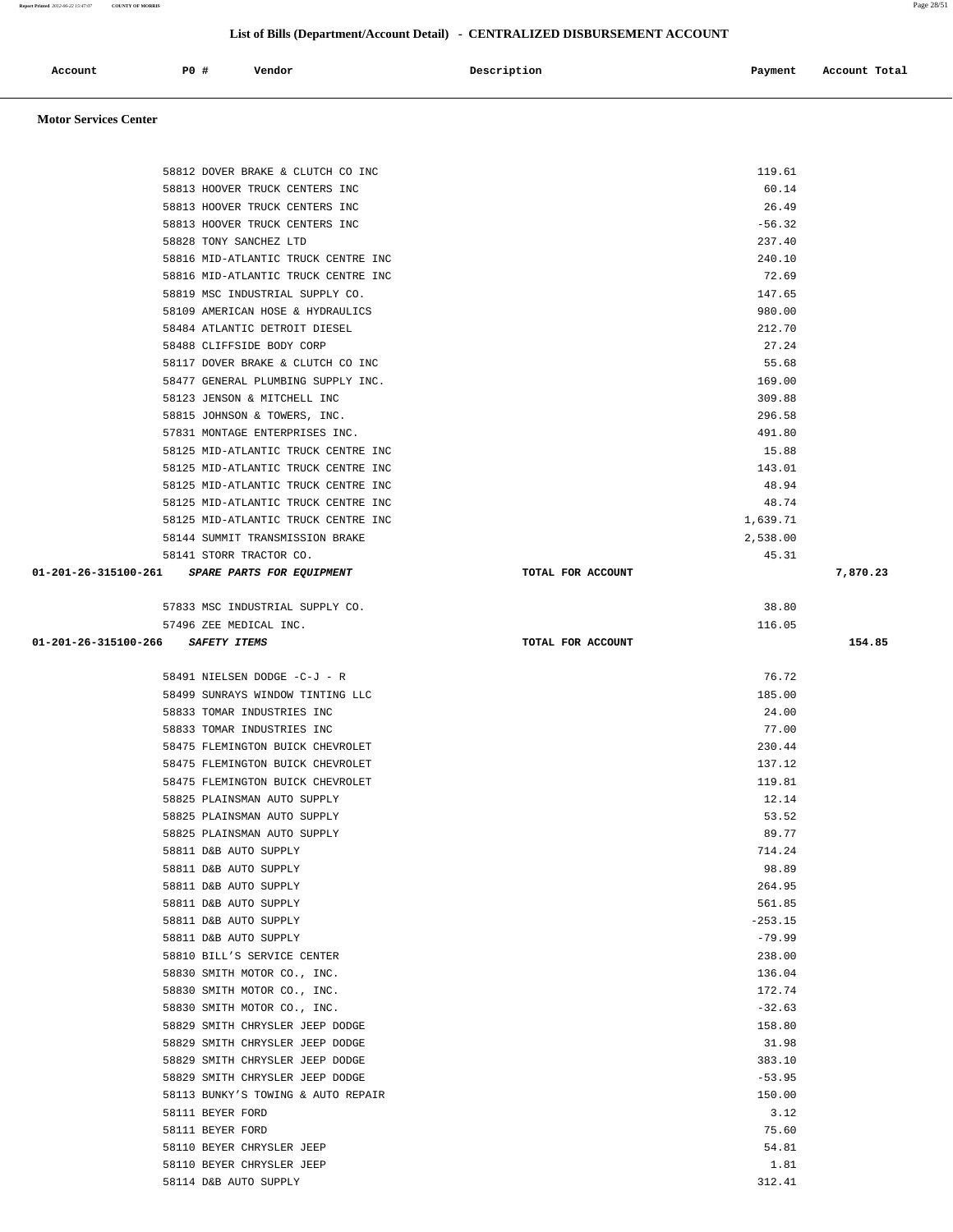| Account                      | <b>PO #</b> | Vendor | Description | Payment | Account Total |
|------------------------------|-------------|--------|-------------|---------|---------------|
| <b>Motor Services Center</b> |             |        |             |         |               |

| 01-201-26-315100-291 | <b>VEHICLE REPAIRS</b>                                     | TOTAL FOR ACCOUNT | 14,125.91 |
|----------------------|------------------------------------------------------------|-------------------|-----------|
|                      | 57841 SAFELITE AUTOGLASS                                   | 78.93             |           |
|                      | 58498 SMITH MOTOR CO., INC.                                | 32.63             |           |
|                      | 58497 SMITH CHRYSLER JEEP DODGE                            | 4.68              |           |
|                      | 58497 SMITH CHRYSLER JEEP DODGE                            | 246.68            |           |
|                      | 58497 SMITH CHRYSLER JEEP DODGE                            | 62.40             |           |
|                      | 58497 SMITH CHRYSLER JEEP DODGE                            | 212.00            |           |
|                      | 58497 SMITH CHRYSLER JEEP DODGE                            | 131.75            |           |
|                      | 58497 SMITH CHRYSLER JEEP DODGE                            | 23.86             |           |
|                      | 58497 SMITH CHRYSLER JEEP DODGE                            | 199.00            |           |
|                      | 58150 SMITH CHRYSLER JEEP DODGE                            | $-125.00$         |           |
|                      | 58150 SMITH CHRYSLER JEEP DODGE                            | 85.00             |           |
|                      | 58150 SMITH CHRYSLER JEEP DODGE                            | 406.73            |           |
|                      | 58146 SMITH MOTOR CO., INC.                                | $-30.00$          |           |
|                      | 58146 SMITH MOTOR CO., INC.                                | 495.84            |           |
|                      | 58146 SMITH MOTOR CO., INC.                                | 114.12            |           |
|                      | 58146 SMITH MOTOR CO., INC.                                | 182.33            |           |
|                      | 58494 ROUTE 23 AUTO MALL LLC                               | $-21.80$          |           |
|                      | 58494 ROUTE 23 AUTO MALL LLC                               | 915.08            |           |
|                      | 58494 ROUTE 23 AUTO MALL LLC                               | 42.06             |           |
|                      | 58494 ROUTE 23 AUTO MALL LLC                               | 42.06             |           |
|                      | 58494 ROUTE 23 AUTO MALL LLC                               | 43.08             |           |
|                      | 58494 ROUTE 23 AUTO MALL LLC                               | 264.80            |           |
|                      | 58494 ROUTE 23 AUTO MALL LLC                               | 102.86            |           |
|                      | 58133 ROUTE 23 AUTO MALL LLC                               | 53.81             |           |
|                      | 58133 ROUTE 23 AUTO MALL LLC                               | 47.31             |           |
|                      | 58133 ROUTE 23 AUTO MALL LLC                               | 290.88            |           |
|                      | 58493 PLAINSMAN AUTO SUPPLY                                | 225.85            |           |
|                      | 58493 PLAINSMAN AUTO SUPPLY                                | 195.82            |           |
|                      | 58493 PLAINSMAN AUTO SUPPLY                                | 44.79             |           |
|                      | 58493 PLAINSMAN AUTO SUPPLY<br>58493 PLAINSMAN AUTO SUPPLY | 290.69<br>157.20  |           |
|                      | 58493 PLAINSMAN AUTO SUPPLY                                | 420.70            |           |
|                      | 58493 PLAINSMAN AUTO SUPPLY                                | $-83.34$          |           |
|                      | 58493 PLAINSMAN AUTO SUPPLY                                | 77.63             |           |
|                      | 58139 PLAINSMAN AUTO SUPPLY                                | 47.45             |           |
|                      | 58139 PLAINSMAN AUTO SUPPLY                                | 799.13            |           |
|                      | 58139 PLAINSMAN AUTO SUPPLY                                | 116.74            |           |
|                      | 58139 PLAINSMAN AUTO SUPPLY                                | 34.48             |           |
|                      | 58822 ODYSSEY AUTOMOTIVE                                   | 345.00            |           |
|                      | 58119 FACTORY DIRECT BUS & TRUCK                           | 74.96             |           |
|                      | 58122 FLEMINGTON BUICK CHEVROLET                           | 9.16              |           |
|                      | 58122 FLEMINGTON BUICK CHEVROLET                           | 32.07             |           |
|                      | 58474 D&B AUTO SUPPLY                                      | 163.19            |           |
|                      | 58474 D&B AUTO SUPPLY                                      | $-50.21$          |           |
|                      | 58474 D&B AUTO SUPPLY                                      | 976.92            |           |
|                      | 58474 D&B AUTO SUPPLY                                      | 452.61            |           |
|                      | 58474 D&B AUTO SUPPLY                                      | 713.04            |           |
|                      | 58474 D&B AUTO SUPPLY                                      | 233.34            |           |
|                      | 58474 D&B AUTO SUPPLY                                      | 32.71             |           |
|                      | 58115 DEER PARK                                            | 8.36              |           |
|                      | 58115 DEER PARK                                            | 5.08              |           |
|                      | 58114 D&B AUTO SUPPLY                                      | 165.81            |           |
|                      | 58114 D&B AUTO SUPPLY                                      | 452.96            |           |
|                      | 58114 D&B AUTO SUPPLY                                      | 338.54            |           |
|                      |                                                            |                   |           |

**TOTAL for Motor Services Center 35,040.91**

============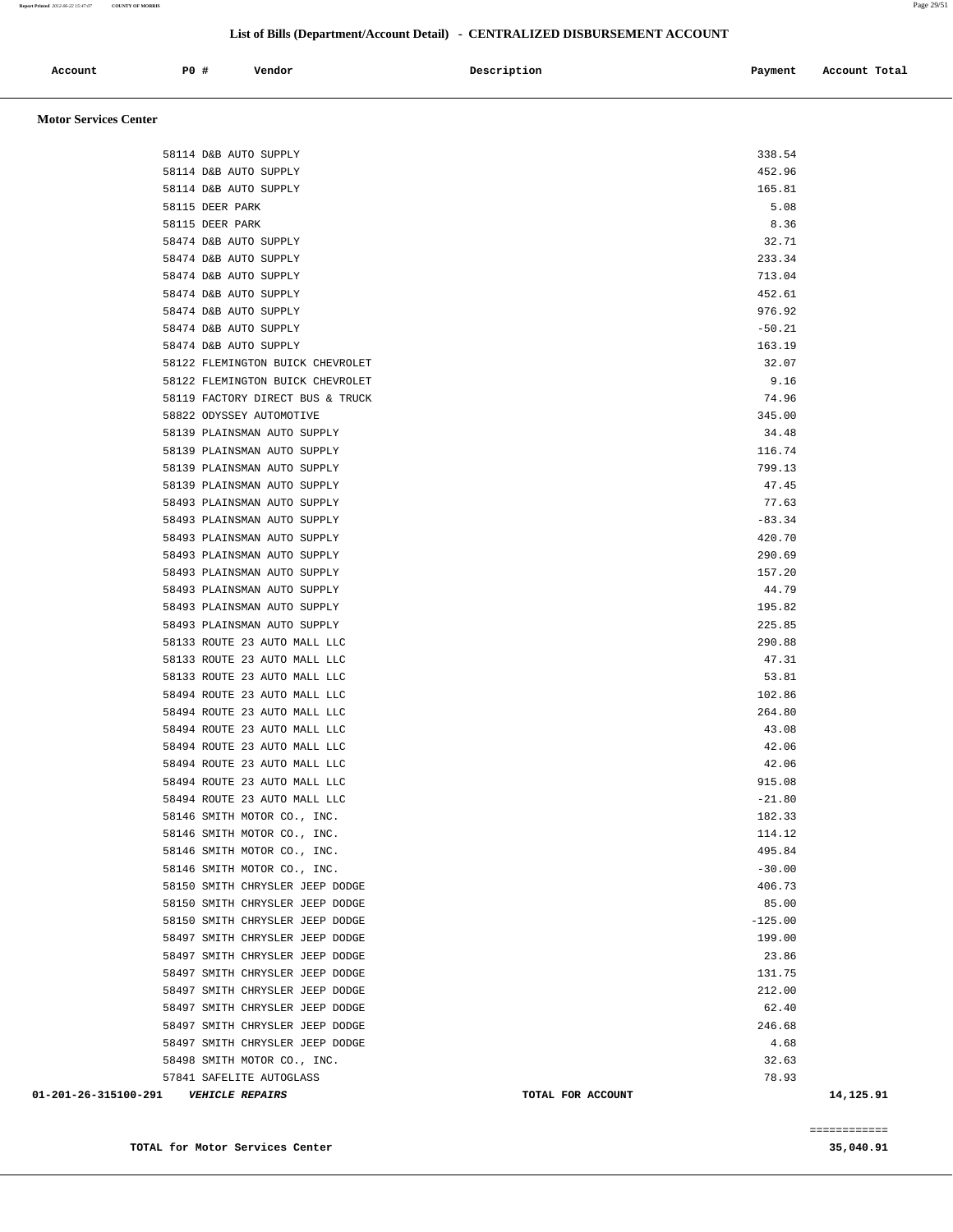**Report Printed** *2012-06-22 15:47:07* **COUNTY OF MORRIS** Page 30/51

## **List of Bills (Department/Account Detail) - CENTRALIZED DISBURSEMENT ACCOUNT**

| Account                                       | <b>PO #</b>                 | Vendor                                   | Description       | Payment    | Account Total |
|-----------------------------------------------|-----------------------------|------------------------------------------|-------------------|------------|---------------|
|                                               |                             |                                          |                   |            |               |
| <b>Mosquito Extermination Commiss</b>         |                             |                                          |                   |            |               |
|                                               |                             | 59356 MORRIS COUNTY MOSQUITO             |                   | 200,000.00 |               |
| 01-201-26-320105-090                          | <b>EXPENDITURES</b>         |                                          | TOTAL FOR ACCOUNT |            | 200,000.00    |
|                                               |                             |                                          |                   |            |               |
|                                               |                             |                                          |                   |            | ============  |
|                                               |                             | TOTAL for Mosquito Extermination Commiss |                   |            | 200,000.00    |
| <b>Health Management</b>                      |                             |                                          |                   |            |               |
|                                               |                             |                                          |                   |            |               |
|                                               |                             | 58724 ATLANTIC HEALTH SERVICES           |                   | 10,000.00  |               |
|                                               |                             | 58725 ATLANTIC HEALTH SERVICES           |                   | 10,000.00  |               |
|                                               |                             | 58726 ATLANTIC HEALTH SERVICES           |                   | 10,000.00  |               |
| 01-201-27-330100-079                          |                             | SPECIAL PROJECTS                         | TOTAL FOR ACCOUNT |            | 30,000.00     |
|                                               |                             |                                          |                   |            |               |
|                                               |                             | 58240 NEW JERSEY ENVIRONMENTAL           |                   | 75.00      |               |
|                                               | 59377 COUNTY OF MORRIS      |                                          |                   | 4.55       |               |
| 01-201-27-330100-210                          |                             | ENVIRONMENTAL COMPLIANCE                 | TOTAL FOR ACCOUNT |            | 79.55         |
|                                               |                             |                                          |                   |            | ============  |
|                                               | TOTAL for Health Management |                                          |                   |            | 30,079.55     |
|                                               |                             |                                          |                   |            |               |
| <b>Human Services</b>                         |                             |                                          |                   |            |               |
|                                               | 59377 COUNTY OF MORRIS      |                                          |                   | 30.09      |               |
| 01-201-27-331100-068                          |                             | POSTAGE & METERED MAIL                   | TOTAL FOR ACCOUNT |            | 30.09         |
|                                               |                             |                                          |                   |            |               |
|                                               |                             | 58610 SODEXO, INC & AFFILIATES           |                   | 55.50      |               |
| 01-201-27-331100-088                          |                             | MEETING EXP ADVISORY BOARD ETC           | TOTAL FOR ACCOUNT |            | 55.50         |
|                                               |                             |                                          |                   |            |               |
|                                               |                             |                                          |                   |            | ============  |
|                                               | TOTAL for Human Services    |                                          |                   |            | 85.59         |
| <b>Youth Shelter</b>                          |                             |                                          |                   |            |               |
|                                               |                             |                                          |                   |            |               |
|                                               | 59120 TOM POLLIO            |                                          |                   | 132.52     |               |
|                                               | 59122 WAL-MART STORE        |                                          |                   | 357.45     |               |
| 01-201-27-331110-059 OTHER GENERAL EXPENSES   |                             |                                          | TOTAL FOR ACCOUNT |            | 489.97        |
|                                               |                             |                                          |                   |            |               |
| 01-201-27-331110-068 POSTAGE AND METERED MAIL | 59377 COUNTY OF MORRIS      |                                          | TOTAL FOR ACCOUNT | 12.35      | 12.35         |
|                                               |                             |                                          |                   |            |               |
|                                               | 59121 ALBERTSON INC         |                                          |                   | 172.90     |               |
|                                               |                             | 59119 LOVEYS PIZZA & GRILL               |                   | 101.20     |               |
|                                               |                             | 59118 SODEXO, INC & AFFILIATES           |                   | 890.10     |               |
|                                               |                             | 59118 SODEXO, INC & AFFILIATES           |                   | 882.36     |               |
|                                               |                             | 59118 SODEXO, INC & AFFILIATES           |                   | 1,806.13   |               |
|                                               |                             | 59118 SODEXO, INC & AFFILIATES           |                   | 2,752.00   |               |
| 01-201-27-331110-185                          | FOOD                        |                                          | TOTAL FOR ACCOUNT |            | 6,604.69      |
|                                               |                             |                                          |                   |            |               |
|                                               | TOTAL for Youth Shelter     |                                          |                   |            | 7,107.01      |
|                                               |                             |                                          |                   |            |               |

 **Office on Aging**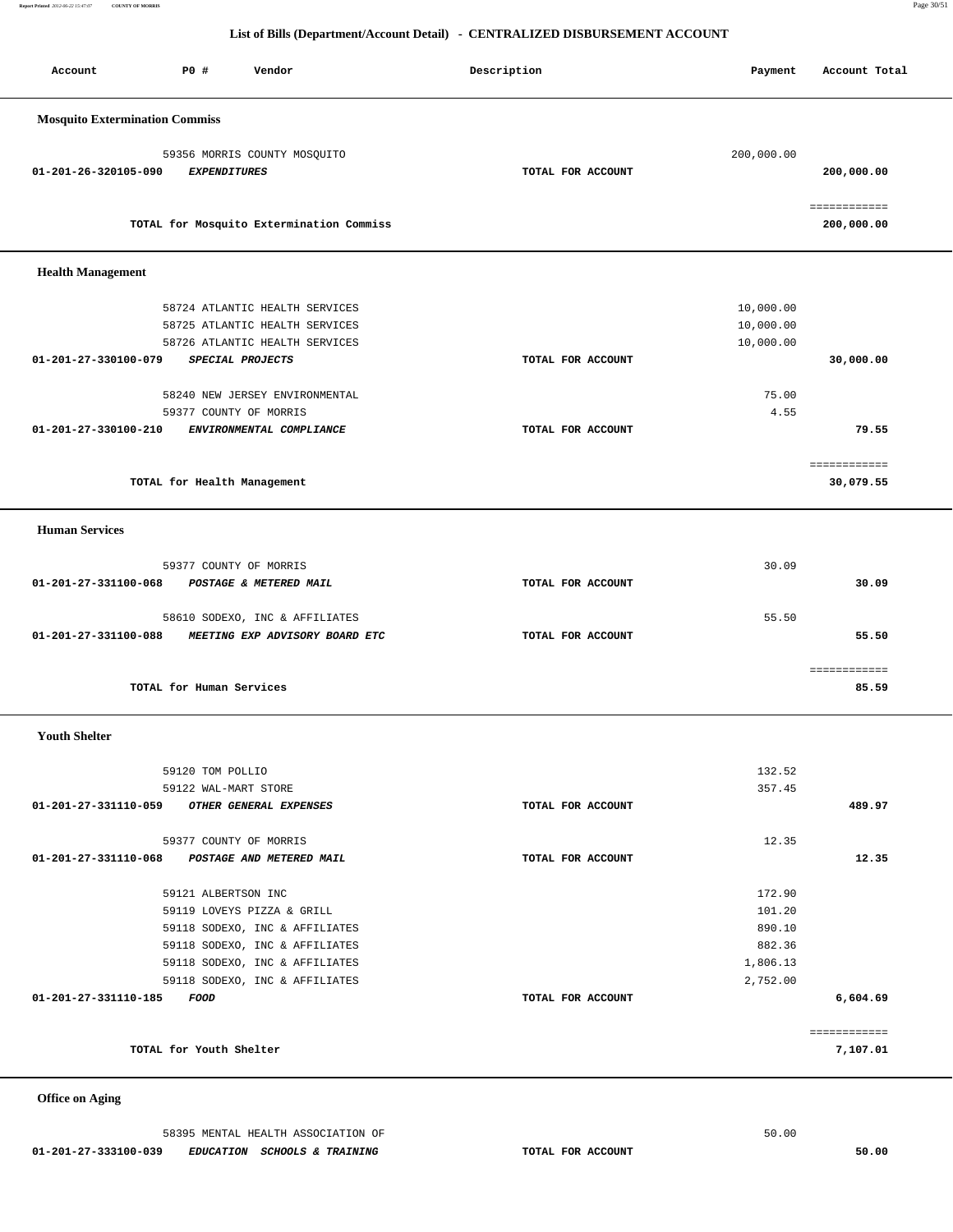============

 **Seniors, Disabled & Veterans** 58951 FAMILY SERVICE OF MORRIS COUNTY 26,617.25

| -<br>$\overline{\phantom{a}}$                               |                   |          |              |
|-------------------------------------------------------------|-------------------|----------|--------------|
| 58586 BETH DENMEAD                                          |                   | 12.00    |              |
| 58399 KAREN WEBSTER                                         |                   | 12.00    |              |
| 58585 LUCY CANNIZZO                                         |                   | 12.00    |              |
| 58401 OPHELIA V. CRUSE                                      |                   | 12.00    |              |
| 58911 ANDREA BATISTONI                                      |                   | 12.00    |              |
| 58912 KRISTINE A. BEIRNE                                    |                   | 12.00    |              |
| 58910 VERA BLOSSOM                                          |                   | 12.00    |              |
| 58614 CARMEN N. AYALA                                       |                   | 12.00    |              |
| 58400 VICTORINE FUNG                                        |                   | 12.00    |              |
| 01-201-27-333100-048 INSURANCE                              | TOTAL FOR ACCOUNT |          | 108.00       |
| 58403 STAPLES BUSINESS ADVANTAGE                            |                   | 242.77   |              |
| 01-201-27-333100-058 OFFICE SUPPLIES & STATIONERY           | TOTAL FOR ACCOUNT |          | 242.77       |
| 58396 ST. FRANCIS RESIDENTAL COMMUNITY                      |                   | 632.89   |              |
| 01-201-27-333100-059 OTHER GENERAL EXPENSES                 | TOTAL FOR ACCOUNT |          | 632.89       |
| 59377 COUNTY OF MORRIS                                      |                   | 141.63   |              |
| 01-201-27-333100-068 POSTAGE & METERED MAIL                 | TOTAL FOR ACCOUNT |          | 141.63       |
| 58586 BETH DENMEAD                                          |                   | 85.05    |              |
| 58399 KAREN WEBSTER                                         |                   | 35.00    |              |
| 58585 LUCY CANNIZZO                                         |                   | 47.25    |              |
| 58401 OPHELIA V. CRUSE                                      |                   | 41.30    |              |
| 58911 ANDREA BATISTONI                                      |                   | 57.05    |              |
| 58912 KRISTINE A. BEIRNE                                    |                   | 56.00    |              |
| 58910 VERA BLOSSOM                                          |                   | 66.15    |              |
| 58910 VERA BLOSSOM                                          |                   | 4.00     |              |
| 58614 CARMEN N. AYALA                                       |                   | 49.35    |              |
| 58400 VICTORINE FUNG                                        |                   | 79.10    |              |
| 58400 VICTORINE FUNG                                        |                   | 5.00     |              |
| 01-201-27-333100-082 TRAVEL EXPENSE                         | TOTAL FOR ACCOUNT |          | 525.25       |
| 58587 STAPLES BUSINESS ADVANTAGE                            |                   | 1,025.75 |              |
| 01-203-27-333100-058 (2011) OFFICE SUPPLIES & STATIONERY    | TOTAL FOR ACCOUNT |          | 1,025.75     |
| 58069 DAILY RECORD                                          |                   | 43.10    |              |
| 58069 DAILY RECORD                                          |                   | 43.10    |              |
| 58069 DAILY RECORD                                          |                   | 43.64    |              |
| 01-203-27-333100-059<br>(2011) OTHER GENERAL EXPENSES       | TOTAL FOR ACCOUNT |          | 129.84       |
|                                                             |                   |          | ============ |
| TOTAL for Office on Aging                                   |                   |          | 2,856.13     |
| <b>Grant</b> in Aid                                         |                   |          |              |
| 58992 CHILDREN ON THE GREEN                                 |                   | 5,500.00 |              |
| 01-201-27-342000-494<br>GRANT IN AID: CHILDREN OF THE GREEN | TOTAL FOR ACCOUNT |          | 5,500.00     |
|                                                             |                   |          | ============ |
| TOTAL for Grant in Aid                                      |                   |          | 5,500.00     |
|                                                             |                   |          |              |

 **01-201-27-343100-036 CONTRACTED SERVICES - ADULT DAY CARE TOTAL FOR ACCOUNT 26,617.25**

 **Office on Aging** 

Account **PO #** Vendor **Payment Payment Payment** Payment Payment Payment Account Total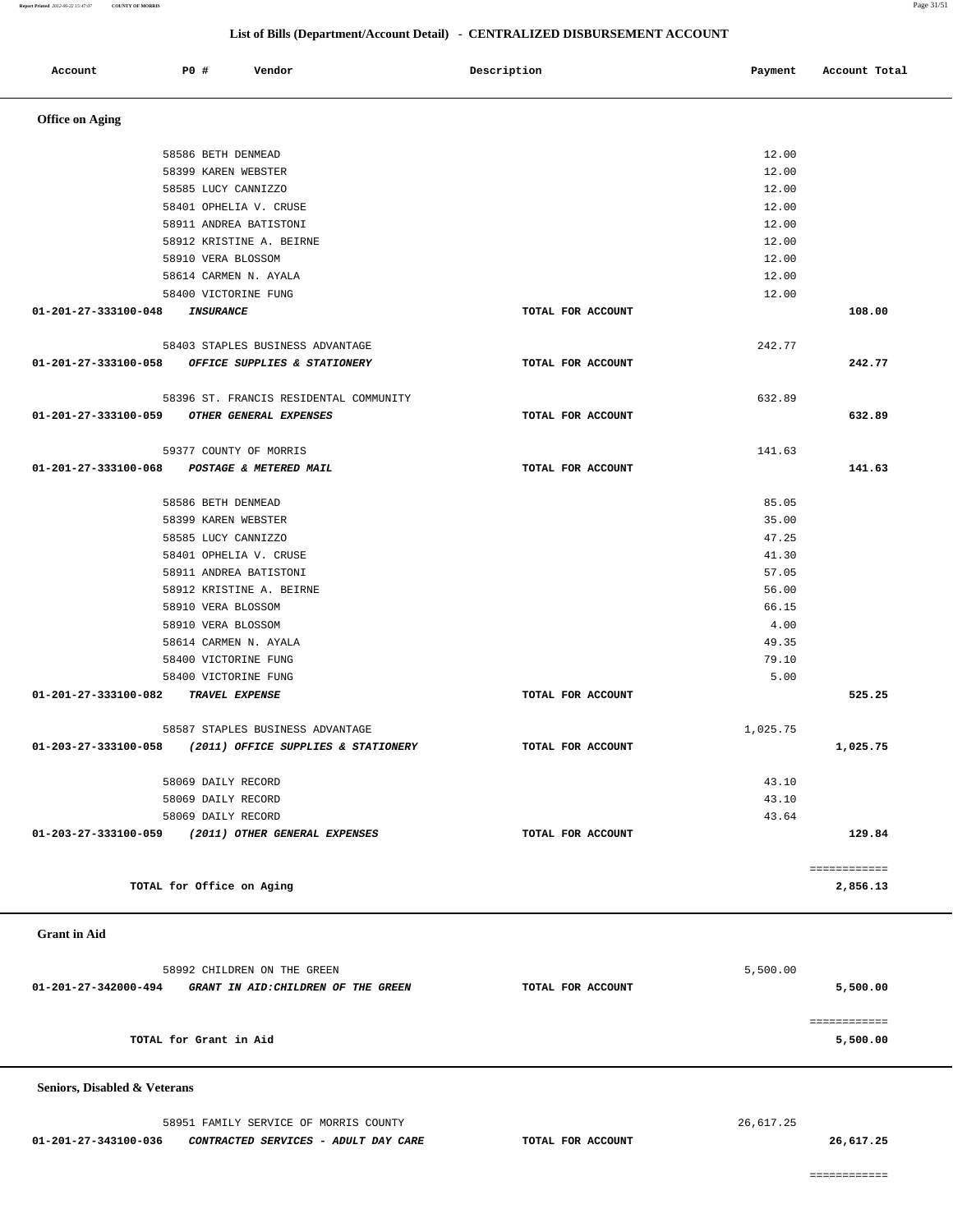**Report Printed** *2012-06-22 15:47:07* **COUNTY OF MORRIS** Page 32/51

|                                       |                                                               | List of Bills (Department/Account Detail) - CENTRALIZED DISBURSEMENT ACCOUNT |             |               |
|---------------------------------------|---------------------------------------------------------------|------------------------------------------------------------------------------|-------------|---------------|
| Account                               | P0 #<br>Vendor                                                | Description                                                                  | Payment     | Account Total |
| Seniors, Disabled & Veterans          |                                                               |                                                                              |             |               |
|                                       | TOTAL for Seniors, Disabled & Veterans                        |                                                                              |             | 26,617.25     |
| <b>County Board of Social Service</b> |                                                               |                                                                              |             |               |
|                                       | 58942 VERIZON                                                 |                                                                              | 892.22      |               |
| 01-201-27-345100-146                  | <b>TELEPHONE</b>                                              | TOTAL FOR ACCOUNT                                                            |             | 892.22        |
|                                       |                                                               |                                                                              |             |               |
| 01-201-27-345100-166                  | 57402 WIDMER TIME RECORDER CO. INC.<br>OFFICE MACHINE- REPAIR | TOTAL FOR ACCOUNT                                                            | 178.00      | 178.00        |
|                                       |                                                               |                                                                              |             |               |
|                                       | 58932 HINDSIGHT, INC                                          |                                                                              | 10,500.00   |               |
| 01-201-27-345100-325                  | SPECIAL SERVICES                                              | TOTAL FOR ACCOUNT                                                            |             | 10,500.00     |
|                                       | 58940 HORIZON BLUE CROSS BLUE SHIELD                          |                                                                              | 151, 455.36 |               |
| 01-201-27-345100-329                  | HOSPITAL INSURANCE PREMIUMS                                   | TOTAL FOR ACCOUNT                                                            |             | 151,455.36    |
|                                       |                                                               |                                                                              |             |               |
|                                       | 58935 DICK HAGEY                                              |                                                                              | 57.75       |               |
|                                       | 58936 JERRY THIEL                                             |                                                                              | 53.90       |               |
|                                       | 58943 LAURIE PALMA                                            |                                                                              | 71.75       |               |
| 01-201-27-345100-332                  | <b>MILEAGE</b>                                                | TOTAL FOR ACCOUNT                                                            |             | 183.40        |
|                                       | 58941 GARY DENAMEN                                            |                                                                              | 12.00       |               |
|                                       | 58934 OLGA MATOS                                              |                                                                              | 36.00       |               |
|                                       | 58938 STEVEN A. TOTH                                          |                                                                              | 36.00       |               |
| 01-201-27-345100-333                  | OTHER ALLOWANCES                                              | TOTAL FOR ACCOUNT                                                            |             | 84.00         |
|                                       |                                                               |                                                                              |             |               |
| 01-201-27-345100-336                  | 58303 COMPLETE SECURITY SYSTEMS<br>REPAIRS & ALTERATIONS      | TOTAL FOR ACCOUNT                                                            | 825.00      | 825.00        |
|                                       |                                                               |                                                                              |             |               |
|                                       | 58944 WHITES HEALTHCARE                                       |                                                                              | 119.56      |               |
| 01-201-27-345100-338                  | HEALTH RELATED SERVICES                                       | TOTAL FOR ACCOUNT                                                            |             | 119.56        |
|                                       |                                                               |                                                                              |             |               |

**TOTAL for County Board of Social Service 164,550.04**

### **MV:Administration**

| 59197 ANN MARIE SMITH         | 224.00    |
|-------------------------------|-----------|
| 59023 BARON HR HEALTHCARE LLC | 11,510.07 |
| 59023 BARON HR HEALTHCARE LLC | 10,241.74 |
| 59198 BARKEL FLEMMING         | 2,233.56  |
| 59199 CHARLES NADARAJAH       | 1,120.00  |
| 59200 CHRISNADINE FRANCOIS    | 2,016.00  |
| 59201 CLARISSA ALARILLA       | 1,120.00  |
| 59202 DANILO LAPID            | 1,679.30  |
| 59203 EDITHA MARQUEZ          | 1,103.55  |
| 59204 EVELYN TOLENTINO        | 1,163.75  |
| 59205 GEORGINA GRAY-HORSLEY   | 448.00    |
| 59206 HARRIET VALLECER RN     | 840.00    |
| 59207 ILLIENE CHARLES, RN     | 1,678.25  |
| 59208 JEDDIE A GARCIA         | 1,104.25  |
| 59209 JESSY CHERIAN           | 558.25    |
| 59210 JESSY JACOB             | 1,050.00  |
| 59212 JOYCE REED              | 2,424.24  |
| 59213 LOUISE R. MACCHIA       | 2,502.50  |

 57875 LABORATORY CORPORATION OF 312.50  **01-201-27-345100-351 PATERNITY EXPENSES TOTAL FOR ACCOUNT 312.50**

============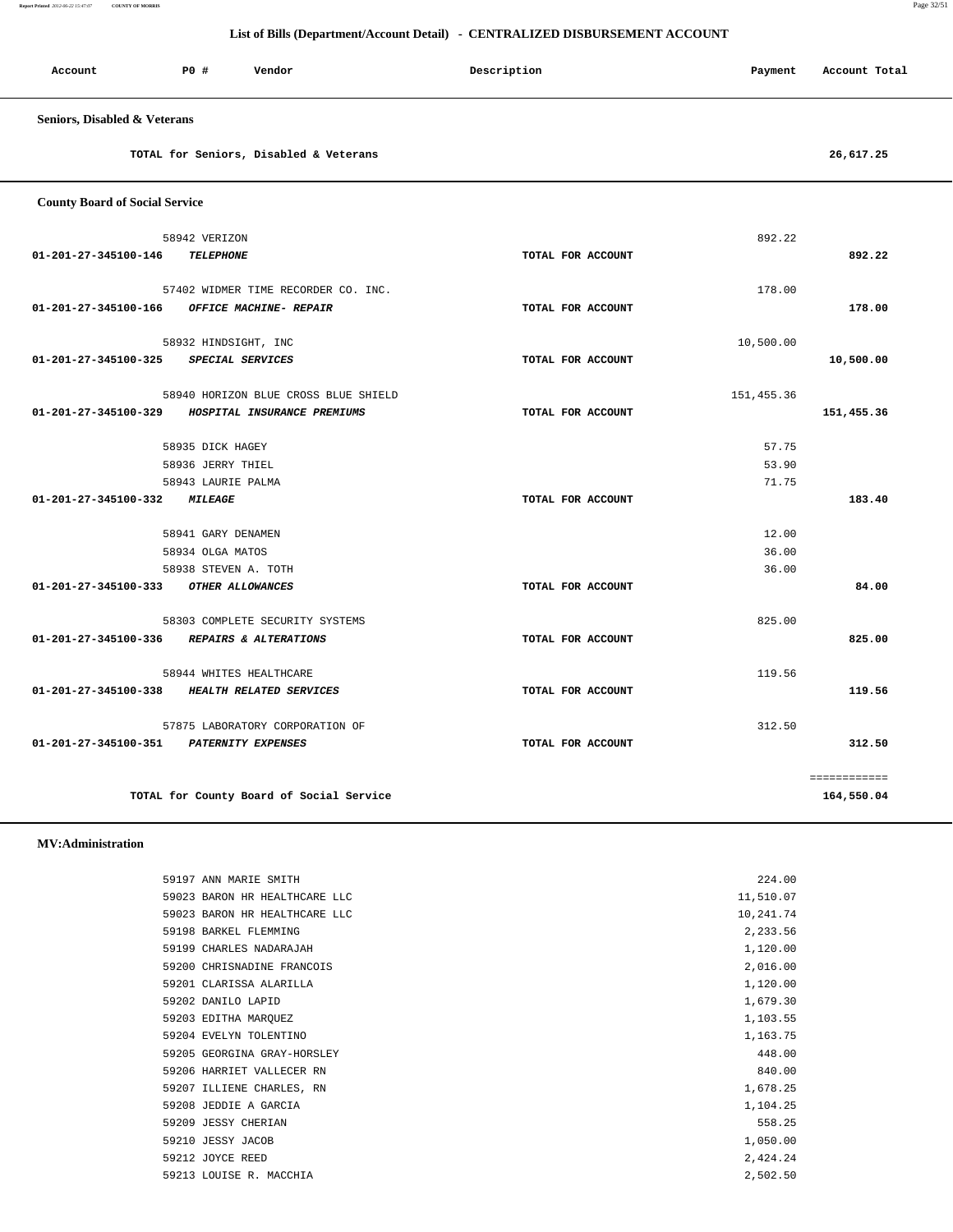59045 SCHINDLER ELEVATOR CORPORATION 2,244.76 58416 TBS CONTROLS LLC 2,626.66  **01-201-27-350110-044 EQUIPMENT SERVICE AGREEMENTS TOTAL FOR ACCOUNT 4,871.42** 59019 AES-NJ COGEN CO INC 3, 250.58 59034 JERSEY CENTRAL POWER & LIGHT 48,848.00  **01-201-27-350110-137 ELECTRICITY TOTAL FOR ACCOUNT 52,098.58** 59043 PSE&G CO 603.40 59044 PSE&G CO 3,251.07 59056 WOODRUFF ENERGY 17,118.05 59056 WOODRUFF ENERGY 2,527.01  **01-201-27-350110-141 NATURAL GAS TOTAL FOR ACCOUNT 23,499.53** 59055 WASTE MANAGEMENT OF NEW JERSEY 8,085.33  **01-201-27-350110-143 RUBBISH & TRASH REMOVAL TOTAL FOR ACCOUNT 8,085.33** 59005 SOUTHEAST MORRIS COUNTY 7,418.00  **01-201-27-350110-147 WATER TOTAL FOR ACCOUNT 7,418.00**

## **MV:Building Services**

|                      | 59216 MARIA CAMPOS                          |                   | 840.00    |              |
|----------------------|---------------------------------------------|-------------------|-----------|--------------|
|                      | 59217 MARTHA YAGHI                          |                   | 1,120.00  |              |
|                      | 59218 MARY JANE M. ARCINAS                  |                   | 1,390.90  |              |
|                      | 59220 MELOJANE CELESTINO                    |                   | 1,400.00  |              |
|                      | 59222 ROSE DUMAPIT                          |                   | 2,240.00  |              |
|                      | 59223 ROSEMARY BATANE COBCOBO               |                   | 2,520.00  |              |
|                      | 59049 STAFFING REMEDIES                     |                   | 3,676.27  |              |
|                      | 59051 TELESEARCH INC                        |                   | 3,944.20  |              |
|                      | 59052 TELESEARCH INC                        |                   | 3,482.44  |              |
|                      | 59224 VIVIAN BLANDURA                       |                   | 1,688.75  |              |
| 01-201-27-350100-016 | <b>OUTSIDE SALARIES &amp; WAGES</b>         | TOTAL FOR ACCOUNT |           | 70,359.32    |
|                      | 59042 PREMIER HEALTHCARE                    |                   | 66,498.85 |              |
| 01-201-27-350100-035 | <b>CONSULTATION FEE</b>                     | TOTAL FOR ACCOUNT |           | 66,498.85    |
|                      | 58458 DEER PARK                             |                   | 10.45     |              |
| 01-201-27-350100-046 | <b>GENERAL STORES</b>                       | TOTAL FOR ACCOUNT |           | 10.45        |
|                      | 59031 FEDEX                                 |                   | 108.55    |              |
|                      | 59377 COUNTY OF MORRIS                      |                   | 161.95    |              |
|                      | 01-201-27-350100-068 POSTAGE & METERED MAIL | TOTAL FOR ACCOUNT |           | 270.50       |
|                      | 59355 ALLIED OIL                            |                   | 854.32    |              |
| 01-201-27-350100-140 | <b>GAS PURCHASES</b>                        | TOTAL FOR ACCOUNT |           | 854.32       |
|                      | 59054 VERIZON                               |                   | 26.88     |              |
| 01-201-27-350100-146 | <b>TELEPHONE</b>                            | TOTAL FOR ACCOUNT |           | 26.88        |
|                      | 58458 DEER PARK                             |                   | 8.36      |              |
|                      | 01-203-27-350100-046 (2011) GENERAL STORES  | TOTAL FOR ACCOUNT |           | 8.36         |
|                      |                                             |                   |           | ============ |
|                      | TOTAL for MV:Administration                 |                   |           | 138,028.68   |

## **List of Bills (Department/Account Detail) - CENTRALIZED DISBURSEMENT ACCOUNT**

 59214 MADUKWE IMO IBOKO, RN 2,240.00 59215 MA. LIZA IMPERIAL 2,799.30

 **Account P0 # Vendor Description Payment Account Total**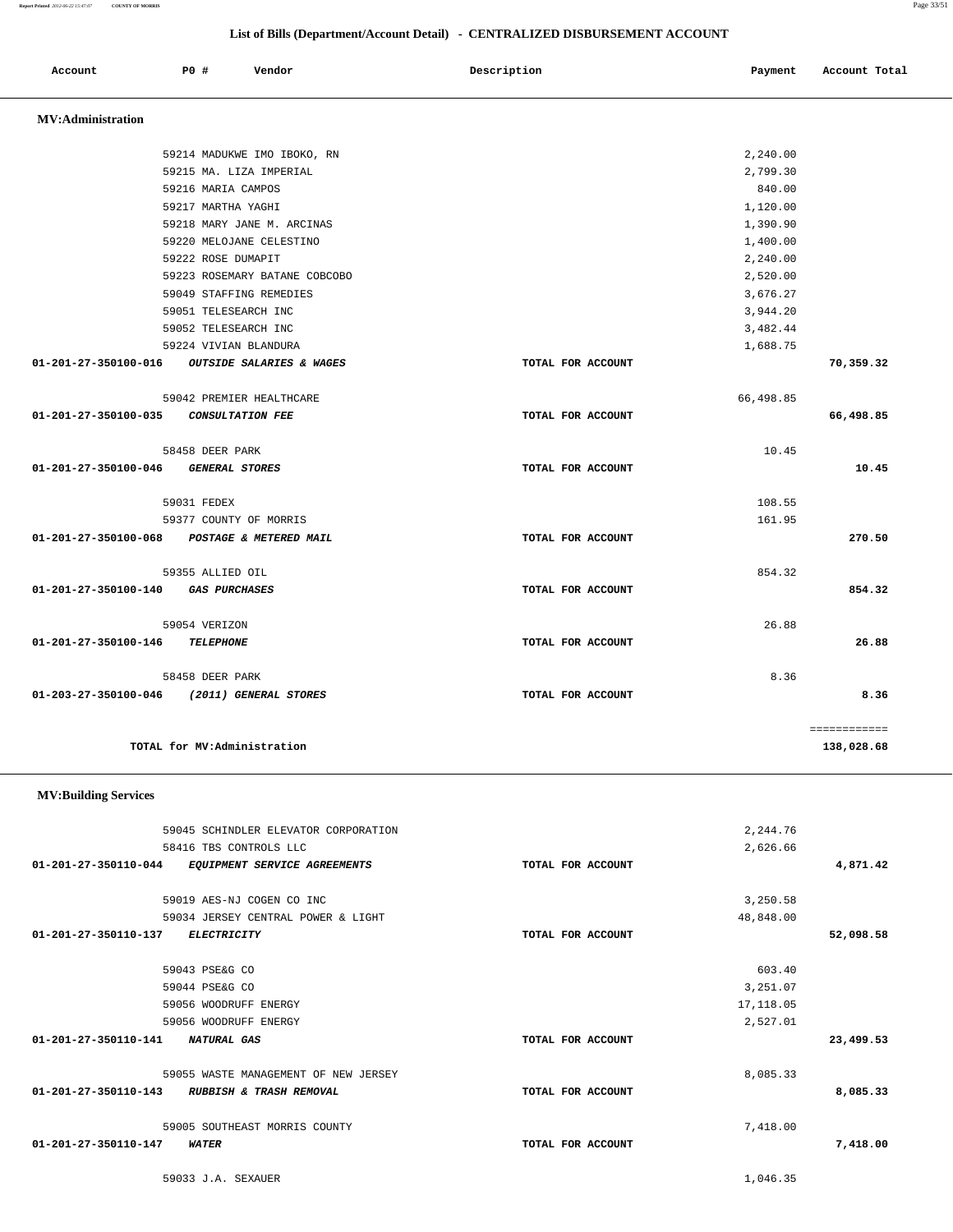**Report Printed** *2012-06-22 15:47:07* **COUNTY OF MORRIS** Page 34/51

| Account                     | PO#                   | Vendor                                           | Description       | Payment            | Account Total              |
|-----------------------------|-----------------------|--------------------------------------------------|-------------------|--------------------|----------------------------|
| <b>MV:Building Services</b> |                       |                                                  |                   |                    |                            |
|                             | 59033 J.A. SEXAUER    |                                                  |                   | 210.90             |                            |
| 01-201-27-350110-204        |                       | PLANT OPERATION                                  | TOTAL FOR ACCOUNT |                    | 1,257.25                   |
|                             |                       |                                                  |                   |                    |                            |
|                             |                       | 58423 ADVANCED WATER CONDITIONING                |                   | 1,282.00<br>378.00 |                            |
|                             |                       | 57681 ALL BRAND SUPPLY<br>57681 ALL BRAND SUPPLY |                   | 36.00              |                            |
|                             |                       | 56276 E A MORSE & CO                             |                   | 176.28             |                            |
| 01-201-27-350110-225        |                       | CHEMICALS & SPRAYS                               | TOTAL FOR ACCOUNT |                    | 1,872.28                   |
|                             |                       |                                                  |                   |                    |                            |
|                             |                       | 58414 CENTRAL POLY CORP                          |                   | 898.50             |                            |
|                             |                       | 56276 E A MORSE & CO<br>56276 E A MORSE & CO     |                   | 52.20<br>496.20    |                            |
|                             |                       | 54429 E A MORSE & CO                             |                   | 1,061.28           |                            |
|                             | 57992 GRAINGER        |                                                  |                   |                    |                            |
| 01-201-27-350110-252        |                       | <b>JANITORIAL SUPPLIES</b>                       | TOTAL FOR ACCOUNT | 1,310.17           | 3,818.35                   |
|                             |                       |                                                  |                   |                    |                            |
|                             | 57687 J.A. SEXAUER    |                                                  |                   | 556.24             |                            |
|                             |                       | 57686 JOHNSTONE SUPPLY                           |                   | 224.68             |                            |
|                             |                       | 57686 JOHNSTONE SUPPLY                           |                   | 518.54             |                            |
|                             |                       | 56823 LAB SAFETY SUPPLY INC                      |                   | 330.00             |                            |
|                             |                       | 59037 MILLER & CHITTY CO INC                     |                   | 481.55             |                            |
|                             |                       | 59045 SCHINDLER ELEVATOR CORPORATION             |                   | 535.15             |                            |
|                             |                       | 59048 SPEEDWELL ELECTRIC MOTORS                  |                   | 739.59             |                            |
|                             |                       | 58005 SCHINDLER ELEVATOR CORPORATION             |                   | 1,336.87           |                            |
|                             |                       | 59053 TINGUE BROWN & CO.                         |                   | 600.00             |                            |
| 01-201-27-350110-262        |                       | MACHINERY REPAIRS & PARTS                        | TOTAL FOR ACCOUNT |                    | 5,322.62                   |
|                             |                       | 57685 RICCIARDI BROTHERS INC.                    |                   | 273.91             |                            |
|                             |                       | 57685 RICCIARDI BROTHERS INC.                    |                   | 163.74             |                            |
|                             |                       | 57685 RICCIARDI BROTHERS INC.                    |                   | 115.74             |                            |
| 01-203-27-350110-204        |                       | (2011) PLANT OPERATION                           | TOTAL FOR ACCOUNT |                    | 553.39                     |
|                             |                       |                                                  |                   |                    |                            |
|                             |                       | TOTAL for MV: Building Services                  |                   |                    | ============<br>108,796.75 |
|                             |                       |                                                  |                   |                    |                            |
| <b>MV:Dietary</b>           |                       |                                                  |                   |                    |                            |
|                             |                       |                                                  |                   |                    |                            |
|                             |                       | 59018 ACME AMERICAN REPAIRS INC.                 |                   | 309.20             |                            |
| 01-201-27-350115-262        |                       | MACHINERY REPAIRS & PARTS                        | TOTAL FOR ACCOUNT |                    | 309.20                     |
|                             |                       |                                                  |                   |                    | ============               |
|                             | TOTAL for MV: Dietary |                                                  |                   |                    | 309.20                     |
|                             |                       |                                                  |                   |                    |                            |
| MV:Laundry                  |                       |                                                  |                   |                    |                            |
|                             |                       | 59028 EMERALD PROFESSIONAL                       |                   | 14,859.14          |                            |
| 01-201-27-350125-182        | <b>DIAPERS</b>        |                                                  | TOTAL FOR ACCOUNT |                    | 14,859.14                  |
|                             |                       |                                                  |                   |                    |                            |
|                             |                       |                                                  |                   |                    | ============               |
|                             | TOTAL for MV: Laundry |                                                  |                   |                    | 14,859.14                  |
| <b>MV:Nursing</b>           |                       |                                                  |                   |                    |                            |
|                             |                       |                                                  |                   |                    |                            |
|                             |                       | 59050 SUMMIT PROFESSIONAL EDUCATION              |                   | 338.00             |                            |
| 01-201-27-350130-034        |                       | CONFERENCE EXPENSES                              | TOTAL FOR ACCOUNT |                    | 338.00                     |
|                             |                       |                                                  |                   |                    |                            |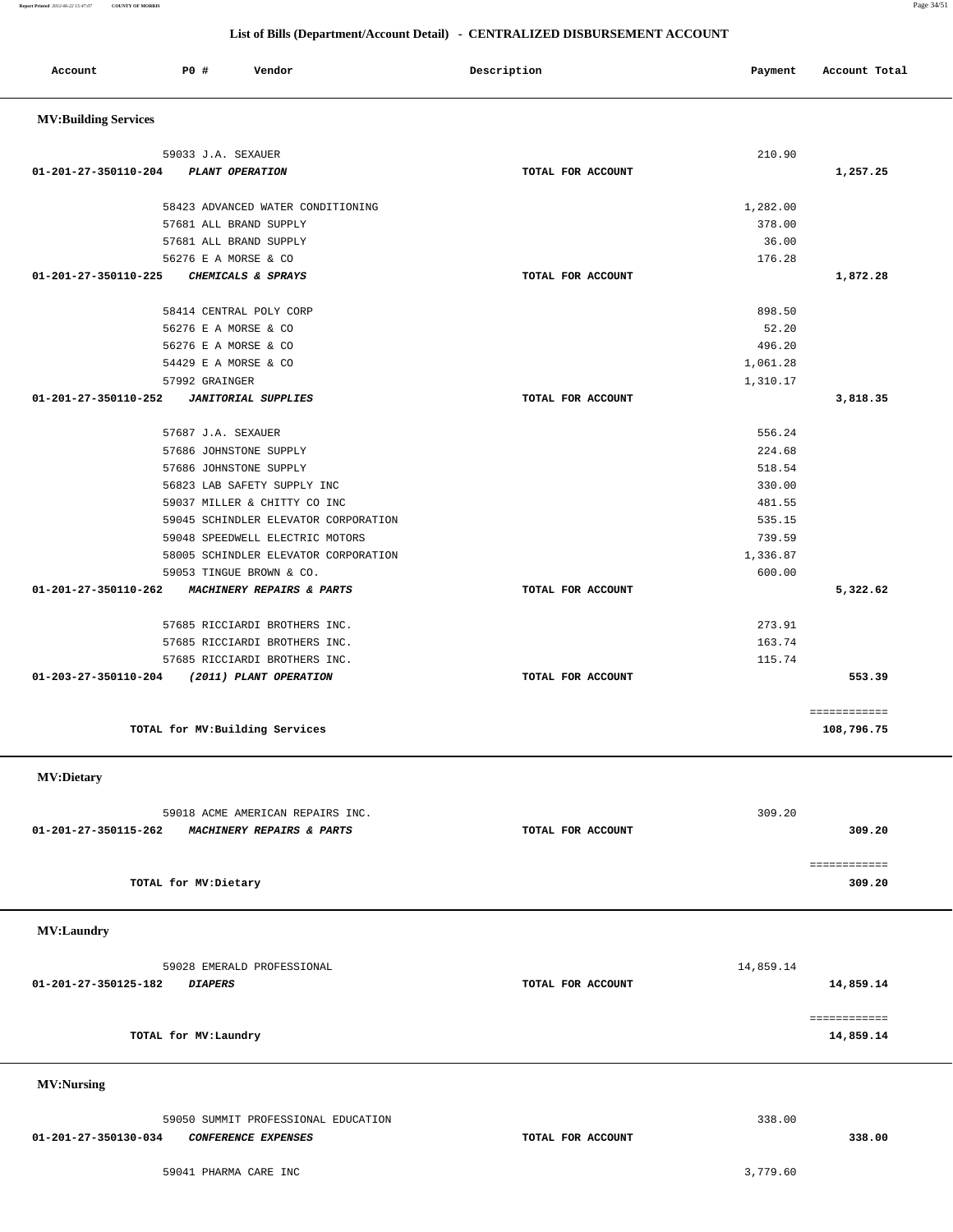| <b>PO #</b><br>Account<br>Vendor                                                       | Description       | Payment              | Account Total |
|----------------------------------------------------------------------------------------|-------------------|----------------------|---------------|
| <b>MV:Nursing</b>                                                                      |                   |                      |               |
| 01-201-27-350130-035<br><b>CONSULTATION FEE</b>                                        | TOTAL FOR ACCOUNT |                      | 3,779.60      |
| 59038 JAGDISH DANG                                                                     |                   | 2,200.00             |               |
| 59039 JAMES H WOLF                                                                     |                   | 1,457.50             |               |
| 59042 PREMIER HEALTHCARE                                                               |                   | 9,916.66             |               |
| 01-201-27-350130-036<br>CONTRACTED SERVICES                                            | TOTAL FOR ACCOUNT |                      | 13,574.16     |
| 59020 AGL WELDING SUPPLY CO INC                                                        |                   | 250.00               |               |
| 59020 AGL WELDING SUPPLY CO INC                                                        |                   | 250.00               |               |
| 59020 AGL WELDING SUPPLY CO INC                                                        |                   | 200.00               |               |
| 59027 DREAMTIME INC                                                                    |                   | 582.40               |               |
| 59028 EMERALD PROFESSIONAL                                                             |                   | 4,205.00             |               |
| 59028 EMERALD PROFESSIONAL                                                             |                   | 2,175.00             |               |
| 59036 JML MEDICAL INC.                                                                 |                   | 85.68                |               |
| 59036 JML MEDICAL INC.                                                                 |                   | 73.66                |               |
| 59036 JML MEDICAL INC.                                                                 |                   | 493.42               |               |
| 59035 JML MEDICAL INC.                                                                 |                   | 5,023.67             |               |
| 59035 JML MEDICAL INC.                                                                 |                   | $-487.19$            |               |
| 57668 SPECIALTY MEDICAL PRODUCTS INC.<br>01-201-27-350130-046<br><b>GENERAL STORES</b> | TOTAL FOR ACCOUNT | 499.80               | 13,351.44     |
|                                                                                        |                   |                      |               |
| 59060 BARBARA LIMONE                                                                   |                   | 114.55               |               |
| 01-201-27-350130-070<br>PUBLICATION & SUBSCRIPTIONS                                    | TOTAL FOR ACCOUNT |                      | 114.55        |
| 59026 DISCOVER RX                                                                      |                   | 25, 352.05           |               |
| 01-201-27-350130-171<br>LEGEND DRUGS (PRESCRIPTION)                                    | TOTAL FOR ACCOUNT |                      | 25,352.05     |
| 59026 DISCOVER RX                                                                      |                   | 2,500.17             |               |
| 01-201-27-350130-172<br>NON-LEGEND DRUGS (OTC)                                         | TOTAL FOR ACCOUNT |                      | 2,500.17      |
| 59017 NWAMAKA M UMEH                                                                   |                   | 30.00                |               |
| 01-201-27-350130-191<br><i><b>NURSING</b></i>                                          | TOTAL FOR ACCOUNT |                      | 30.00         |
| 59032 GTS WELCO                                                                        |                   | 99.94                |               |
| 59032 GTS WELCO                                                                        |                   | 234.42               |               |
| 59032 GTS WELCO                                                                        |                   | 136.02               |               |
| 59032 GTS WELCO                                                                        |                   | 103.22               |               |
| 59032 GTS WELCO                                                                        |                   | 221.30               |               |
| 59032 GTS WELCO                                                                        |                   | 588.55               |               |
| 59032 GTS WELCO                                                                        |                   | 103.22               |               |
| 59032 GTS WELCO                                                                        |                   | 181.94               |               |
| 59032 GTS WELCO                                                                        |                   | 103.22               |               |
| 59032 GTS WELCO                                                                        |                   | 181.94               |               |
| 59032 GTS WELCO<br>01-201-27-350130-193<br><b>OXYGEN</b>                               | TOTAL FOR ACCOUNT | 103.22               | 2,056.99      |
|                                                                                        |                   |                      |               |
| 59040 MOBILEX USA<br>59040 MOBILEX USA                                                 |                   | 1,159.35<br>1,008.22 |               |
| X-RAY & MEDICAL SUPPLIES<br>01-201-27-350130-203                                       | TOTAL FOR ACCOUNT |                      | 2,167.57      |
|                                                                                        |                   |                      |               |
| 59021 ANI MEDICAL TRANSPORT INC.                                                       |                   | 120.00               |               |
| 59029 EMPIRE AMBULANCE LLC                                                             |                   | 270.00               |               |
| 59030 EMPIRE AMBULANCE LLC                                                             |                   | 25.00                |               |
| 59030 EMPIRE AMBULANCE LLC<br>01-201-27-350130-340<br>TRANSPORTATION SERVICES          | TOTAL FOR ACCOUNT | 165.00               | 580.00        |
|                                                                                        |                   |                      |               |
|                                                                                        |                   |                      | ============  |
| TOTAL for MV:Nursing                                                                   |                   |                      | 63,844.53     |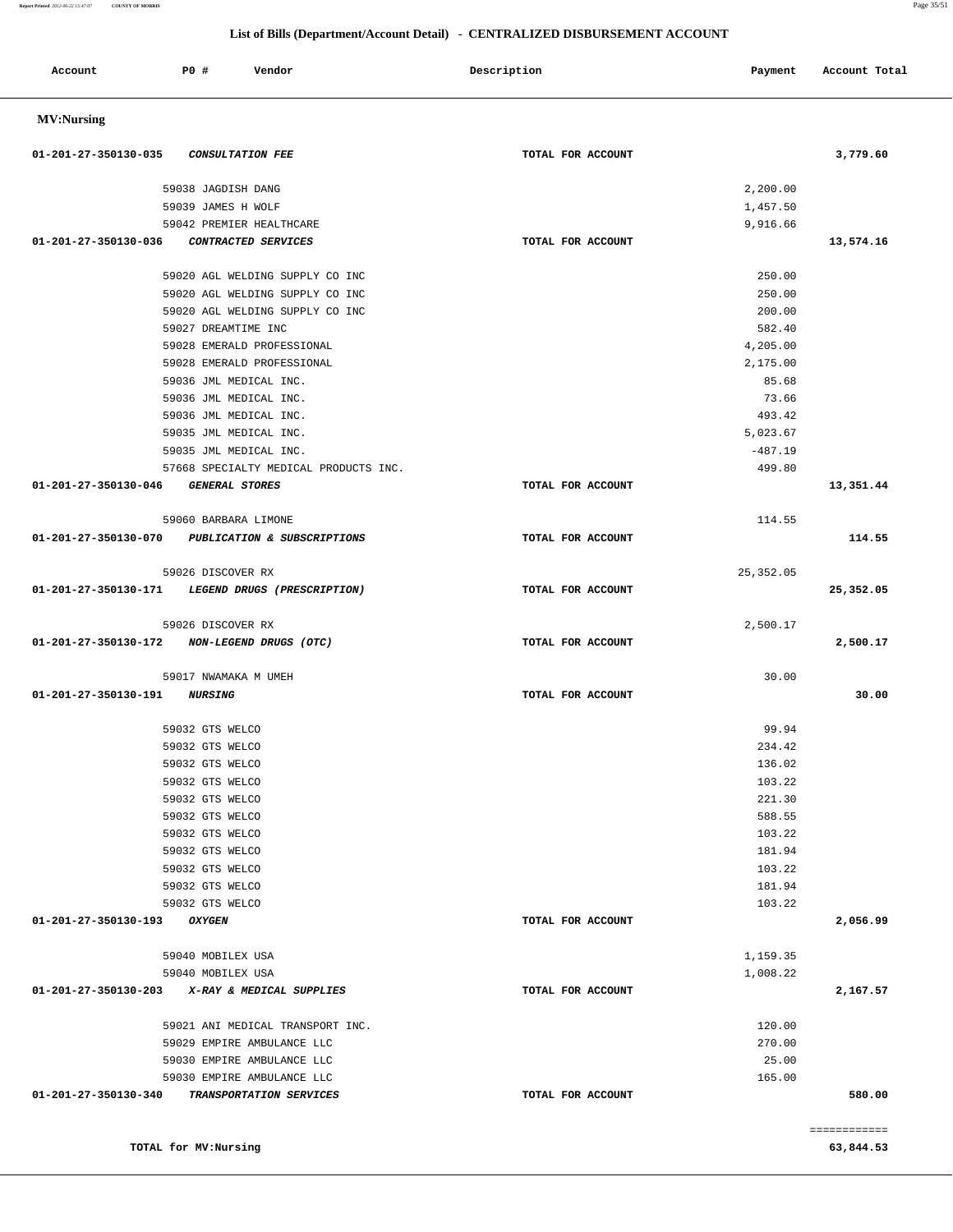**Assistance SSI Income Recipien**

| <b>Assistance Dep Child:Local Shr</b> |                                           |                   |           |
|---------------------------------------|-------------------------------------------|-------------------|-----------|
|                                       | 58945 OFFICE OF TEMPORARY ASSISTANCE      |                   | 12,000.00 |
| 01-201-27-354100-091                  | ASSISTANCE DEP CHILD: LOCAL SHR PROGRAM E | TOTAL FOR ACCOUNT | 12,000.00 |
|                                       |                                           |                   |           |
|                                       | TOTAL for Assistance Dep Child: Local Shr |                   | 12,000.00 |

### Ass

| 59046 SELECT REHABILITATION INC.                                               |                   | 47,875.97              |
|--------------------------------------------------------------------------------|-------------------|------------------------|
| 01-201-27-350140-036<br>CONTRACTED SERVICES                                    | TOTAL FOR ACCOUNT | 47,875.97              |
| 59046 SELECT REHABILITATION INC.<br>01-201-27-350140-194<br>PATIENT ACTIVITIES | TOTAL FOR ACCOUNT | 30,821.84<br>30,821.84 |
| 59046 SELECT REHABILITATION INC.<br>01-201-27-350140-199<br>REHAB THERAPY      | TOTAL FOR ACCOUNT | 22,927.31<br>22,927.31 |
|                                                                                |                   | ============           |
| TOTAL for MV: Rehabilitation                                                   |                   | 101,625.12             |

 **MV:Rehabilitation** 

| 56808 CABLEVISION                              |                   | 4, 117.93 |              |
|------------------------------------------------|-------------------|-----------|--------------|
| 59025 CLASSIC HAIR CARE                        |                   | 5,576.43  |              |
| 01-201-27-350135-036<br>CONTRACTED SERVICES    | TOTAL FOR ACCOUNT |           | 9,694.36     |
| 59022 ARTISTIC AQUARIA INC                     |                   | 781.00    |              |
| 59016 KAREN HOGAN                              |                   | 27.94     |              |
| 59024 BRUSHSTROKES                             |                   | 135.00    |              |
| 58424 GOODALE SURGICAL SUPPLY                  |                   | 21.00     |              |
| 58424 GOODALE SURGICAL SUPPLY                  |                   | 21.00     |              |
| 58424 GOODALE SURGICAL SUPPLY                  |                   | 21.00     |              |
| 58424 GOODALE SURGICAL SUPPLY                  |                   | 21.00     |              |
| 58424 GOODALE SURGICAL SUPPLY                  |                   | 7.00      |              |
| 59047 SPECIAL K HEALTH & FITNESS               |                   | 100.00    |              |
| 59047 SPECIAL K HEALTH & FITNESS               |                   | 100.00    |              |
| 59047 SPECIAL K HEALTH & FITNESS               |                   | 100.00    |              |
| 59111 CATHY GADDIS                             |                   | 16.89     |              |
| 01-201-27-350135-194 PATIENT ACTIVITIES        | TOTAL FOR ACCOUNT |           | 1,351.83     |
| 58424 GOODALE SURGICAL SUPPLY                  |                   | 21.00     |              |
| 58424 GOODALE SURGICAL SUPPLY                  |                   | 21.00     |              |
| 58424 GOODALE SURGICAL SUPPLY                  |                   | 21.00     |              |
| 58424 GOODALE SURGICAL SUPPLY                  |                   | 21.00     |              |
| 58424 GOODALE SURGICAL SUPPLY                  |                   | 21.00     |              |
| 01-203-27-350135-194 (2011) PATIENT ACTIVITIES | TOTAL FOR ACCOUNT |           | 105.00       |
|                                                |                   |           | ============ |
| TOTAL for MV: Recreation/Volunteer Svc         |                   |           | 11,376.19    |

 **MV:Recreation/Volunteer Svc**

# **List of Bills (Department/Account Detail) - CENTRALIZED DISBURSEMENT ACCOUNT**

Account **PO #** Vendor **Description Payment Account Total** 

 59014 ABEL SALDANA 75.00 59015 JOAN SANDERS 75.00 59016 KAREN HOGAN 75.00  **01-201-27-350135-034 CONFERENCE EXPENSES TOTAL FOR ACCOUNT 225.00**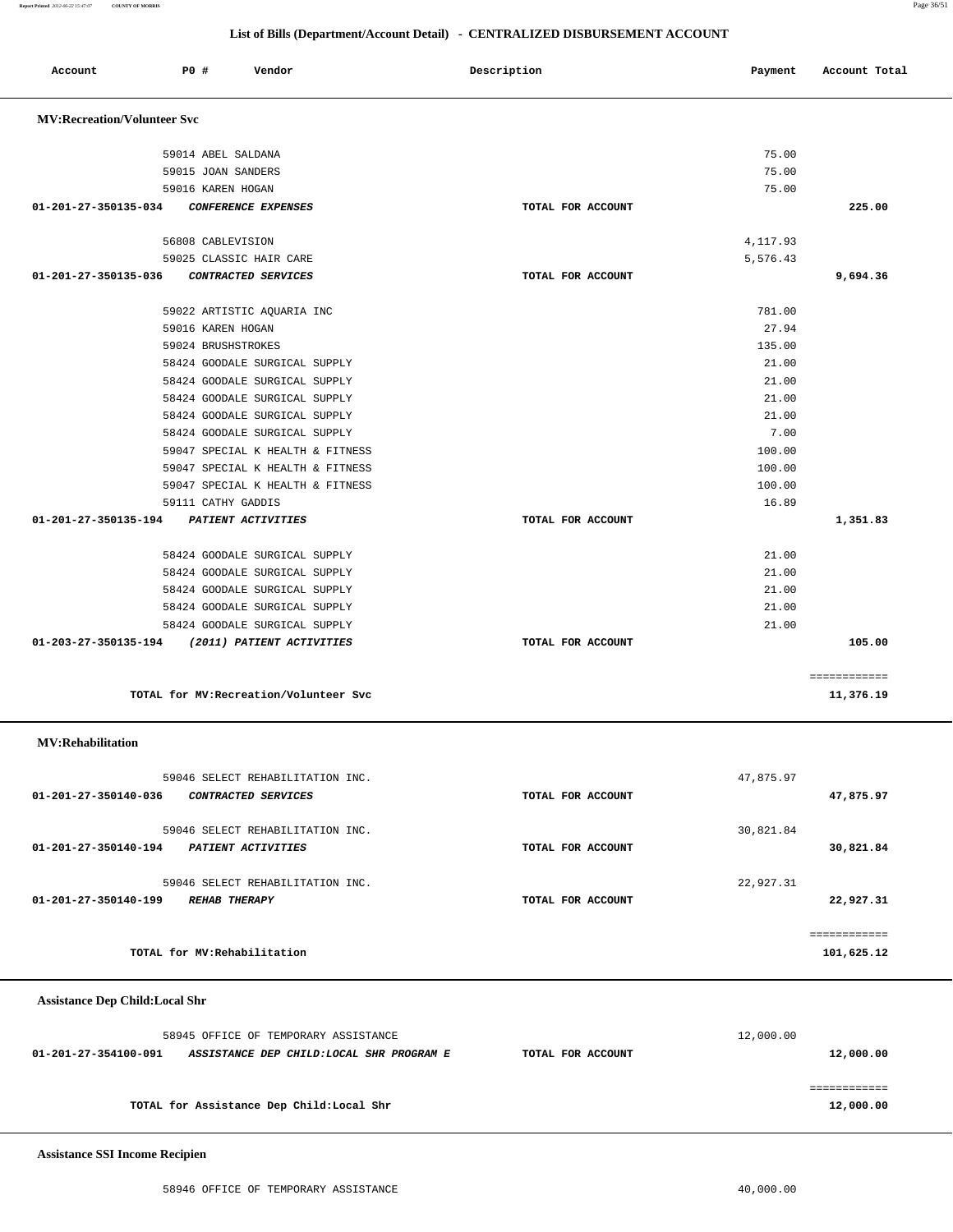**Report Printed** *2012-06-22 15:47:07* **COUNTY OF MORRIS** Page 37/51

## **List of Bills (Department/Account Detail) - CENTRALIZED DISBURSEMENT ACCOUNT**

| Account                               | PO#                       | Vendor                                   |                                          | Description       | Payment | Account Total             |
|---------------------------------------|---------------------------|------------------------------------------|------------------------------------------|-------------------|---------|---------------------------|
| <b>Assistance SSI Income Recipien</b> |                           |                                          |                                          |                   |         |                           |
| 01-201-27-355100-090                  |                           |                                          | ASSISTANCE SSI INCOME RECIPIEN EXPENDITU | TOTAL FOR ACCOUNT |         | 40,000.00                 |
|                                       |                           | TOTAL for Assistance SSI Income Recipien |                                          |                   |         | ============<br>40,000.00 |
| <b>County Adjuster</b>                |                           |                                          |                                          |                   |         |                           |
|                                       |                           | 58188 STAPLES BUSINESS ADVANTAGE         |                                          |                   | 117.00  |                           |
| 01-201-27-357100-058                  |                           | OFFICE SUPPLIES & STATIONERY             |                                          | TOTAL FOR ACCOUNT |         | 117.00                    |
|                                       |                           | 59377 COUNTY OF MORRIS                   |                                          |                   | 68.01   |                           |
| 01-201-27-357100-068                  |                           | POSTAGE & METERED MAIL                   |                                          | TOTAL FOR ACCOUNT |         | 68.01                     |
|                                       |                           |                                          |                                          |                   |         | ============              |
|                                       | TOTAL for County Adjuster |                                          |                                          |                   |         | 185.01                    |
| <b>Dental Clinic</b>                  |                           |                                          |                                          |                   |         |                           |
|                                       |                           | 58998 ROBERT A. CHARMOY, DMD PA          |                                          |                   | 30.00   |                           |
| 01-201-27-365100-095                  |                           |                                          | DENTAL CLINIC OTHER ADMINISTRATIVE SUPPL | TOTAL FOR ACCOUNT |         | 30.00                     |
|                                       |                           |                                          |                                          |                   |         | ============              |
|                                       | TOTAL for Dental Clinic   |                                          |                                          |                   |         | 30.00                     |

 **County Library** 

| 111.60   |                               | 57201 GALE |
|----------|-------------------------------|------------|
| 1,109.52 | 58868 INGRAM LIBRARY SERVICES |            |
| 934.21   | 58868 INGRAM LIBRARY SERVICES |            |
| 106.49   | 58868 INGRAM LIBRARY SERVICES |            |
| 18.69    | 58868 INGRAM LIBRARY SERVICES |            |
| 9.90     | 58868 INGRAM LIBRARY SERVICES |            |
| 471.21   | 58868 INGRAM LIBRARY SERVICES |            |
| 1,423.29 | 58867 INGRAM LIBRARY SERVICES |            |
| 7.19     | 58867 INGRAM LIBRARY SERVICES |            |
| 29.38    | 58867 INGRAM LIBRARY SERVICES |            |
| 84.99    | 58867 INGRAM LIBRARY SERVICES |            |
| 470.74   | 58867 INGRAM LIBRARY SERVICES |            |
| 59.96    | 58867 INGRAM LIBRARY SERVICES |            |
| 87.21    | 58867 INGRAM LIBRARY SERVICES |            |
| 13.64    | 58867 INGRAM LIBRARY SERVICES |            |
| 21.75    | 58867 INGRAM LIBRARY SERVICES |            |
| 30.74    | 58867 INGRAM LIBRARY SERVICES |            |
| 95.47    | 58866 INGRAM LIBRARY SERVICES |            |
| 1,012.38 | 58866 INGRAM LIBRARY SERVICES |            |
| 87.57    | 58866 INGRAM LIBRARY SERVICES |            |
| 86.84    | 58866 INGRAM LIBRARY SERVICES |            |
| 205.61   | 58866 INGRAM LIBRARY SERVICES |            |
| 31.70    | 58866 INGRAM LIBRARY SERVICES |            |
| 267.85   | 58866 INGRAM LIBRARY SERVICES |            |
| 110.80   | 58866 INGRAM LIBRARY SERVICES |            |
| 233.27   | 58865 INGRAM LIBRARY SERVICES |            |
| 452.07   | 58865 INGRAM LIBRARY SERVICES |            |
| $-17.99$ | 58865 INGRAM LIBRARY SERVICES |            |
| 14.10    | 58865 INGRAM LIBRARY SERVICES |            |
| 113.20   | 58865 INGRAM LIBRARY SERVICES |            |
| 33.72    | 58865 INGRAM LIBRARY SERVICES |            |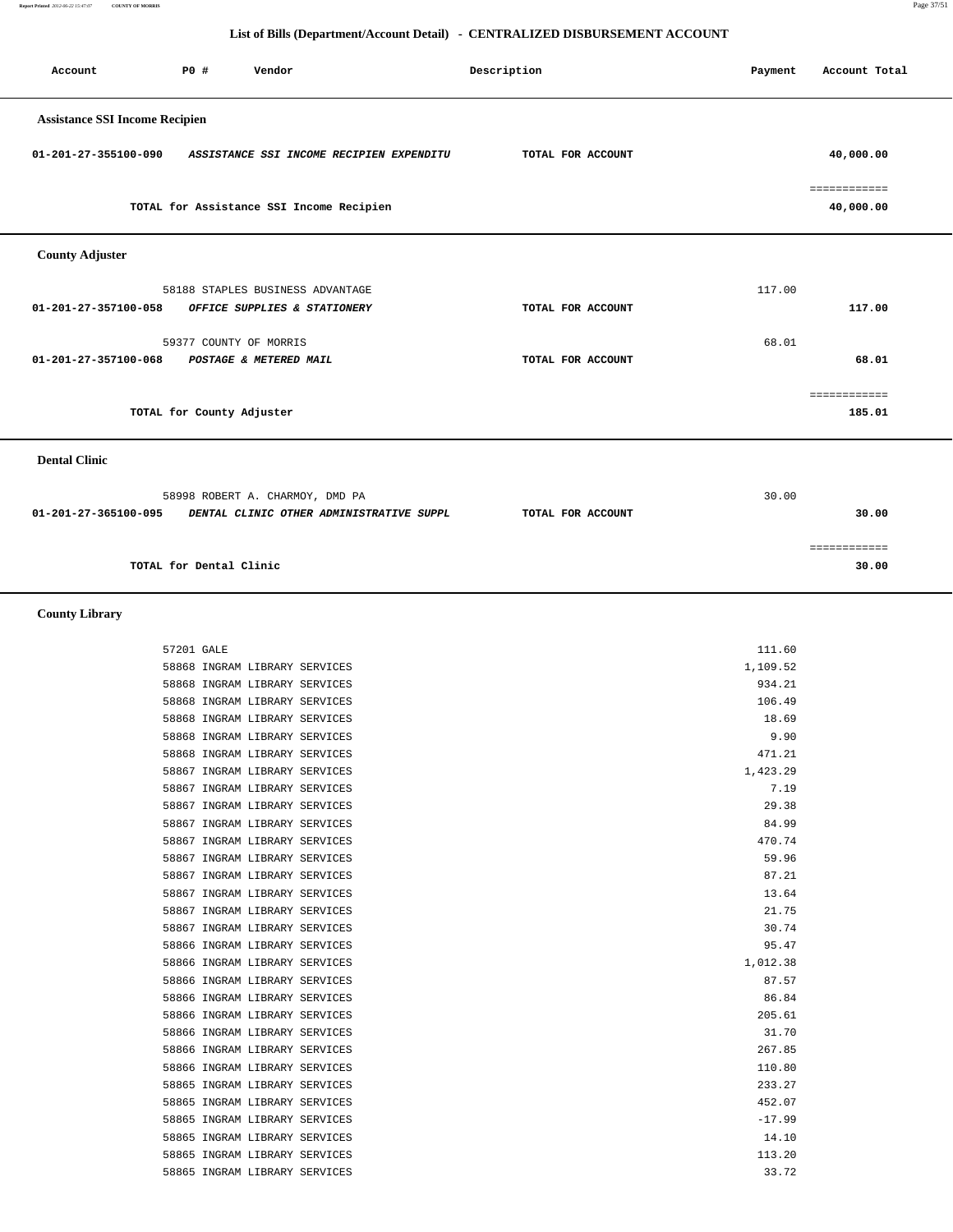**Report Printed** *2012-06-22 15:47:07* **COUNTY OF MORRIS** Page 38/51

| Account                               | P0 #                     |                                | Vendor                                   | Description |                   | Payment    | Account Total              |  |
|---------------------------------------|--------------------------|--------------------------------|------------------------------------------|-------------|-------------------|------------|----------------------------|--|
| <b>County Library</b>                 |                          |                                |                                          |             |                   |            |                            |  |
|                                       |                          |                                | 58865 INGRAM LIBRARY SERVICES            |             |                   | 149.26     |                            |  |
|                                       |                          |                                | 58865 INGRAM LIBRARY SERVICES            |             |                   | 667.28     |                            |  |
|                                       |                          |                                | 58865 INGRAM LIBRARY SERVICES            |             |                   | 16.89      |                            |  |
|                                       |                          |                                | 58865 INGRAM LIBRARY SERVICES            |             |                   | 94.40      |                            |  |
|                                       |                          | 57957 REGENT BOOK CO           |                                          |             |                   | 13.74      |                            |  |
| 01-201-29-390100-028                  |                          | <b>BOOKS &amp; PERIODICALS</b> |                                          |             | TOTAL FOR ACCOUNT |            | 8,658.67                   |  |
|                                       |                          | 59377 COUNTY OF MORRIS         |                                          |             |                   | 956.02     |                            |  |
| 01-201-29-390100-068                  |                          |                                | POSTAGE & METERED MAIL                   |             | TOTAL FOR ACCOUNT |            | 956.02                     |  |
|                                       |                          |                                | 58867 INGRAM LIBRARY SERVICES            |             |                   | 30.72      |                            |  |
|                                       |                          |                                | 58866 INGRAM LIBRARY SERVICES            |             |                   | 43.50      |                            |  |
|                                       |                          |                                | 58866 INGRAM LIBRARY SERVICES            |             |                   | 41.21      |                            |  |
|                                       |                          |                                | 58865 INGRAM LIBRARY SERVICES            |             |                   | 145.71     |                            |  |
| 01-201-29-390100-083                  |                          |                                | VIDEO & FILM MATERIALS                   |             | TOTAL FOR ACCOUNT |            | 261.14                     |  |
|                                       |                          |                                | 57960 W.B. MASON COMPANY INC             |             |                   | 849.51     |                            |  |
| 01-201-29-390100-095                  |                          |                                | OTHER ADMINISTRATIVE SUPPLIES            |             | TOTAL FOR ACCOUNT |            | 849.51                     |  |
|                                       |                          |                                | 57959 RICOH AMERICAS CORPORATION         |             |                   | 2,149.67   |                            |  |
| 01-201-29-390100-164                  |                          |                                | OFFICE MACHINES - RENTAL                 |             | TOTAL FOR ACCOUNT |            | 2,149.67                   |  |
|                                       | TOTAL for County Library |                                |                                          |             |                   |            | ============<br>12,875.01  |  |
| <b>County Superintendent of Schoo</b> |                          |                                |                                          |             |                   |            |                            |  |
|                                       |                          | 59377 COUNTY OF MORRIS         |                                          |             |                   | 91.85      |                            |  |
| 01-201-29-392100-068                  |                          |                                | POSTAGE & METERED MAIL                   |             | TOTAL FOR ACCOUNT |            | 91.85                      |  |
|                                       |                          |                                |                                          |             |                   |            |                            |  |
|                                       |                          | 56865 DEER PARK                |                                          |             |                   | 16.56      |                            |  |
|                                       |                          | 56865 DEER PARK                |                                          |             |                   | 5.68       |                            |  |
| 01-203-29-392100-162                  |                          |                                | (2011) FURNITURE & FIXTURES              |             | TOTAL FOR ACCOUNT |            | 22.24                      |  |
|                                       |                          |                                |                                          |             |                   |            |                            |  |
|                                       |                          |                                | TOTAL for County Superintendent of Schoo |             |                   |            | ============<br>114.09     |  |
|                                       |                          |                                |                                          |             |                   |            |                            |  |
| <b>Contribution to County College</b> |                          |                                |                                          |             |                   |            |                            |  |
|                                       |                          |                                |                                          |             |                   |            |                            |  |
|                                       |                          |                                | 59271 COUNTY COLLEGE OF MORRIS           |             |                   | 568,256.75 |                            |  |
| 01-201-29-395100-090                  |                          | <b>EXPENDITURES</b>            |                                          |             | TOTAL FOR ACCOUNT |            | 568,256.75                 |  |
|                                       |                          |                                | TOTAL for Contribution to County College |             |                   |            | ============<br>568,256.75 |  |
|                                       |                          |                                |                                          |             |                   |            |                            |  |
| <b>Rutgers Extension Service</b>      |                          |                                |                                          |             |                   |            |                            |  |
|                                       |                          | 59377 COUNTY OF MORRIS         |                                          |             |                   | 54.94      |                            |  |
| 01-201-29-396100-068                  |                          |                                | POSTAGE & METERED MAIL                   |             | TOTAL FOR ACCOUNT |            | 54.94                      |  |
|                                       |                          | 58727 PETER NITZSCHE           |                                          |             |                   | 188.22     |                            |  |
| 01-201-29-396100-082                  |                          | TRAVEL EXPENSE                 |                                          |             | TOTAL FOR ACCOUNT |            | 188.22                     |  |
|                                       |                          |                                |                                          |             |                   |            |                            |  |
|                                       |                          | 58727 PETER NITZSCHE           |                                          |             |                   | 173.70     |                            |  |
| 01-201-29-396100-095                  |                          |                                | OTHER ADMINISTRATIVE SUPPLIES            |             | TOTAL FOR ACCOUNT |            | 173.70                     |  |
|                                       |                          |                                |                                          |             |                   |            |                            |  |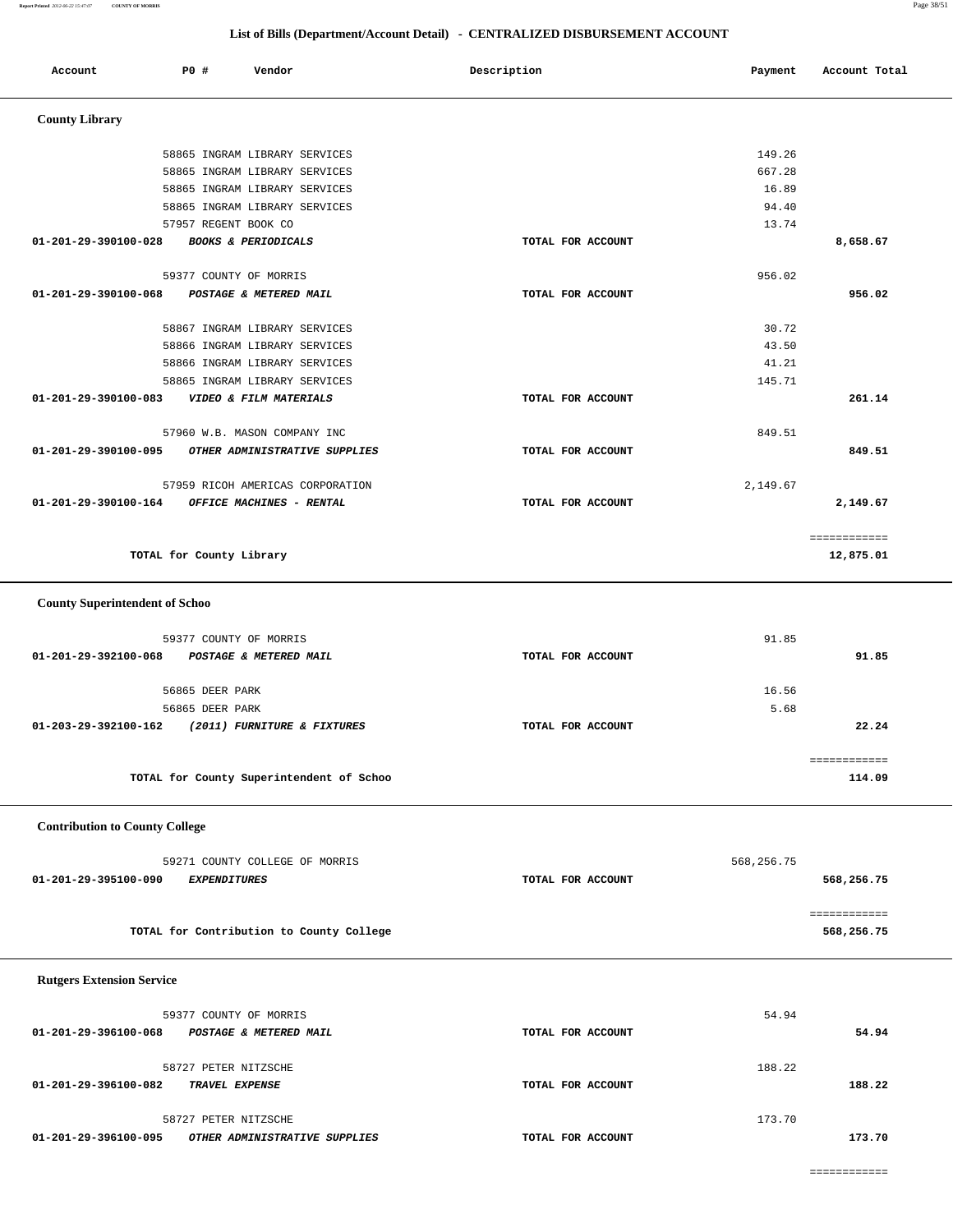**Account P0 # Vendor Description Payment Account Total Rutgers Extension Service TOTAL for Rutgers Extension Service 416.86 Rmb Out of Cty Two Yr Coll** 59141 UNION COUNTY COLLEGE 5,639.98 59136 BERGEN COMMUNITY COLLEGE 1,054.90 59137 MIDDLESEX COUNTY COLLEGE 1,058.40  **01-201-29-397100-090 RMB OUT OF CTY TWO YR COLL EXPENDITURES TOTAL FOR ACCOUNT 7,753.28** 59138 UNION COUNTY COLLEGE 338.49 59139 UNION COUNTY COLLEGE 9,855.15  **01-203-29-397100-090 (2011) RMB OUT OF CTY TWO YR COLL EXPEND TOTAL FOR ACCOUNT 10,193.64** ============ **TOTAL for Rmb Out of Cty Two Yr Coll 17,946.92 Fire and Police Academy**  57971 VIATECH PUBLISHING SOLUTIONS 164.88 57971 VIATECH PUBLISHING SOLUTIONS 34.88  **01-201-29-407100-059 OTHER GENERAL EXPENSES TOTAL FOR ACCOUNT 199.76** 59377 COUNTY OF MORRIS 91.20  **01-201-29-407100-068 POSTAGE & METERED MAIL TOTAL FOR ACCOUNT 91.20** ============ **TOTAL for Fire and Police Academy 290.96 Utilities**  58128 NATIONAL FUEL OIL INC. 14,825.00  **01-201-31-430100-136 DIESEL FUEL TOTAL FOR ACCOUNT 14,825.00** 58760 DOWEL SYLVAN LLC 1,200.00 58760 DOWEL SYLVAN LLC 1,200.00 58967 BOROUGH OF BUTLER 65.24 58967 BOROUGH OF BUTLER 105.51 58967 BOROUGH OF BUTLER 136.12 58677 JERSEY CENTRAL POWER & LIGHT 41.41 58679 JERSEY CENTRAL POWER & LIGHT 77.47 58969 JERSEY CENTRAL POWER & LIGHT 20.05 58971 JERSEY CENTRAL POWER & LIGHT 15.35 58970 JERSEY CENTRAL POWER & LIGHT 43.05 58769 JERSEY CENTRAL POWER & LIGHT 629.66 59174 JERSEY CENTRAL POWER & LIGHT 20.18  **01-201-31-430100-137 ELECTRICITY TOTAL FOR ACCOUNT 3,554.04** 59355 ALLIED OIL 68,682.69  **01-201-31-430100-140 GAS PURCHASES TOTAL FOR ACCOUNT 68,682.69** 58927 PSE&G CO 3,476.45 58762 PSE&G CO 55.00 58762 PSE&G CO 538.39 **538.39**  58761 HESS CORPORATION 8,068.10 58282 SUBURBAN PROPANE -2347 922.44 58282 SUBURBAN PROPANE -2347 1.35 58282 SUBURBAN PROPANE -2347 9.62

## **List of Bills (Department/Account Detail) - CENTRALIZED DISBURSEMENT ACCOUNT**

**Report Printed** *2012-06-22 15:47:07* **COUNTY OF MORRIS** Page 39/51